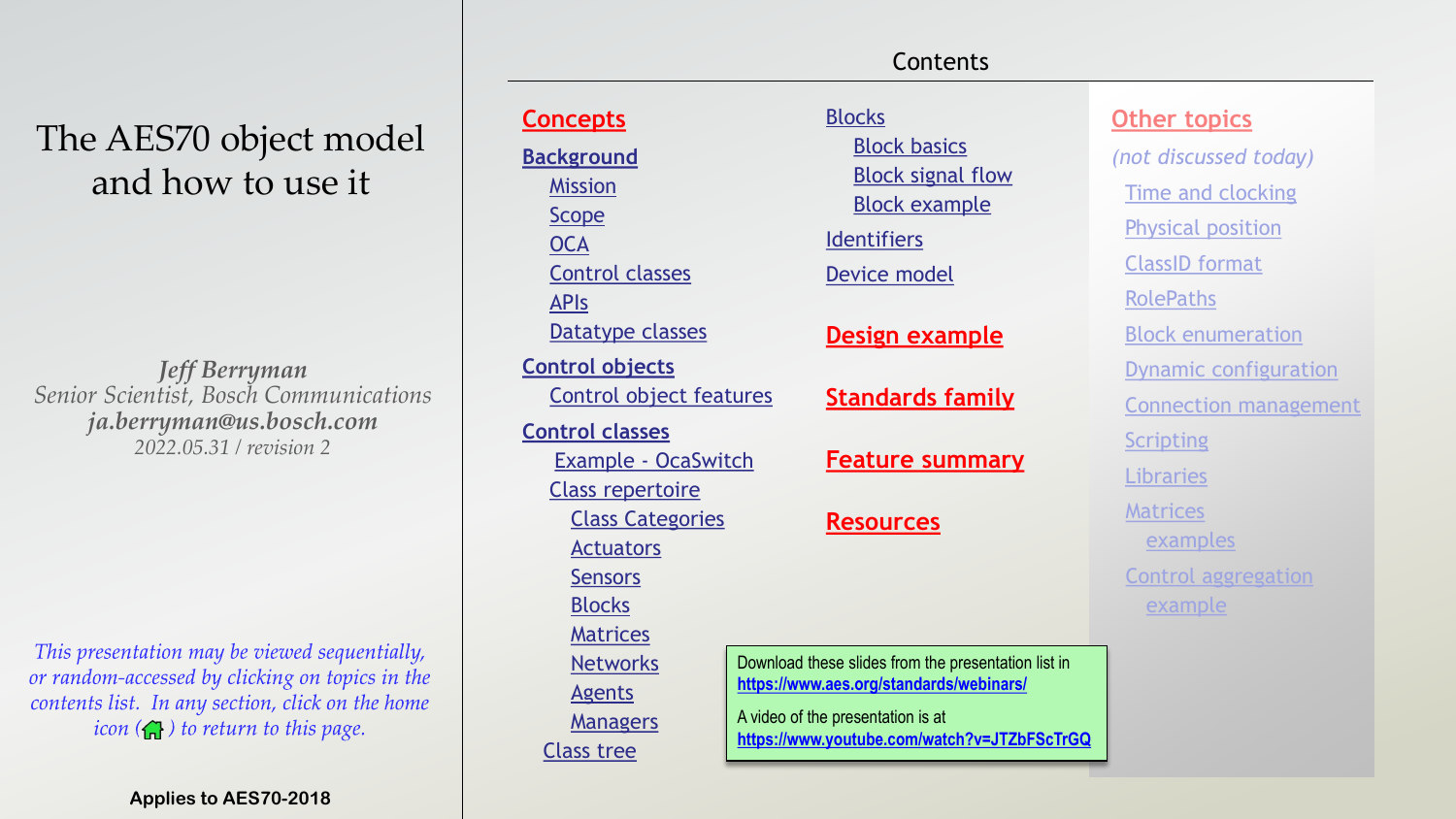# <span id="page-1-0"></span>Background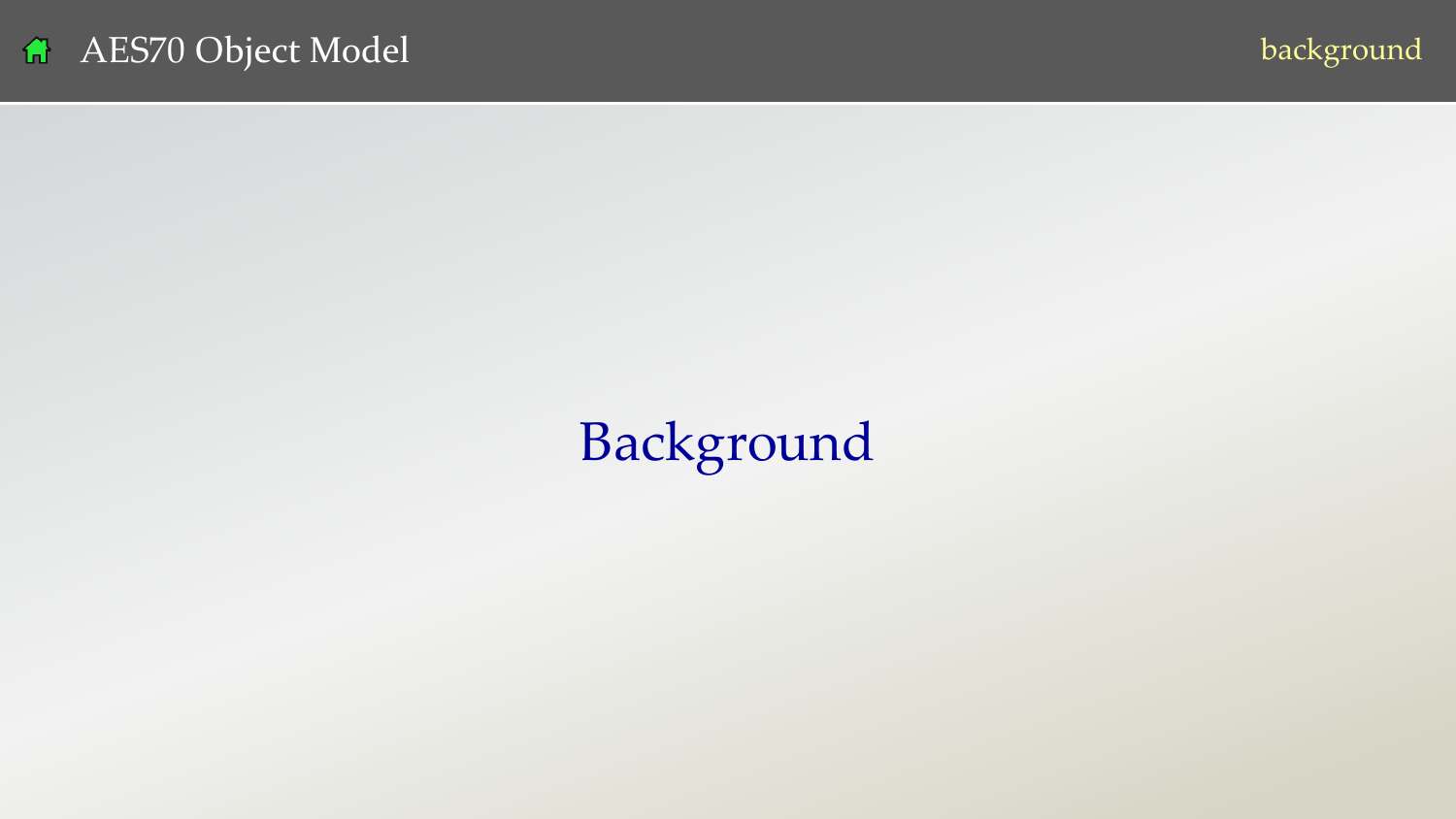### <span id="page-2-0"></span>**AES70's mission is to provide full-function device control and monitoring for:**

- Professional applications
- Multivendor systems
- Mission-critical or noncritical applications
- Media networking applications of all sizes 2 to 10,000 nodes or more
- Secure or insecure implementations
- Multicontroller systems
- Controllerless (peer to peer) systems
- Audio devices (now), video devices (future), and possibly related equipment (farther future)
- Devices of all sizes wall panel to mixing desk, possibly with tiny processors
- Dynamically-reconfigurable devices
- Products with proprietary features

### **using:**

- Networks of all speeds, from kBits/sec upward
- Multiple media transport architectures
- Heterogeneous networks LAN, WAN, IP, non-IP, etc.

### **and supporting:**

- Sharing and reuse of designs, within and among manufacturers, trade associations, and standards bodies.
- Orderly application evolution and expansion over many years, if not decades.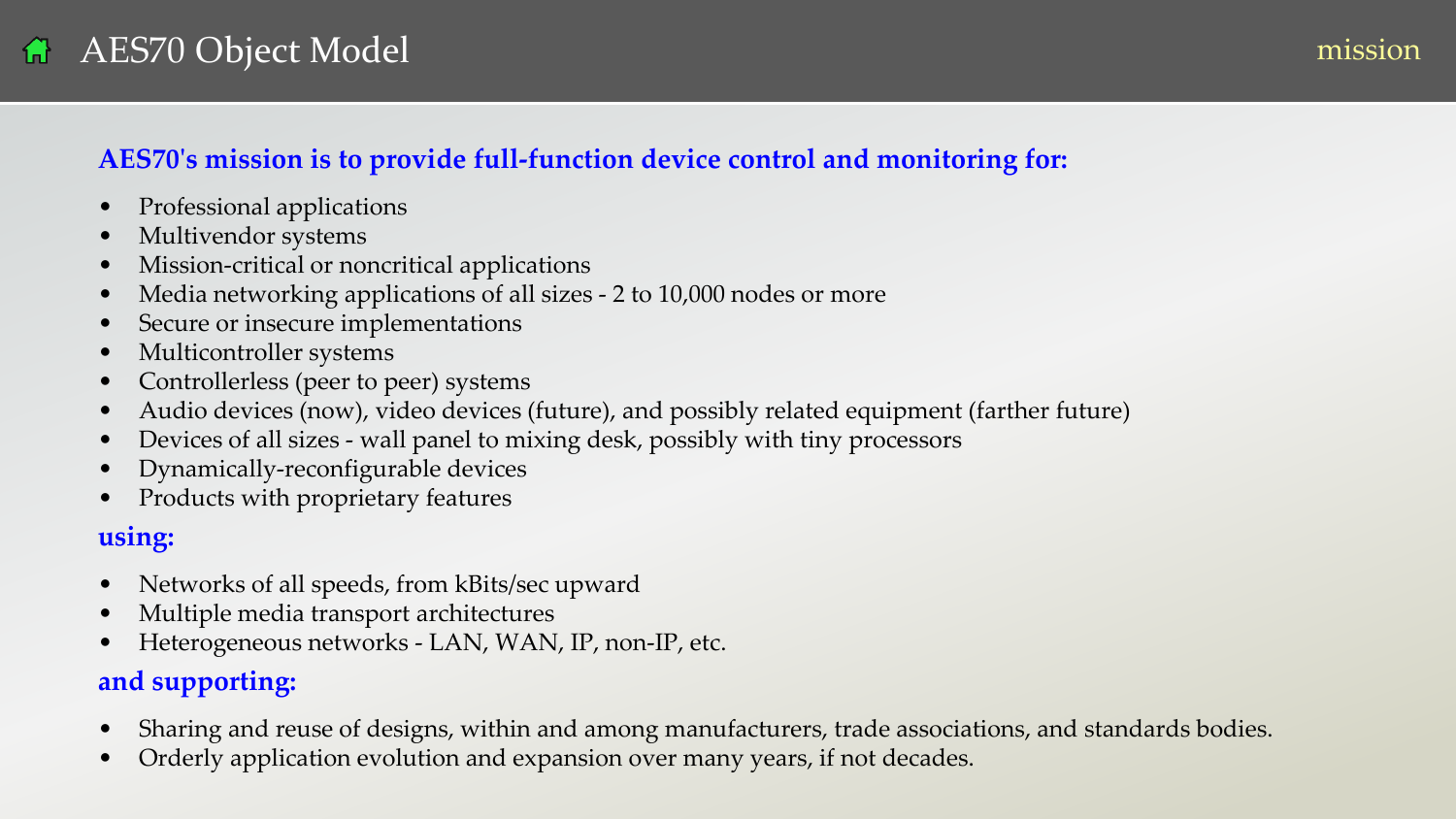### <span id="page-3-0"></span>AES70 Object Model 借

What is the AES70 Object Model?

- An object-oriented framework for media device network control interfaces
- A rich and extensible repertoire of **control class** definitions that represent the signal processing, control logic, and network connection functions of media devices
- A set of **datatype class** definitions that specify data elements used by the control classes
- A standardized **device model** for controllable devices
- A member of the AES70 standards family (AES70-2).

What **isn't** the AES70 Object Model?

- A control protocol definition
	- although it does *lead* to control protocol definitions, e.g. AES70-3
- A media transport protocol definition
- A programming model for devices
- A user interface model for controllers

scope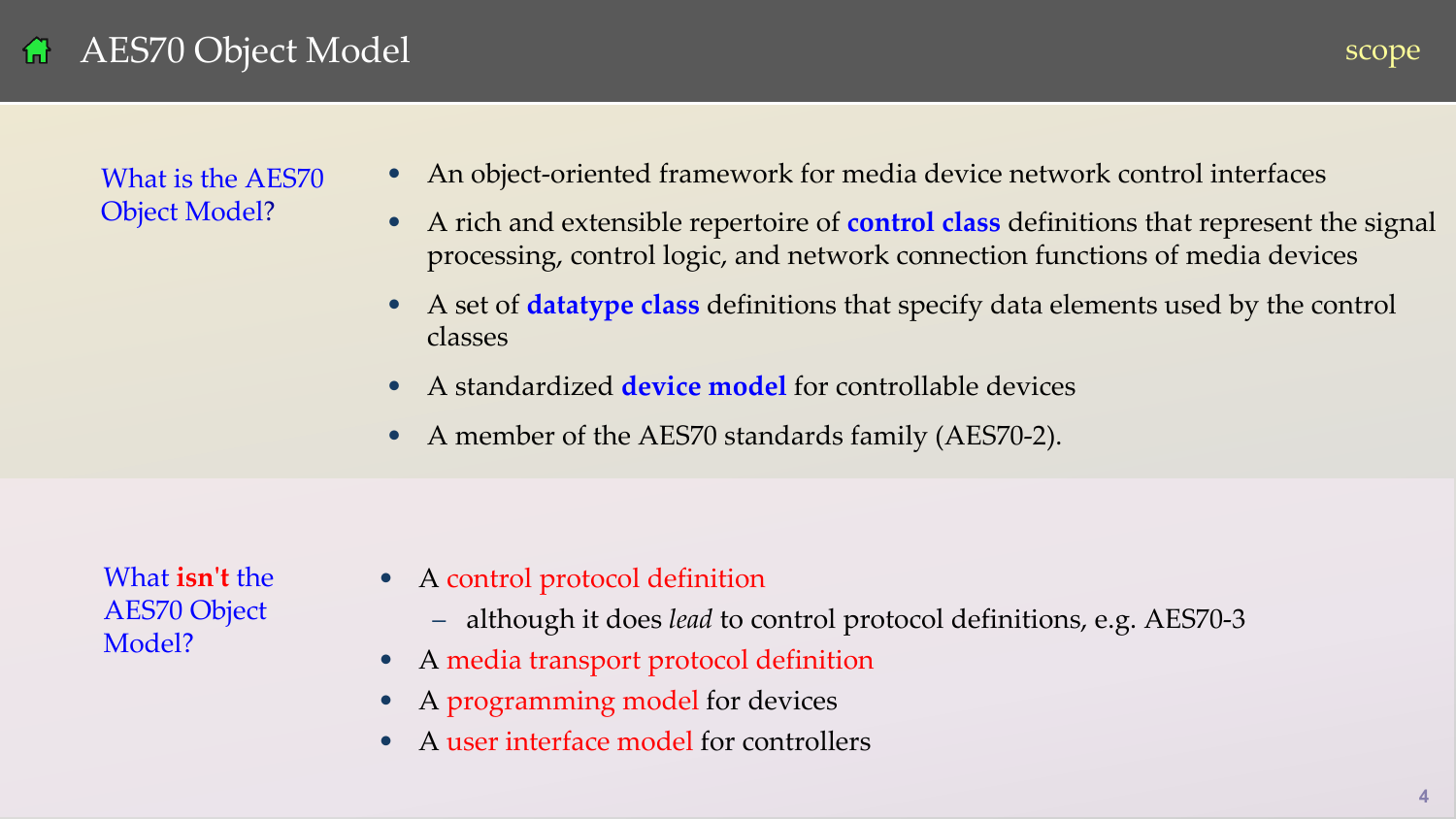# <span id="page-4-0"></span>AES70 Object Model

### How does the name "OCA" relate to AES70?

- OCA stands for Open Control Architecture, the technology underlying the AES70 standards family.
	- Compare "MADI" and "AES10".
- Today, "OCA" is used to denote not only the original technology, but also the whole ecosystem surrounding AES70: reference implementations, documentation, tutorials, development tools, and so on.
- Who does what:
	- The AES publishes the formal specifications of AES70 as standards in the AES70 family: AES70-1, AES70-2, AES70-3, and more coming.
	- The OCA Alliance trade association and the AES collaborate on developing and maintaining the OCA ecosystem.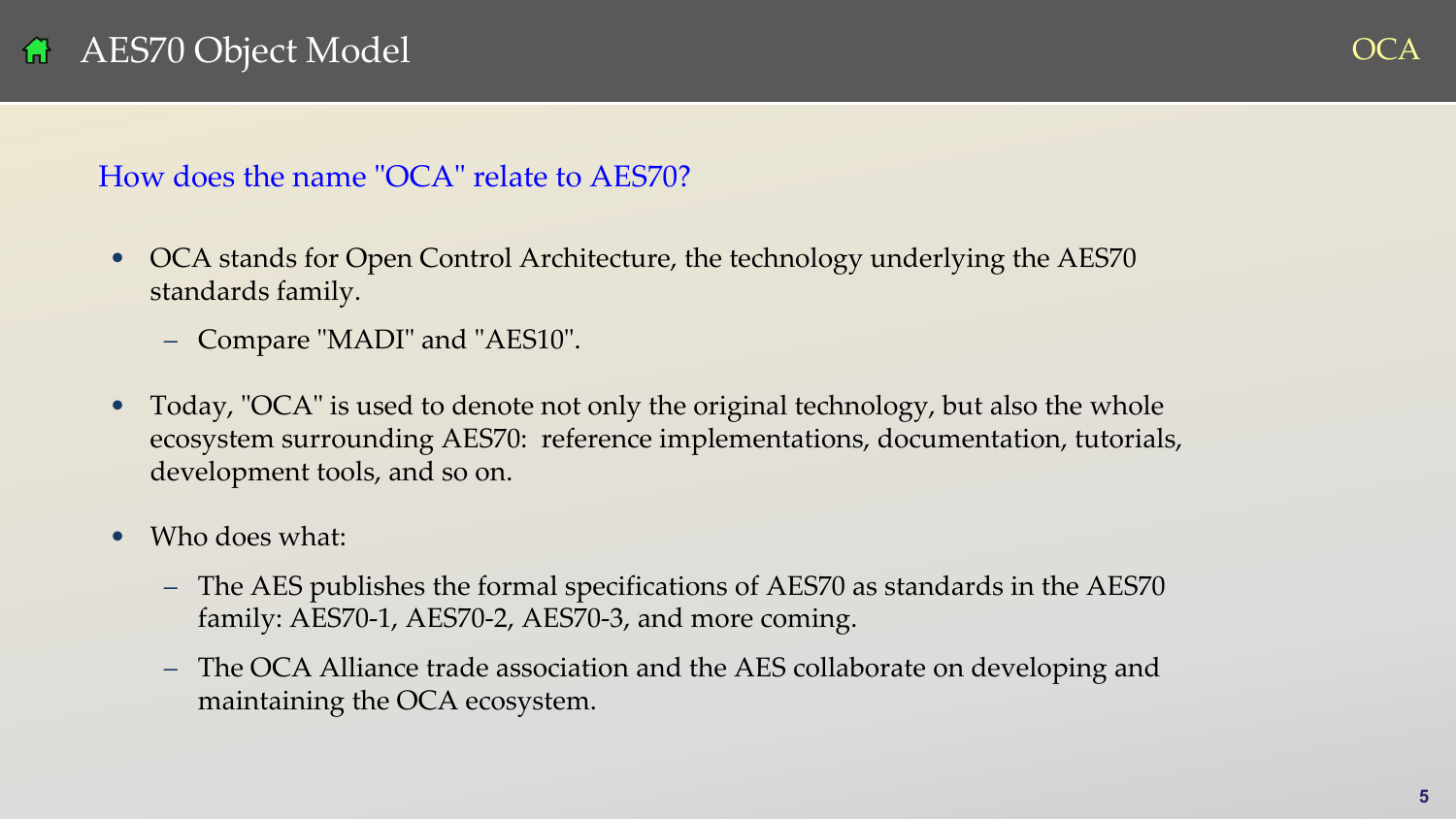# Control classes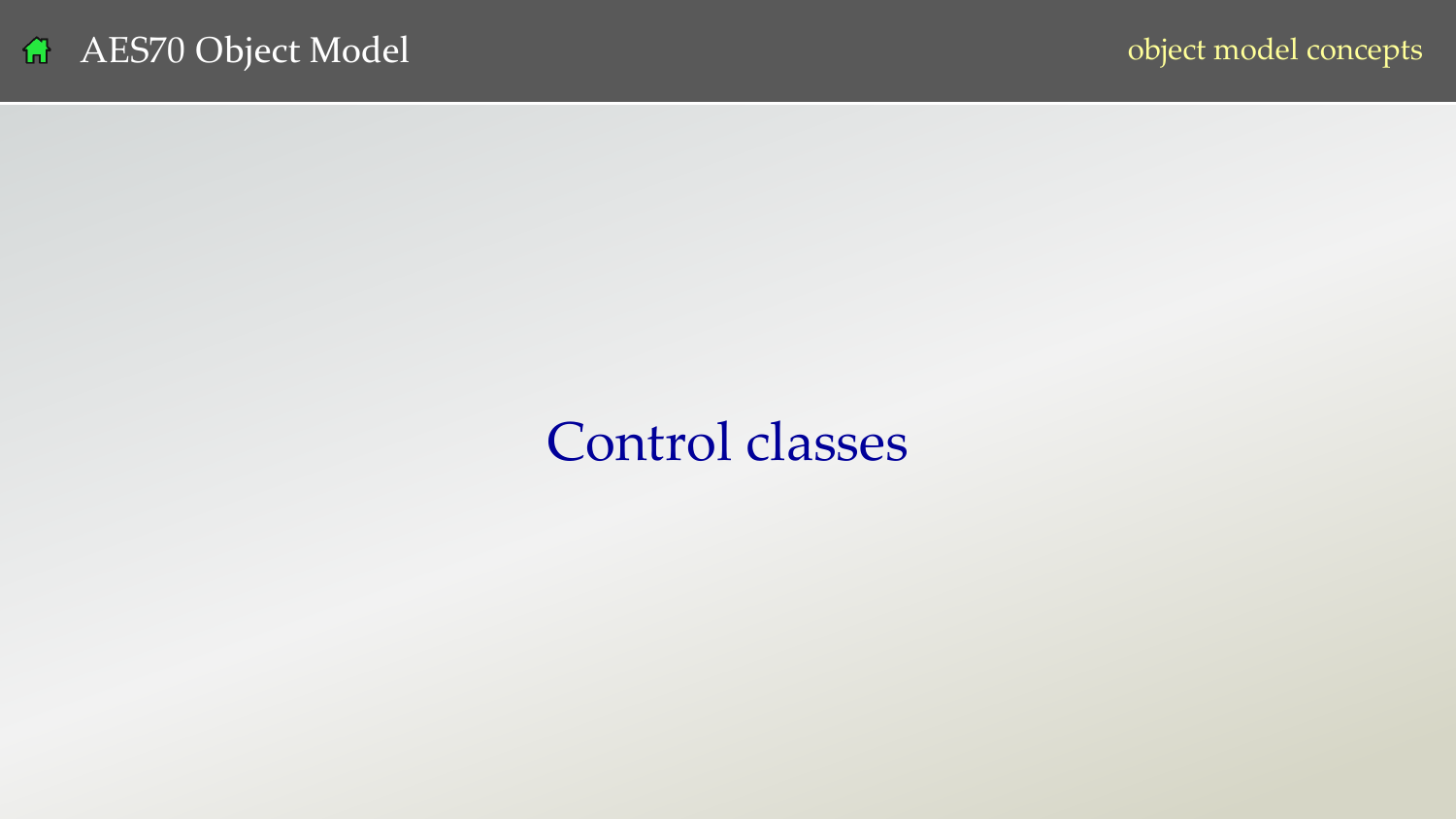### <span id="page-6-0"></span>Control classes

- An AES70 control class is the definition of a network control API for a particular kind of device function - switch, gain control, level monitor, etcetera.
- AES70 control classes are defined for both control and monitoring functions.
- Each AES70 class has a name beginning with "Oca". For example, the switch control class is called OcaSwitch.
- Control classes are instantiated into control *objects*. For example, a device with two switch functions would have two OcaSwitch objects.
- AES70 objects define control APIs but not internal implementation.
- A device's AES70 control API is simply the union of all its individual object APIs.

Proprietary control classes and confidentiality

- Proprietary features may require special control classes. AES70 provides a way for manufacturers to define these in a way that coexists harmoniously with standard AES70 classes.
- Devices can hide the existence of proprietary objects, if necessary.
- **AES70's virtual control panel objects do not reveal proprietary elements any more than physical control panel knobs and switches do.**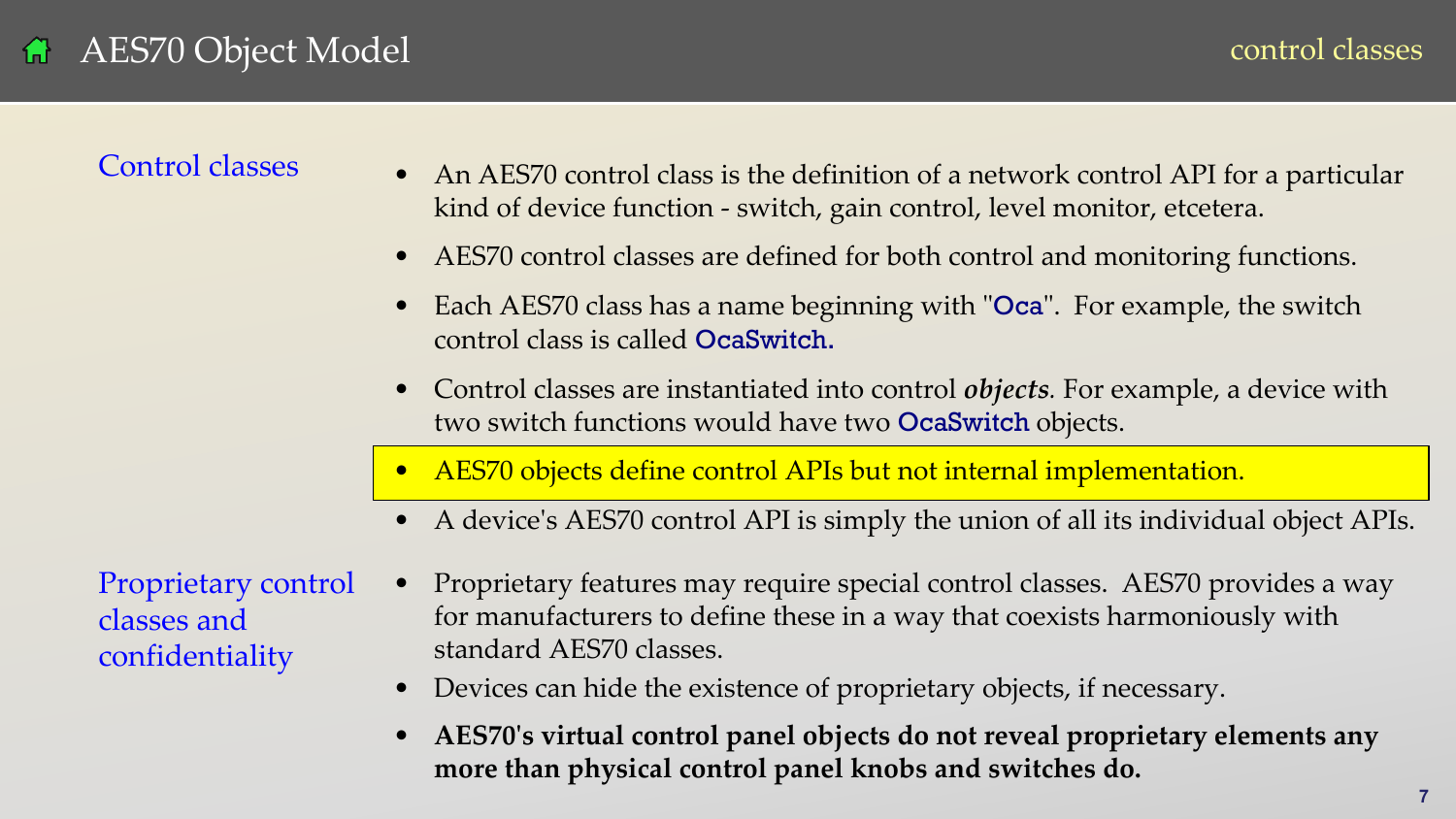### <span id="page-7-0"></span>AES70 Object Model 倚

### • Control class APIs are classic object-oriented interfaces with: Control Class APIs

| - Properties | variables that define the state of the object                                                           |
|--------------|---------------------------------------------------------------------------------------------------------|
| - Methods    | functions that change property values or do other things                                                |
| $-$ Events   | predefined conditions that arise in the object and<br>cause notifications to be returned to controllers |

Datatype Classes

- Datatype classes ("datatypes" for short) have no APIs, they simply define data formats that are exchanged by controllers and control objects. Thus, they only have:
	- Properties variables ("fields") that define the data content
- An AES70 datatype may be a simple element, e.g.
	- OcaDB a value in decibels; maps directly into float32.

or a more complex structure, e.g.

– **OcaTimePTP** a value of time in PTP format; contains the following: Negative boolean that is TRUE if time value is negative Seconds 48 bit unsigned integer value of seconds Nanoseconds 32 bit unsigned integer value of nanoseconds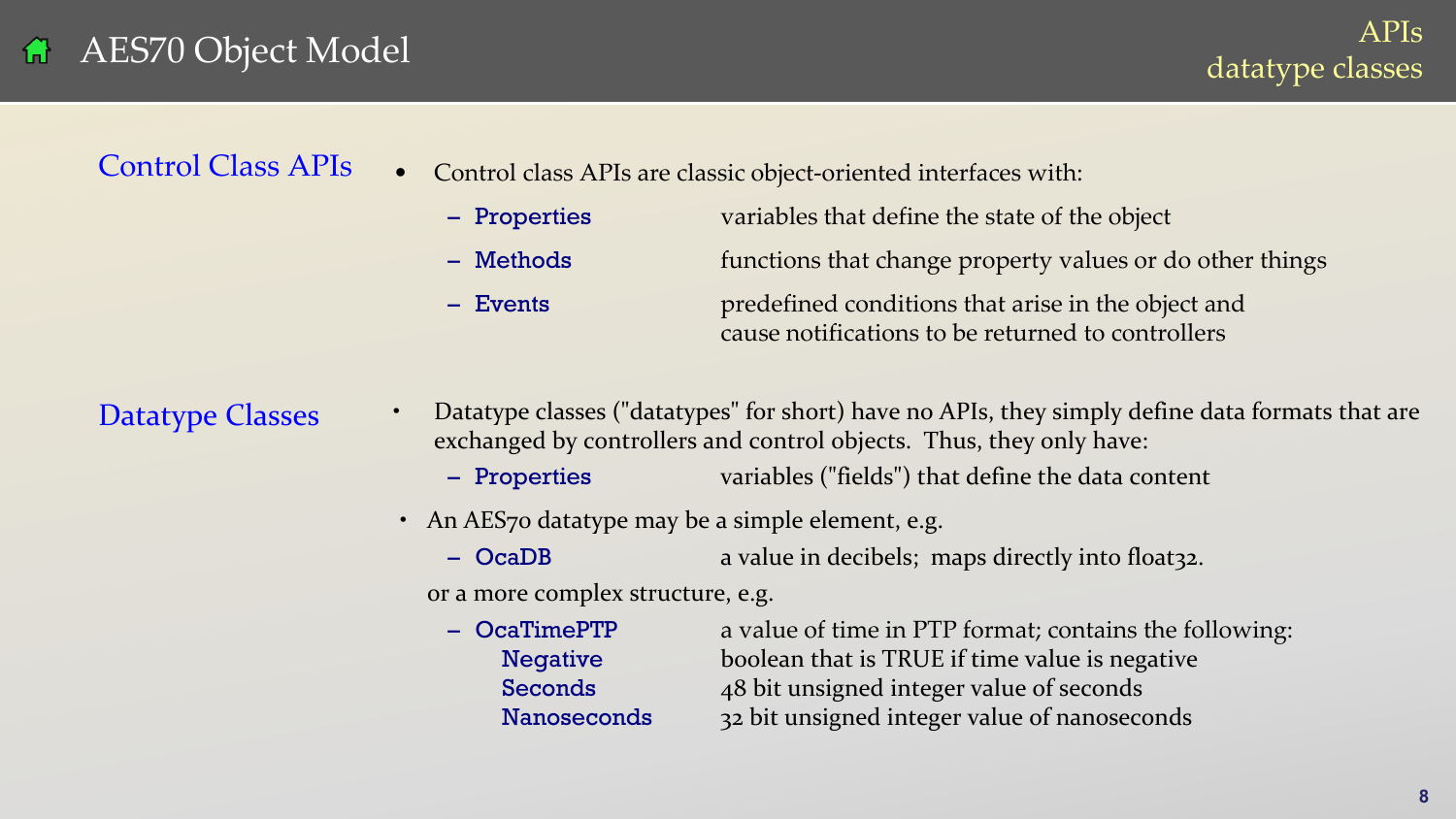### <span id="page-8-0"></span>AES70 Object Model 倚

### class example

### Class example

*Used to control a device parameter with a fixed number of predefined states.* 

*Examples of such states:*

- *on/off*
- *high/medium/low*
- *left/center/right*
- *etcetera*

*The controller can select the desired state by specifying its index. Optionally, the states may have names and/or be selectively enabled.*

{

}

class OcaSwitch /\* AES70 class for n-position switch \*/

int Position /\* current switch position \*/ list<string> PositionNames /\* names of switch positions \*/ list<br/>bool>PositionEnable /\* flags to enable positions \*/

GetPosition(...)  $\frac{1}{2}$  /\* Get current position \*/ SetPosition(...)  $\frac{1}{2}$  /\* Set new position \*/ GetPositionNames(...) /\* Get list of position names \*/ SetPositionNames(...) /\* Set list of position names \*/ GetPositionEnable(...) /\* Get list of position-enable switches \*/ SetPositionEnable(...) /\* Set list of position-enable switches \*/

To change the switch's position, the controller invokes SetPosition(...) . To discover the switch's position, the controller invokes **GetPosition(...)**. To configure the switch's position names, the controller invokes SetPositionNames(...) . ... and so on

Methods are invoked by control protocol **commands.**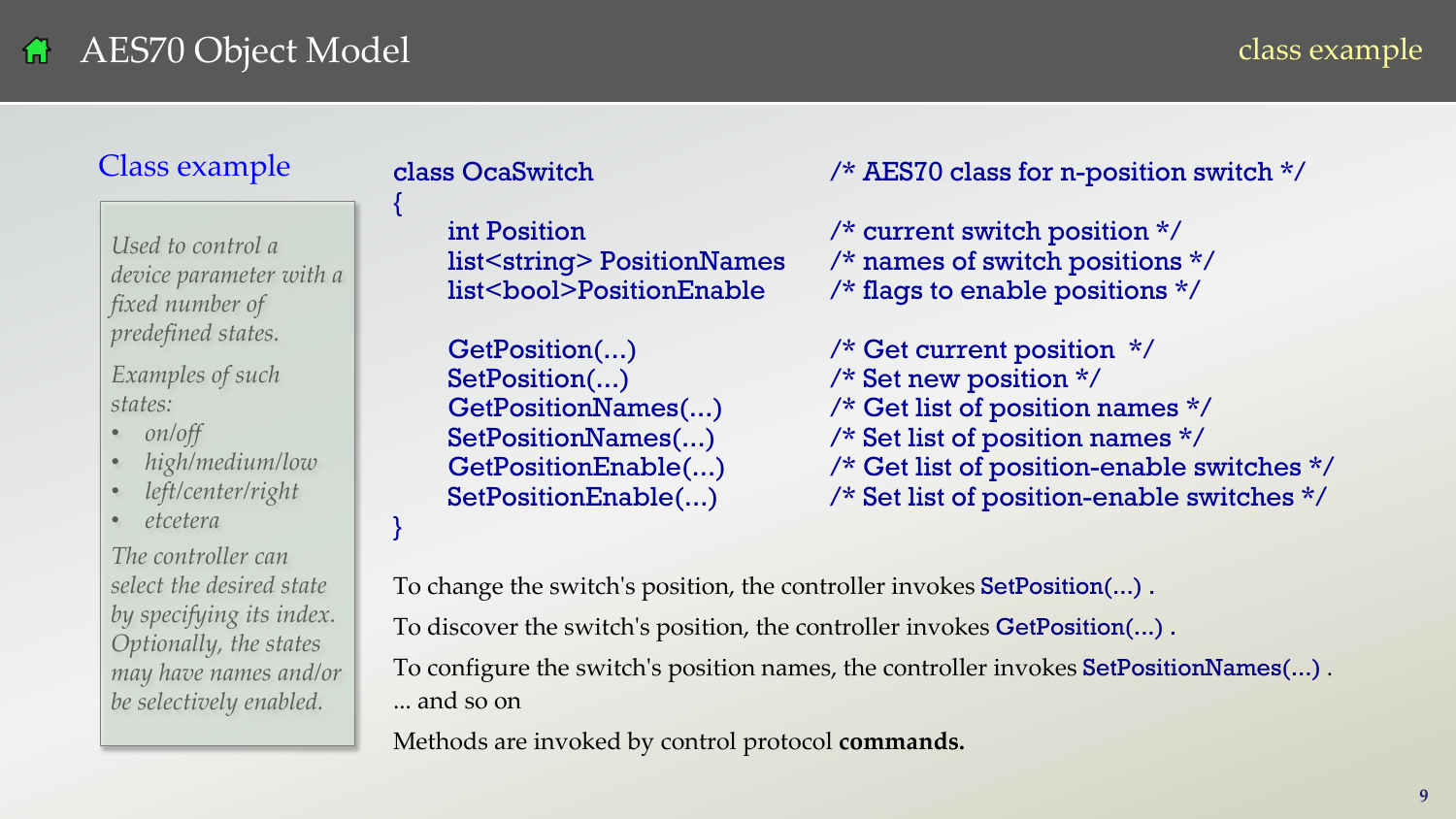# <span id="page-9-0"></span>Control objects

*instances of control classes*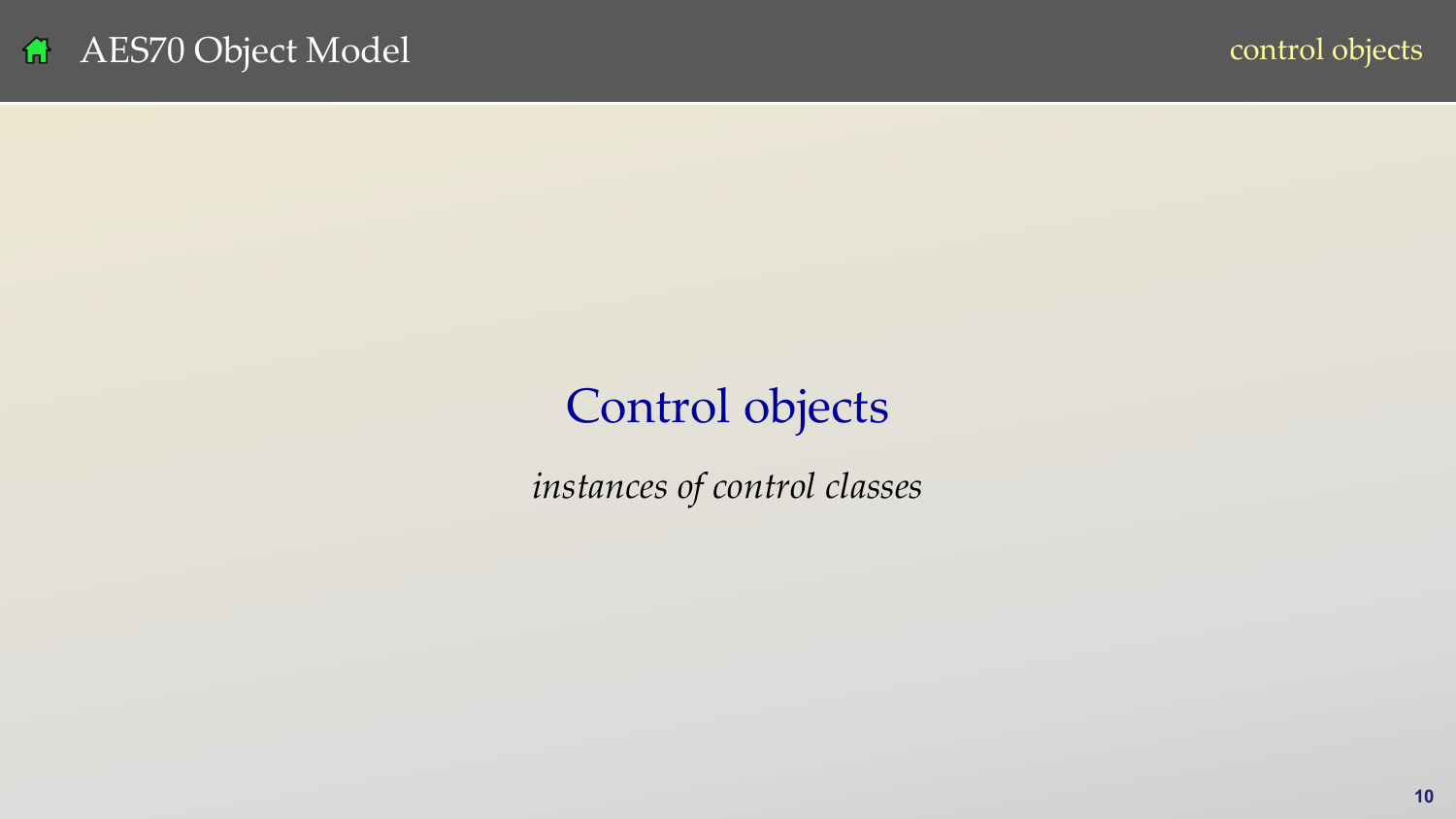### <span id="page-10-0"></span>Control object features - 1

- **Object number**
	- Every object is an instance of an AES70 control class.
	- Every object has an object number ("ONo") that is unique within the device.
	- An ONo is a 32-bit unsigned integer
	- ONo values may be freely chosen, except that the range 0..4095 is reserved.
- **Properties and Methods**
	- Objects have properties, properties have values.
	- Objects have **Get(...)** and **Set(...)** methods for retrieving and changing property values.
	- Some objects have action-oriented methods, too, e.g. Start(...).
	- Protocol Command messages call methods, methods return status and values via protocol Result messages.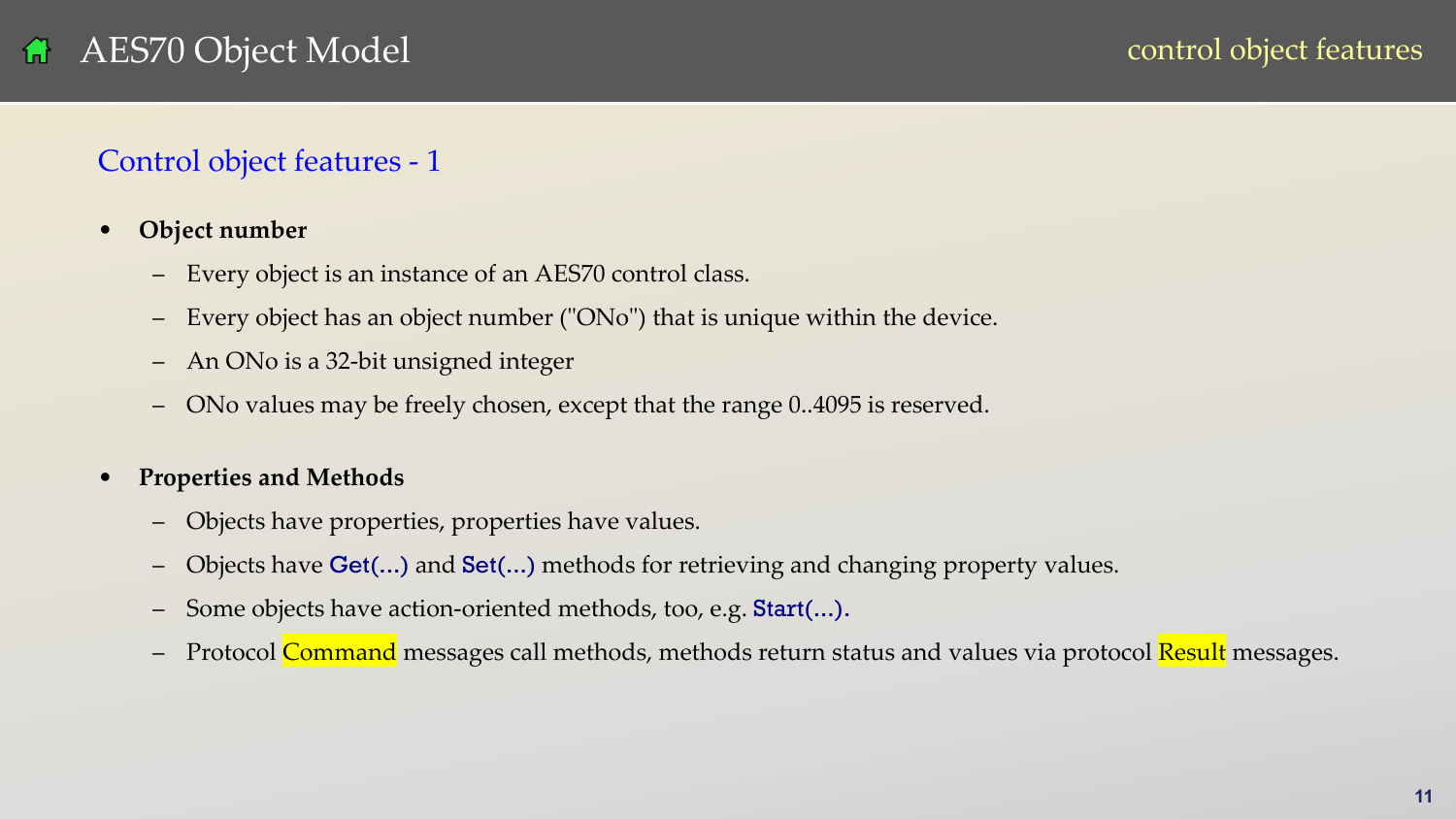### Control object features - 2

- **Events**
	- Objects have Events that cause Notifications to be emitted when the events are triggered.
	- Notifications are messages sent from the device to Subscribers.
	- Subscribers are controllers that have created Subscriptions via the Subscription Manager object.

### • **The** PropertyChanged **event**

- The most important kind of event
- Defined for all AES70 objects
- Triggered when a property value changes
- Notable use: allows multiple controllers to stay in sync without polling.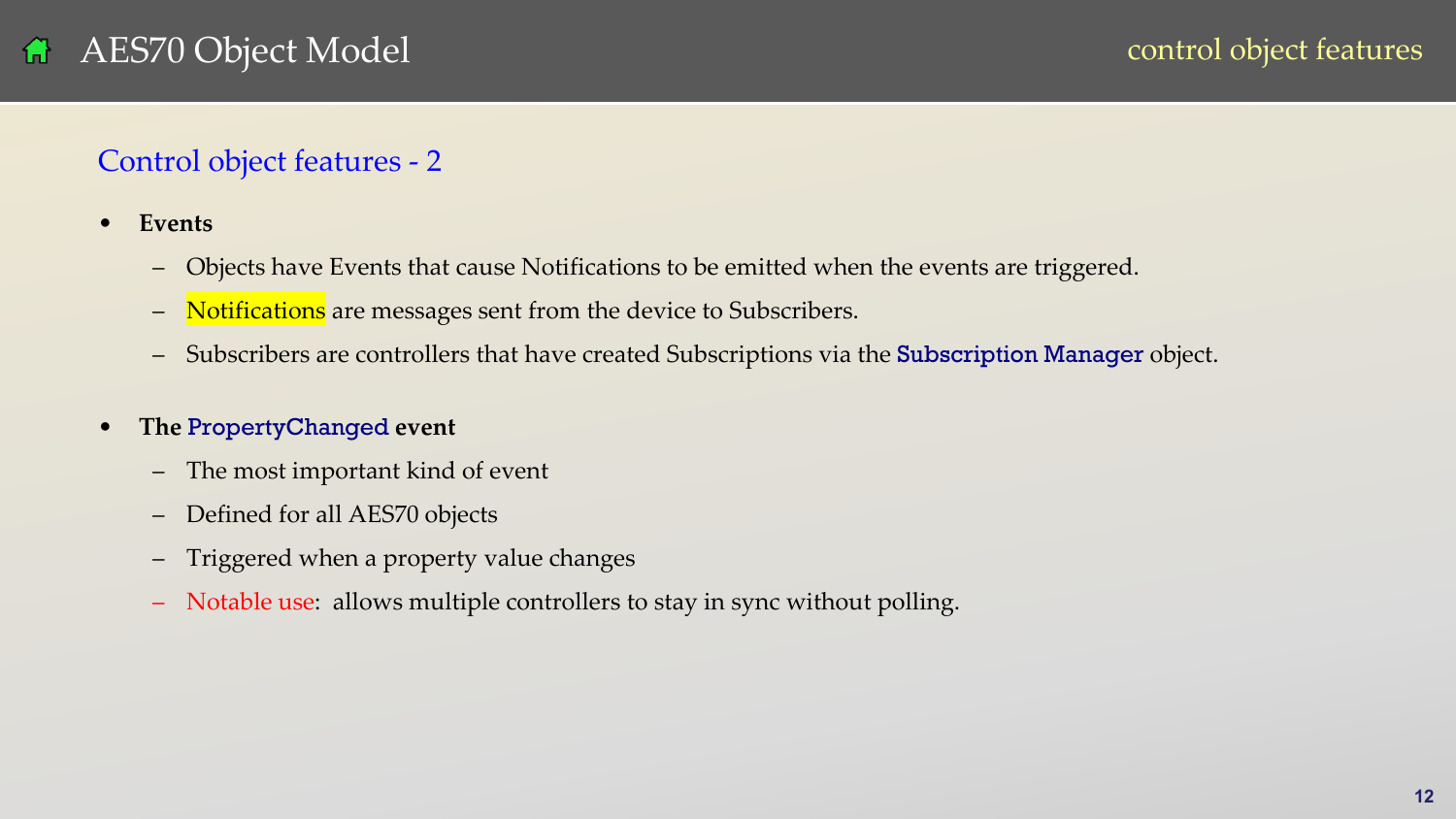

# <span id="page-12-0"></span>Control Class Repertoire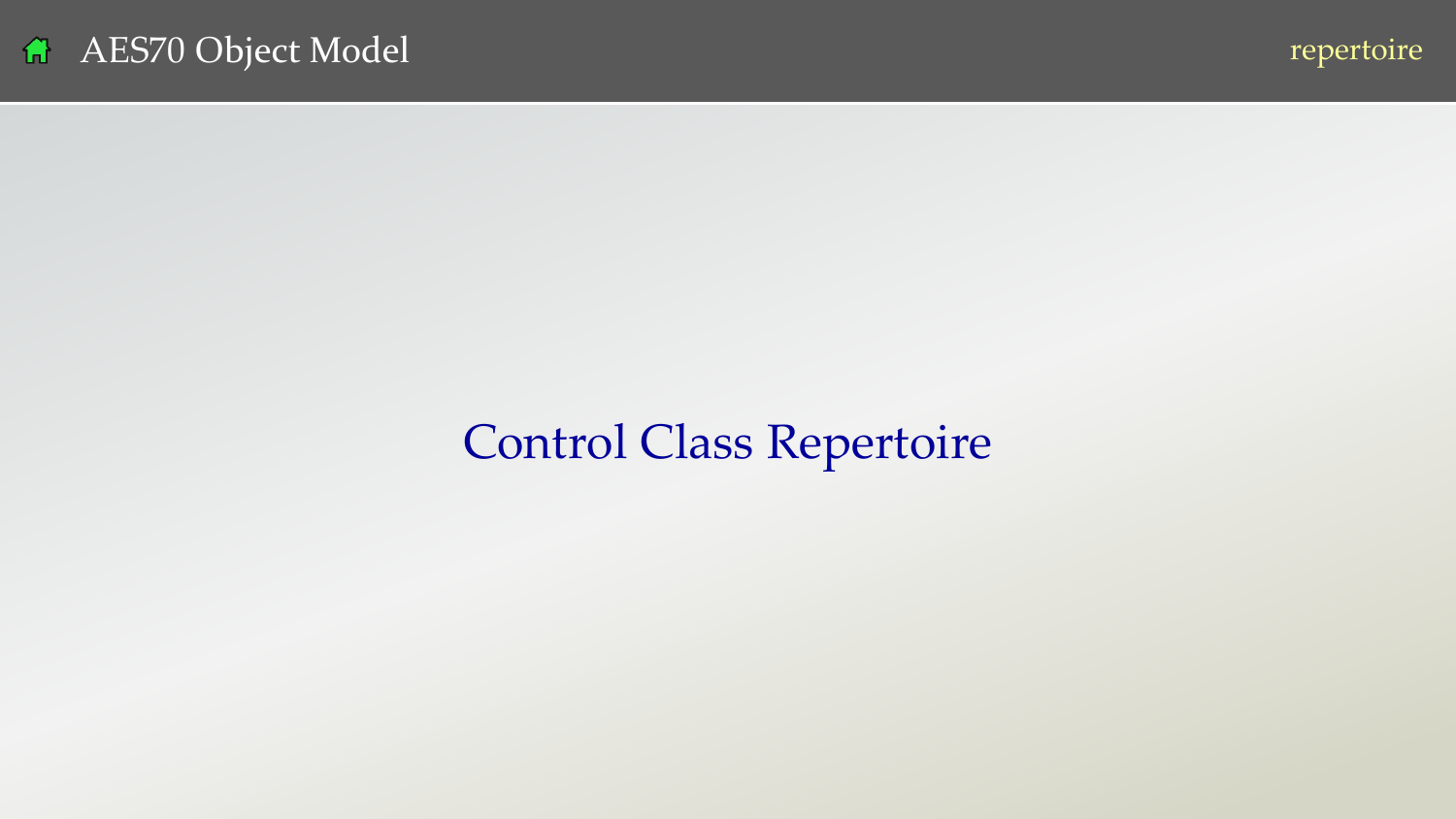### <span id="page-13-0"></span>Categories of Control Classes

| Workers                    | Classes that deal with audio processing            |  |
|----------------------------|----------------------------------------------------|--|
| Actuators                  | Classes that control audio processing              |  |
| Sensors                    | Classes that monitor the device                    |  |
| <b>Blocks and Matrices</b> | Classes that collect objects into organized groups |  |
| Agents                     | Classes that affect the flow and timing of control |  |
| <b>Networks</b>            | Connection management classes                      |  |
| <b>Managers</b>            | Device housekeeping classes                        |  |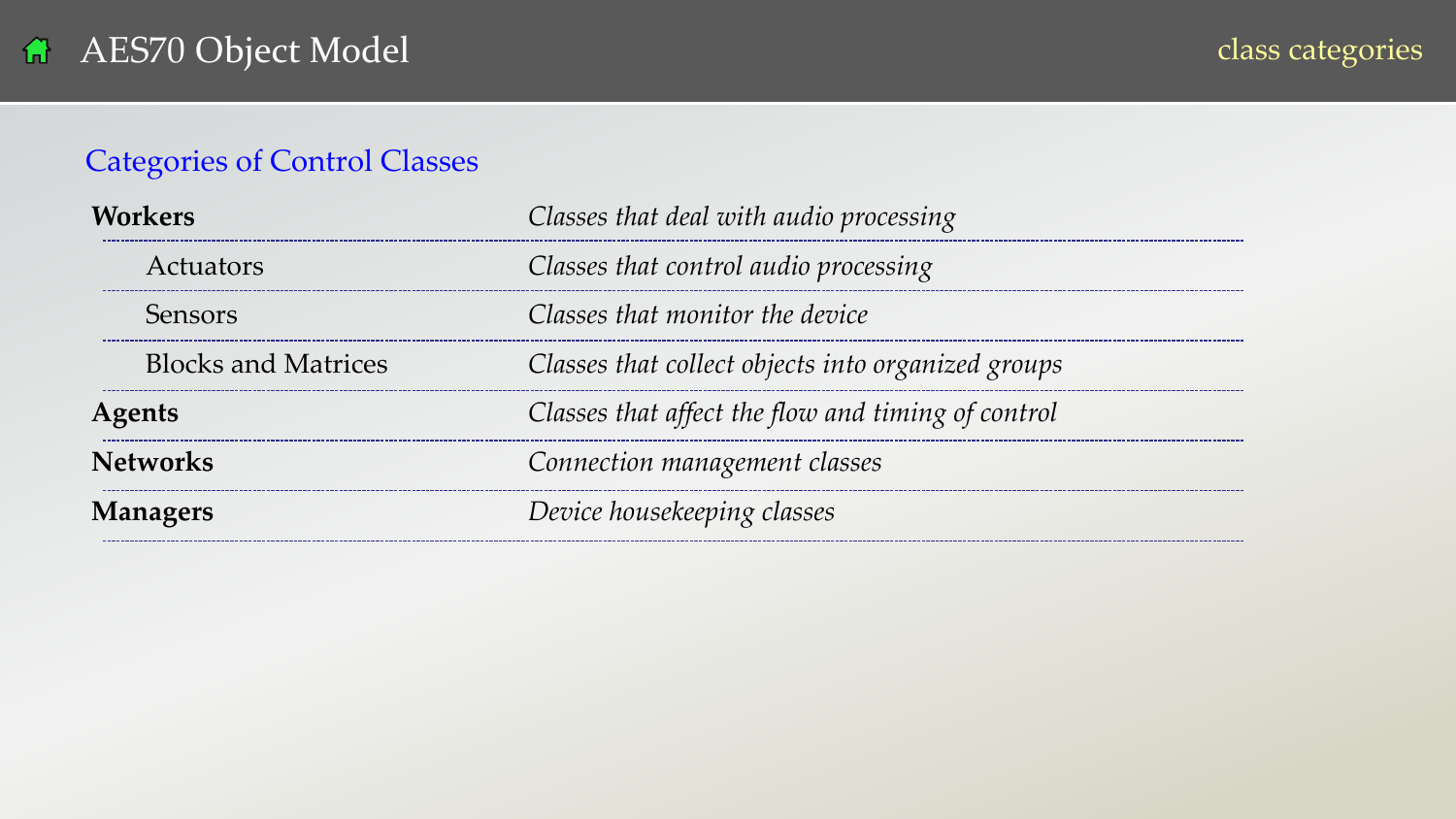### <span id="page-14-0"></span>Actuators *Classes that control audio processing*

| <b>OcaActuator</b>         | Base class for classes that control audio processing |
|----------------------------|------------------------------------------------------|
| OcaMute                    | Signal mute                                          |
| OcaPolarity                | Signal inversion                                     |
| OcaSwitch                  | 1 of n selector                                      |
| OcaGain                    | Simple gain in dB                                    |
| OcaPanBalance              | Pan or balance control                               |
| OcaDelay                   | Signal delay in mSec                                 |
| OcaDelayExtended           | Signal delay in mSec, ft, m                          |
| OcaFrequencyActuator       | Frequency                                            |
| <b>OcaFilterClassical</b>  | Bessel, Butterworth, etc.                            |
| <b>OcaFilterParametric</b> | Peaking or shelving parametric filter                |
| OcaFilterPolynomial        | Rational polynomial filter                           |
| OcaFilterFIR               | FIR specified by coefficients                        |
| OcaFilterArbitraryCurve    | Magnitude vs freq curve                              |
| OcaDynamics                | Generalized compressor/expander                      |
| OcaDynamicsDetector        | Side-chain detector                                  |
| <b>OcaDynamicsCurve</b>    | Dynamics input vs output level curve                 |
| OcaSignalGenerator         | Multi-waveform signal generator                      |
| OcaSignalInput             | Device signal input port                             |
| OcaSignalOutput            | Device signal output port                            |
| OcaTemperatureActuator     | Temperature parameter                                |
| OcaIdentificationActuator  | Device identification light or other flag            |

| <b>Elementary types</b> |                                       |
|-------------------------|---------------------------------------|
| <b>OcaBasicActuator</b> | Base class for weakly typed actuators |
| OcaBooleanActuator      | Weakly typed actuators                |
| OcaInt8Actuator         | $\cdots$                              |
| OcaInt16Actuator        |                                       |
| OcaInt32Actuator        | $\cdots$                              |
| OcaInt64Actuator        |                                       |
| OcaUint8Actuator        | $\cdots$                              |
| OcaUint16Actuator       |                                       |
| OcaUint32Actuator       | $\ddotsc$                             |
| OcaUint64Actuator       |                                       |
| OcaFloat32Actuator      |                                       |
| OcaFloat64Actuator      |                                       |
| OcaStringActuator       | $\bullet$ $\bullet$                   |
| OcaBitStringActuator    | $\ddotsc$                             |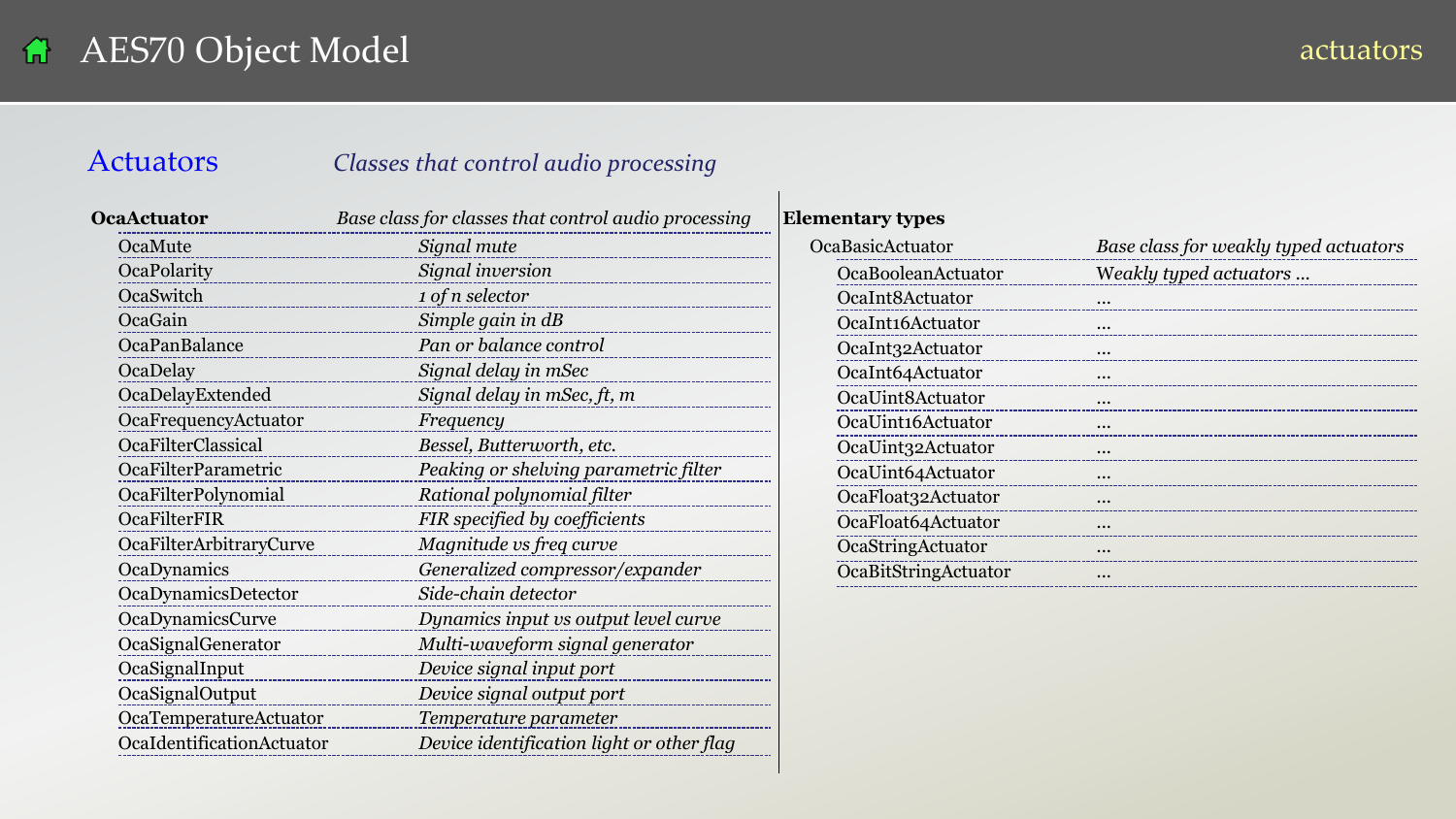### <span id="page-15-0"></span>**Sensors** *Classes that monitor the device*

| <b>OcaSensor</b>        | Base class for classes that monitor the device      |
|-------------------------|-----------------------------------------------------|
| OcaLevelSensor          | Signal level                                        |
| OcaAudioLevelSensor     | Audio level with standard meter laws                |
| OcaTimeIntervalSensor   | Time interval                                       |
| OcaFrequencySensor      | Frequency                                           |
| OcaTemperatureSensor    | Temperature                                         |
| OcaIdentificationSensor | Monitors a button push or something                 |
| <b>Elementary types</b> |                                                     |
| OcaBasicSensor          | Base class for weakly typed sensors for general use |
| OcaBooleanSensor        | $\ddotsc$                                           |
| OcaInt8Sensor           | $\ddotsc$                                           |
| OcaInt16Sensor          |                                                     |
| OcaInt32Sensor          | $\ddotsc$                                           |
| OcaInt64Sensor          | $\cdots$                                            |
| OcaUint8Sensor          | $\cdots$                                            |
| OcaUint16Sensor         | $\cdots$                                            |
| OcaUint32Sensor         | $\ddotsc$                                           |
| OcaUint64Sensor         | $\cdots$                                            |
| OcaFloat32Sensor        | $\ddotsc$                                           |
| OcaFloat64Sensor        | $\cdots$                                            |
| OcaStringSensor         |                                                     |
| OcaBitStringSensor      | $\cdots$                                            |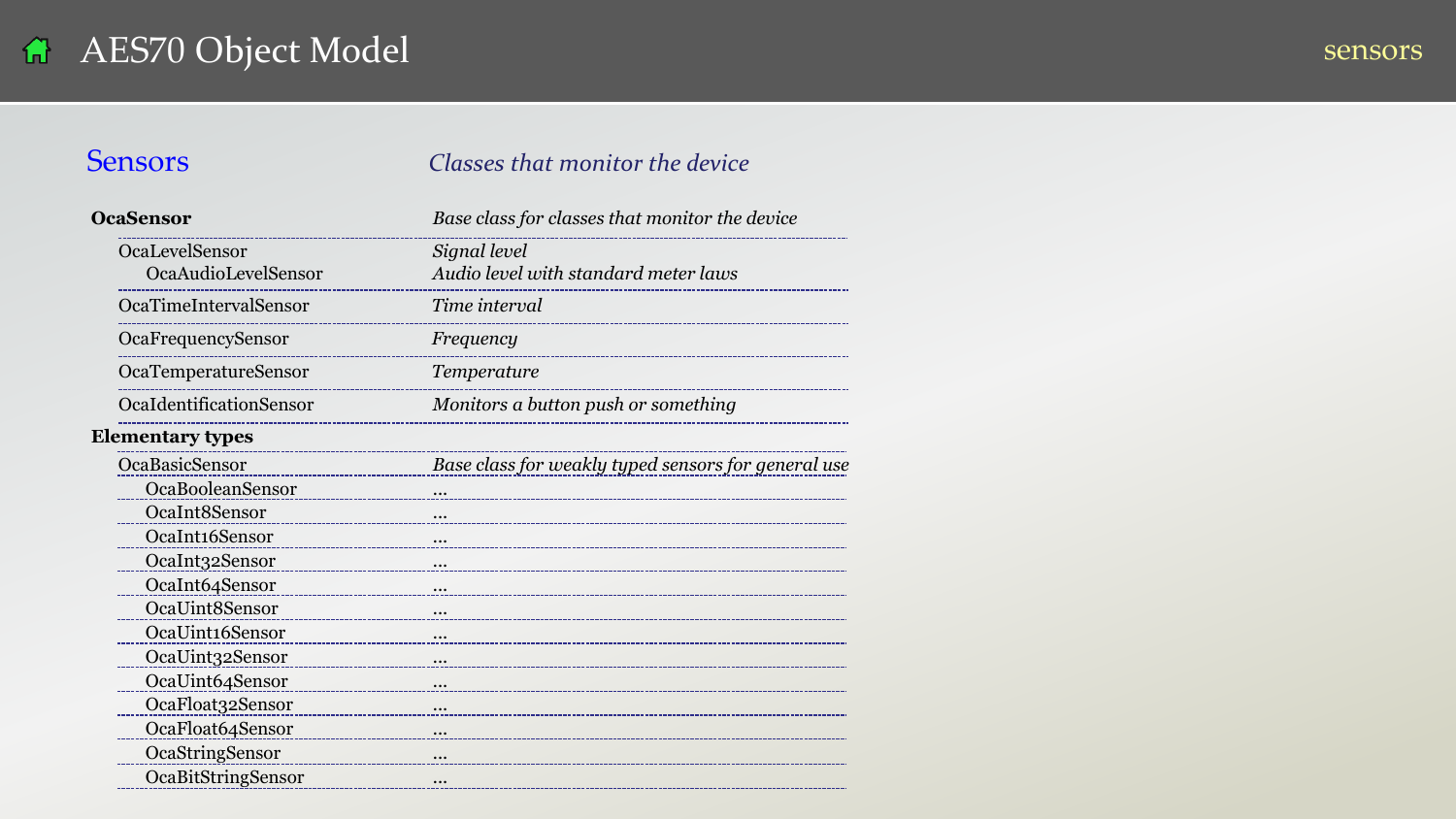### <span id="page-16-0"></span>Blocks, Matrices, and Networks

| Blocks |          | Classes that allow grouping of device control elements                                   |  |
|--------|----------|------------------------------------------------------------------------------------------|--|
|        | JeaBlock | Container that allows collection of Workers, Agents, and Networks into organized groups  |  |
|        |          | Constructor for OcaBlock objects; to be used with dynamically-reconfigurable DSP devices |  |

| <b>Matrices</b>   | $\blacksquare$ Class for managing rectangular arrays of objects $\blacksquare$                               |  |
|-------------------|--------------------------------------------------------------------------------------------------------------|--|
| <u> IcaMatrix</u> | Specialized container for 2-dimensional arrays of processing elements; superset of conventional gain matrix. |  |

| Networks |                              | Connection management classes                                                |  |
|----------|------------------------------|------------------------------------------------------------------------------|--|
|          | <b>OcaApplicationNetwork</b> | Abstract base class for other network classes                                |  |
|          | OcaControlNetwork            | Application network for transport of control traffic (e.g. an AES70 network) |  |
|          | OcaMediaTransportNetwork     | Application network for transport of media content (e.g. an AES67 network)   |  |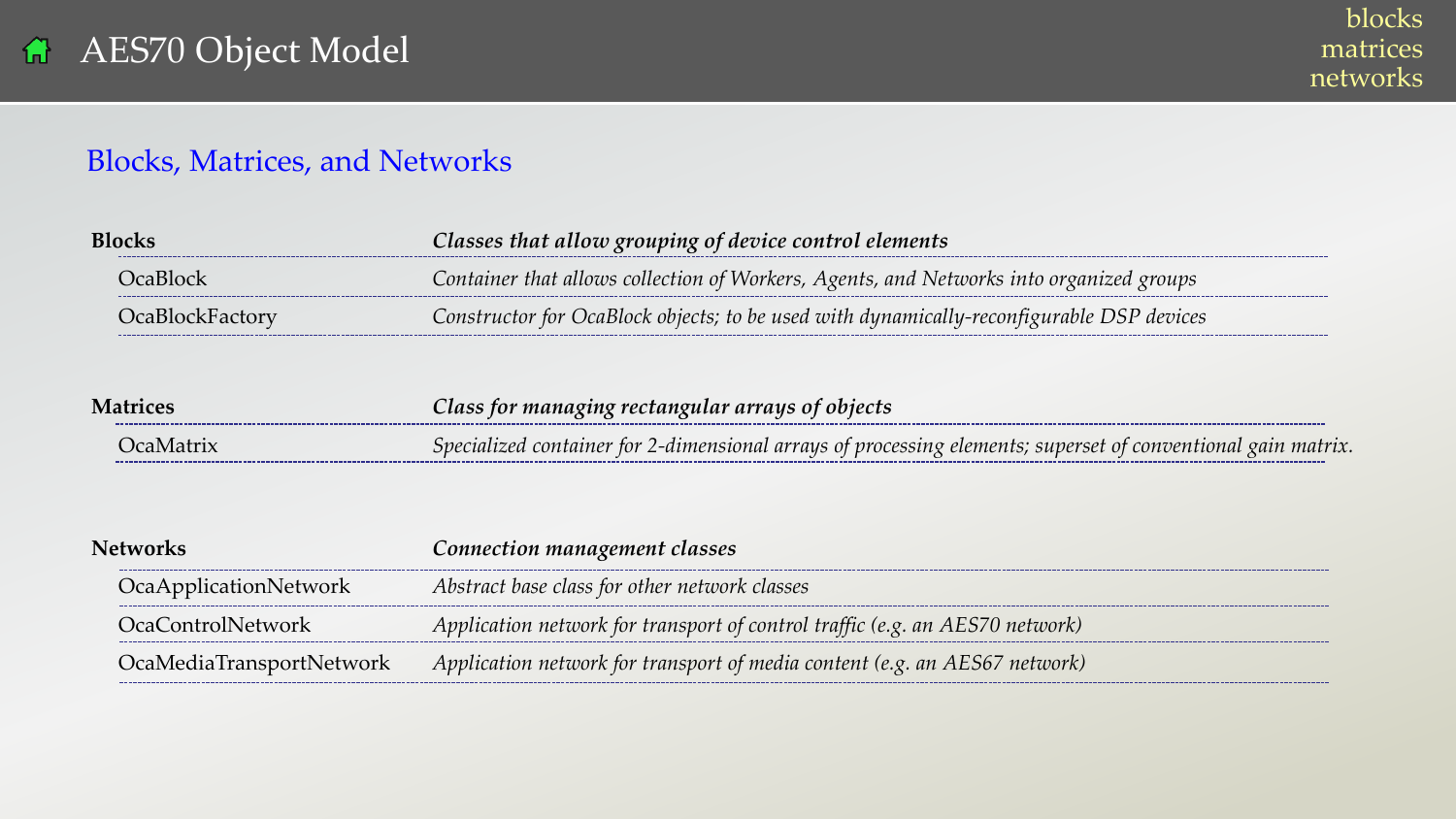### <span id="page-17-0"></span>Agents

| <b>OcaAgent</b>               | Base class for agent classes                       |  |
|-------------------------------|----------------------------------------------------|--|
| OcaGrouper                    | Control aggregator                                 |  |
| OcaRamper                     | Time interval                                      |  |
| <b>OcaNumericObserver</b>     | Frequency                                          |  |
| <b>OcaNumericObserverList</b> | <i>Temperature</i>                                 |  |
| <b>OcaPowerSupply</b>         | Power supply or battery                            |  |
| OcaMediaClock3                | Media clock                                        |  |
| <b>OcaTimeSource</b>          | Time reference - PTP, GPS, internal clock, etc.    |  |
| <b>OcaPhysicalPosition</b>    | Six-axis position & orientation in various formats |  |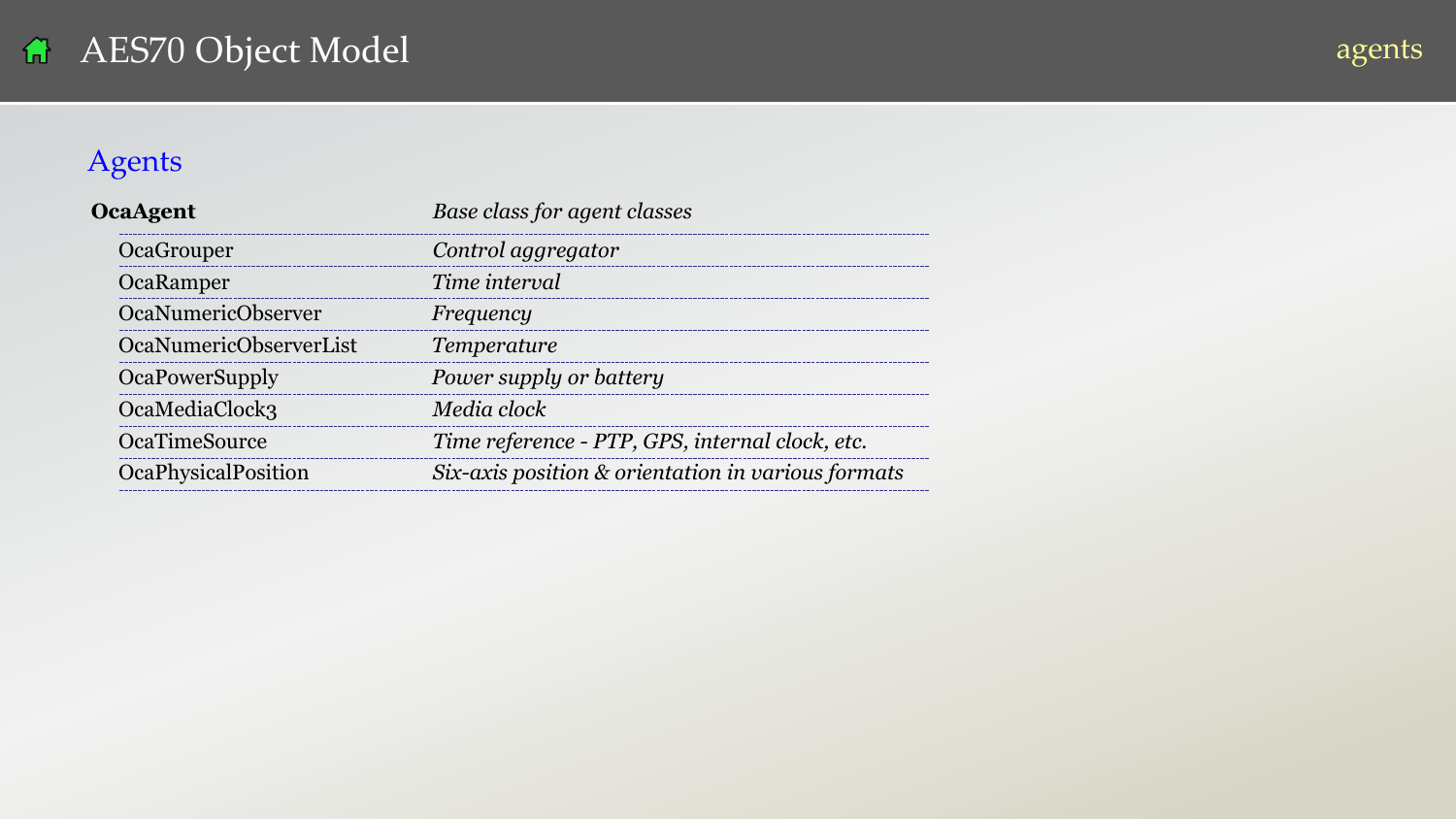### agents<sup>1</sup>

### <span id="page-18-0"></span>Managers

| <b>OcaManagers</b>        | Base class for manager classes                            |              |  |
|---------------------------|-----------------------------------------------------------|--------------|--|
| OcaDeviceManager          | Manages global device identification & status<br>required |              |  |
| OcaSubscriptionManager    | Manages controllers' subscriptions to events              | required     |  |
| OcaSecurityManager        | Manages encryption keys                                   | required*    |  |
| OcaNetworkManager         | Collects media transport and control networks             | $required**$ |  |
| OcaMediaClockManager      | Collects OcaMediaClock3 objects                           | optional     |  |
| OcaDeviceTimeManager      | Holds master device time                                  | optional     |  |
| OcaCodingManager          | Manages codecs                                            | optional     |  |
| OcaLibraryManager         | Collects OcaLibrary objects                               | optional     |  |
| OcaTaskManager            | Manages and runs AES70 Tasks                              | optional     |  |
| OcaAudioProcessingManager | Contains global audio processing options                  | optional     |  |
| OcaFirmwareManager        | Provides a failsafe firmware upload feature               | optional     |  |
| OcaDiagnosticManager      | Base class for proprietary debugging features             | optional     |  |

*\* Required only if secure control is implemented*

*\*\* Required only if connection management features are implemented*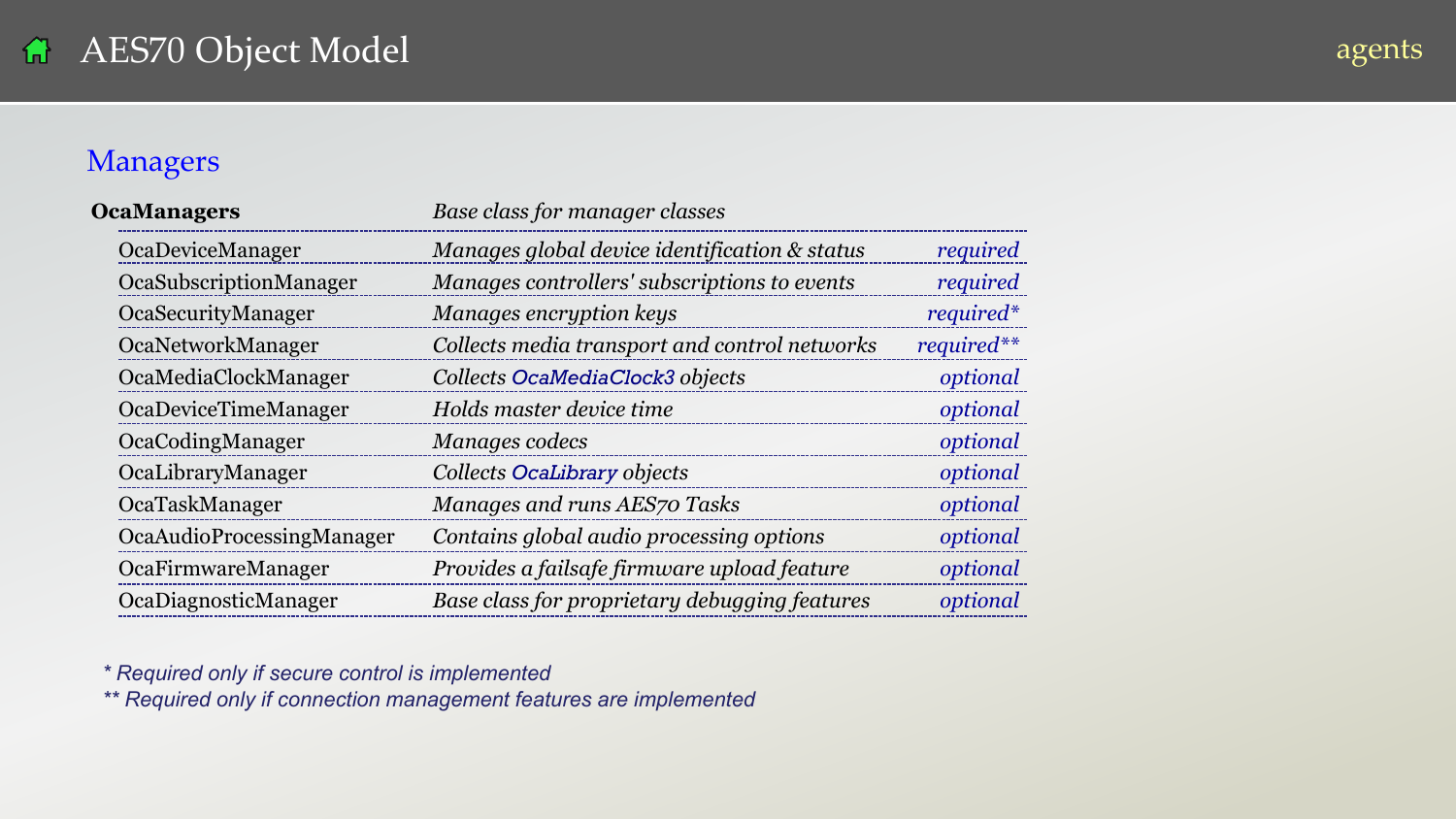<span id="page-19-0"></span>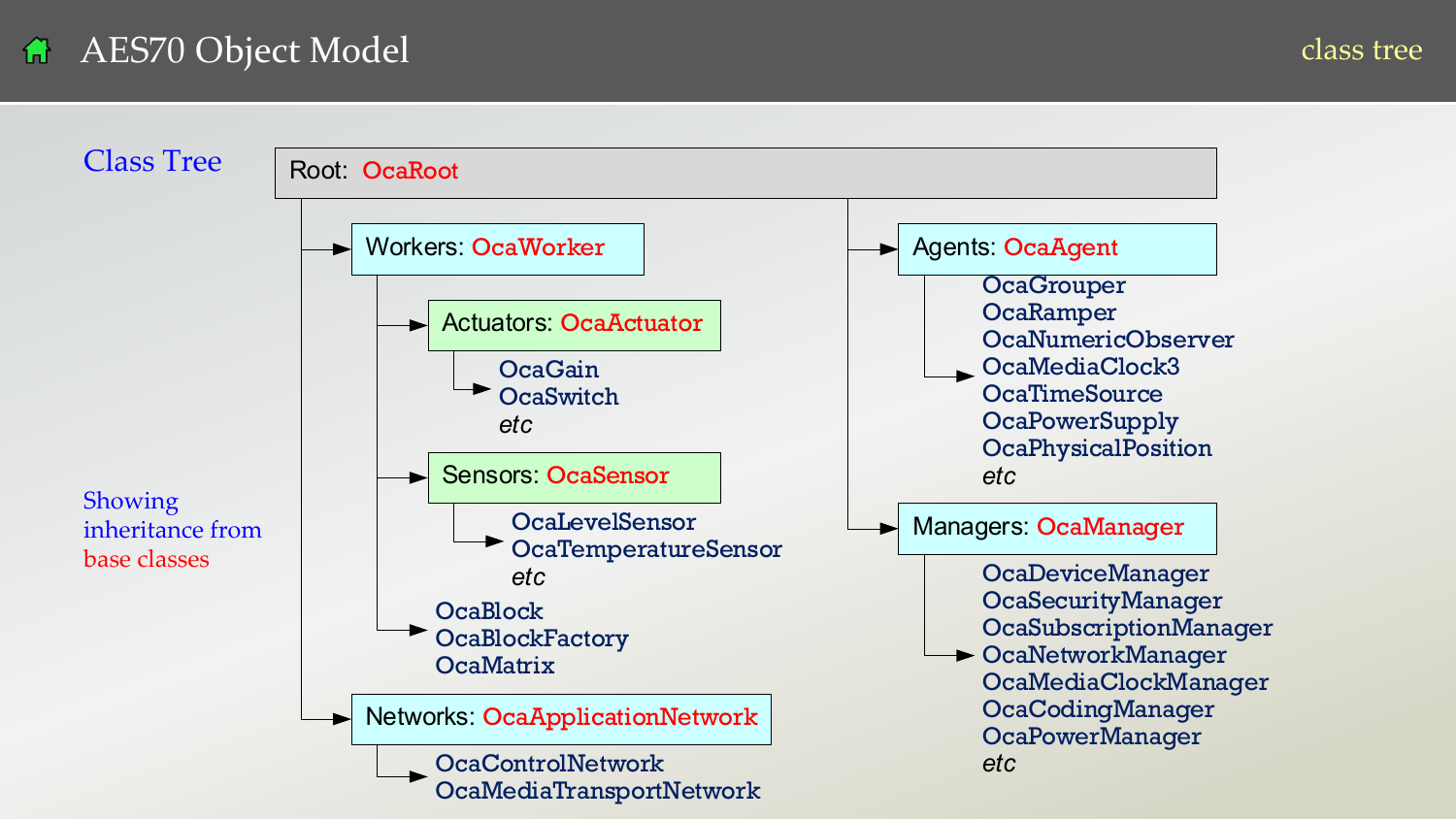<span id="page-20-0"></span>



# Blocks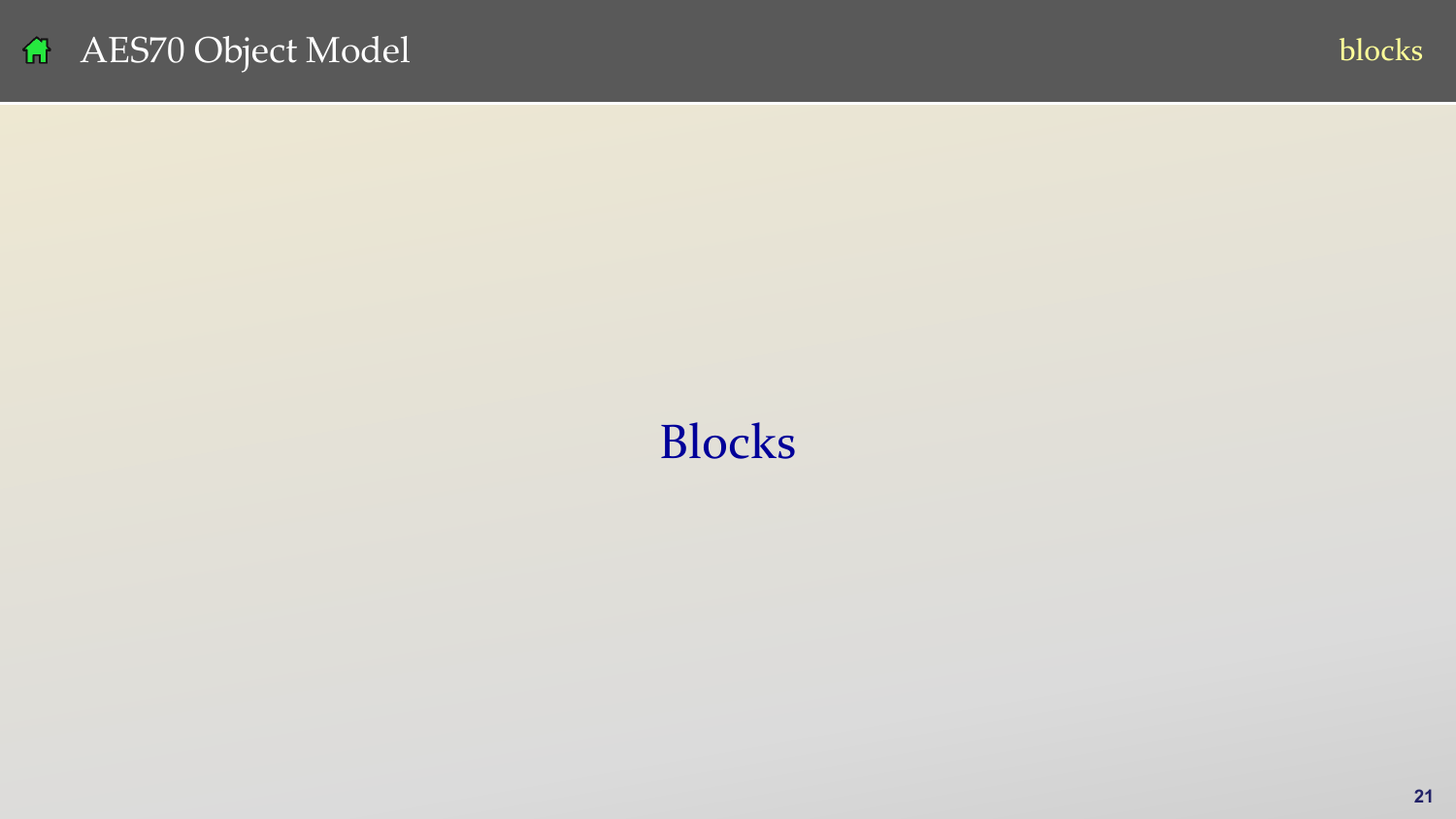### <span id="page-21-0"></span>Block basics

- Blocks
	- Collect objects into meaningful groupings.
	- Keep track of how signals flow among the objects they contain.
	- Support construction and destruction of objects in dynamically-configurable devices.
	- Contain a re-use mechanism to allow a block's definition to be used in multiple instances.
- Every object except Manager objects belongs to exactly one block.
- Blocks **do not** provide control aggregation (mastering, submastering, ganging, grouping, etc.) features.
	- For these features, see [Control Aggregation a](#page-57-0)nd [Matrices](#page-27-0).
	- Control aggregation topologies and matrix structures are independent of block membership.
- Blocks may be nested to any depth.
- Each Block is an instance of the **OcaBlock** class.

Using blocks helps make device control APIs clean and easy to use.

**22** v07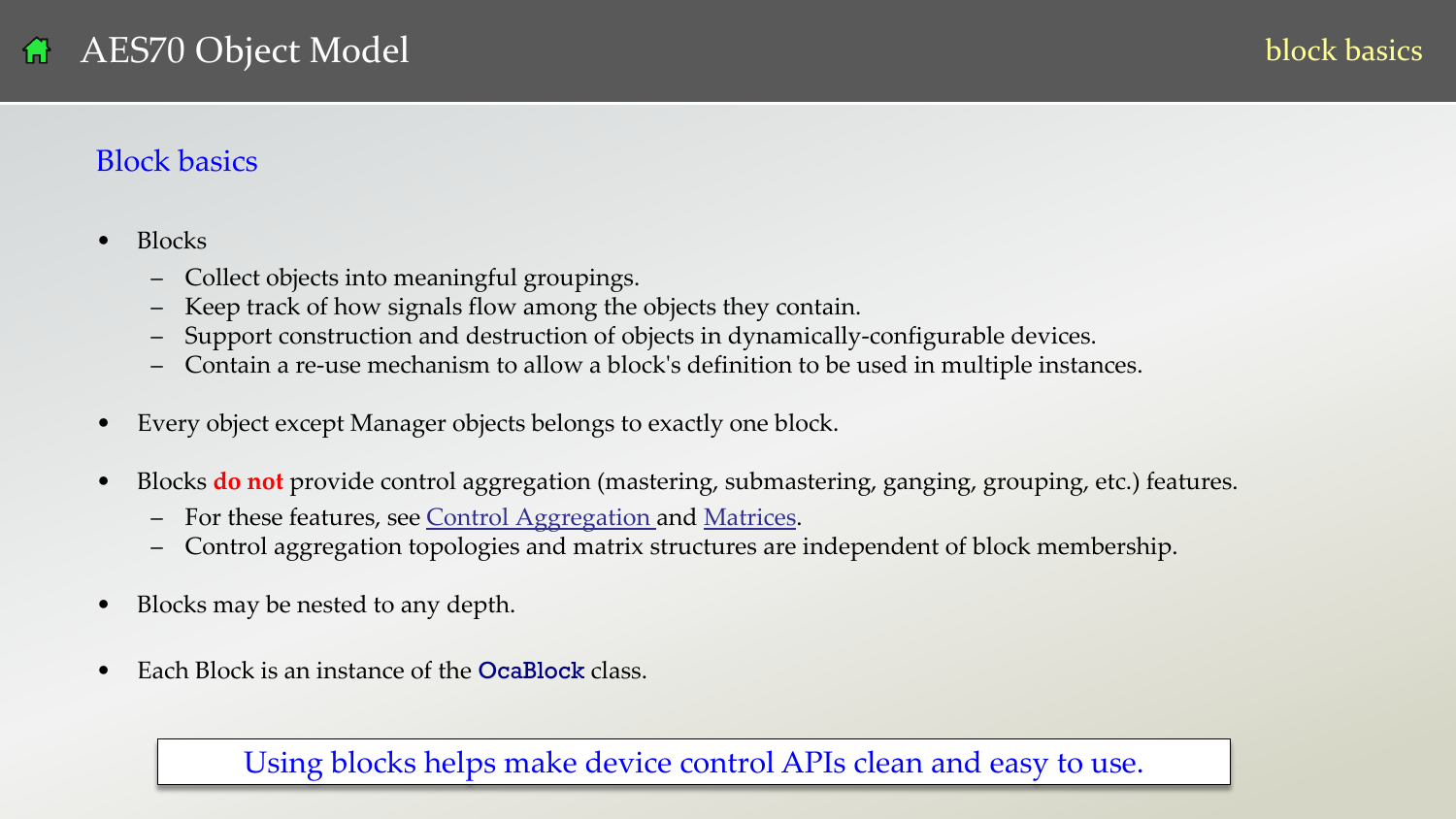### Block basics, continued

- Blocks are **Workers**. Therefore, each block has
	- an object number
	- an alphanumeric RoleName property
	- OcaPorts for signals flowing into and out of the block. See **Block signal flow** for an explanation of AES70 signal flows.
- Each block has an optional globalType property
	- Manufacturers may use globalType values to identify common block definitions for reuse in multiple products.
	- Standards organizations and trade associations may use globalType to identify recommended device and module profiles.
- Each block has object enumeration and search capabilities that
	- allow controllers to enumerate all objects in the block (and, optionally) in nested blocks as well
	- allow controllers to find objects in the block with given RoleName values (RoleName, see [this slide\)](#page-27-0).
- At a minimum, each device must contain one block (the root block) to which all objects belong (except Managers).
	- More advanced devices will have multiple nested blocks.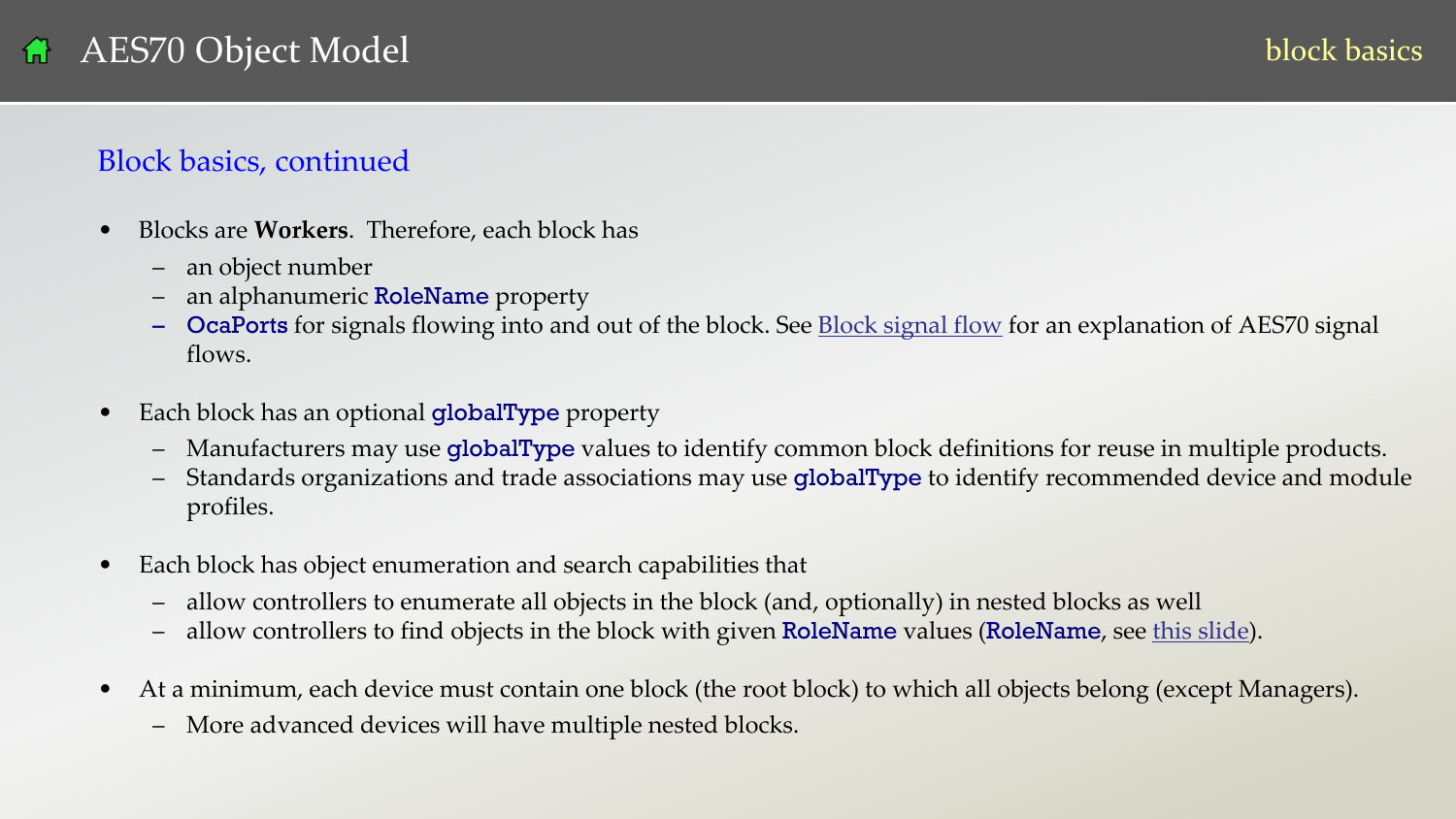### <span id="page-23-0"></span>Block signal flow

- The AES70 model represents signal paths through a block via the **Signal Flow** mechanism.
- A block's **Signal Flow** is its set of **Signal Paths**.
- Each signal path is a one-to-one connection from a source OcaPort to a sink OcaPort.
- An **OcaPort** is a signal path endpoint on a Worker object.
- OcaBlock objects, since they are Workers, have OcaPorts. These ports are used for inter-block signal paths.
- Agent objects do not have OcaPorts, since they do not perform signal processing or sensing.





block signal flow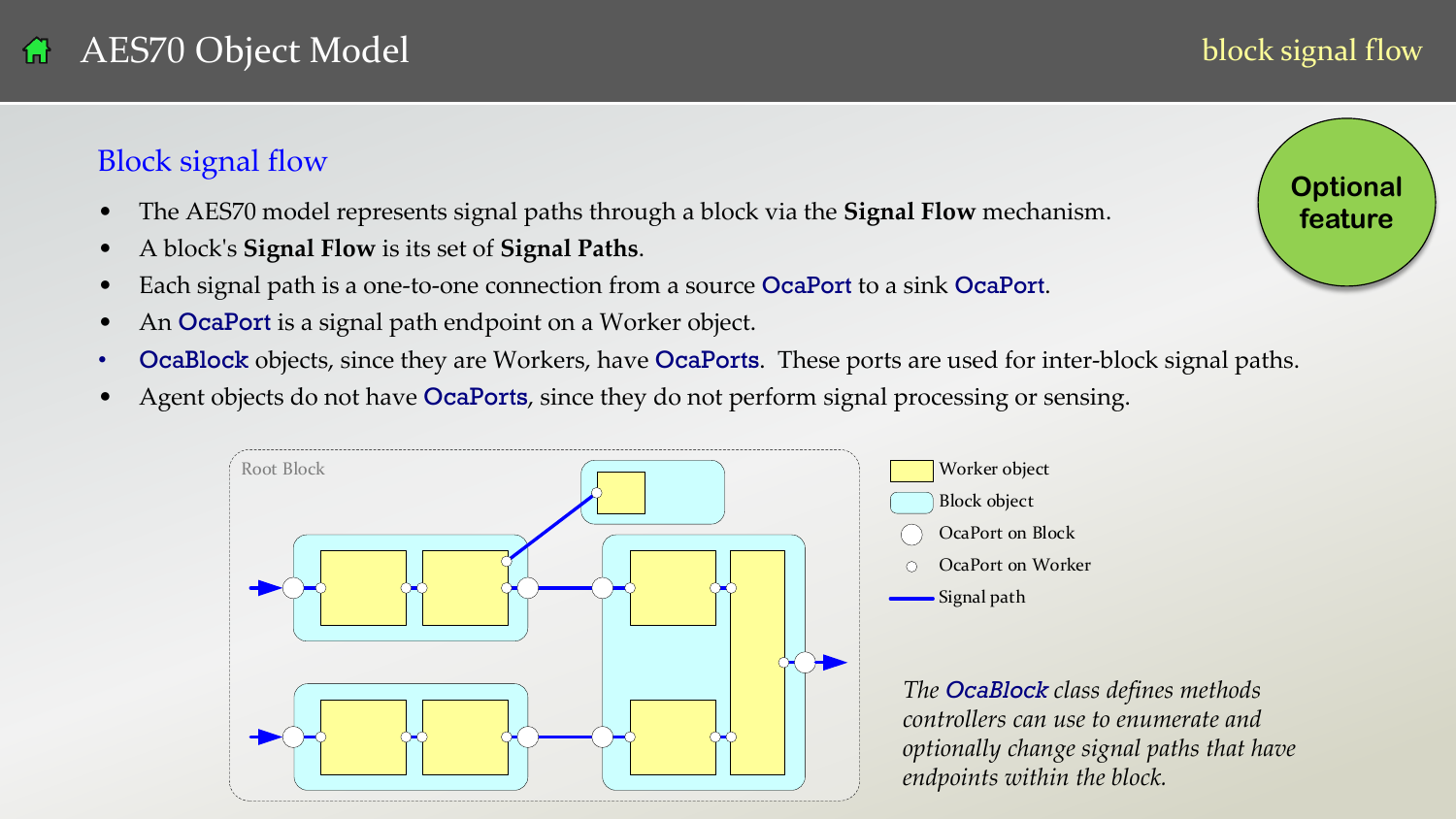block example

<span id="page-24-0"></span>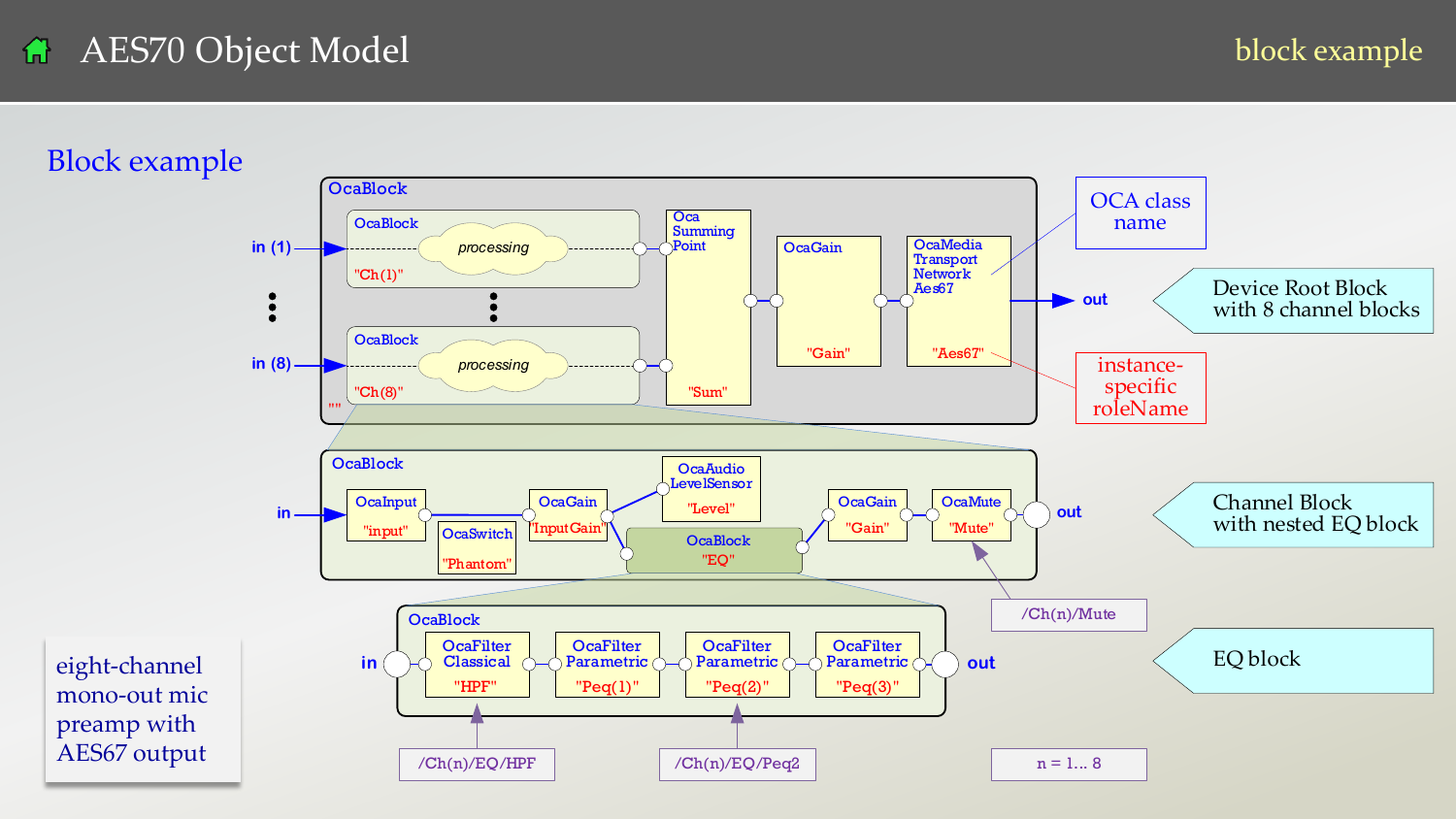# <span id="page-25-0"></span>Identifiers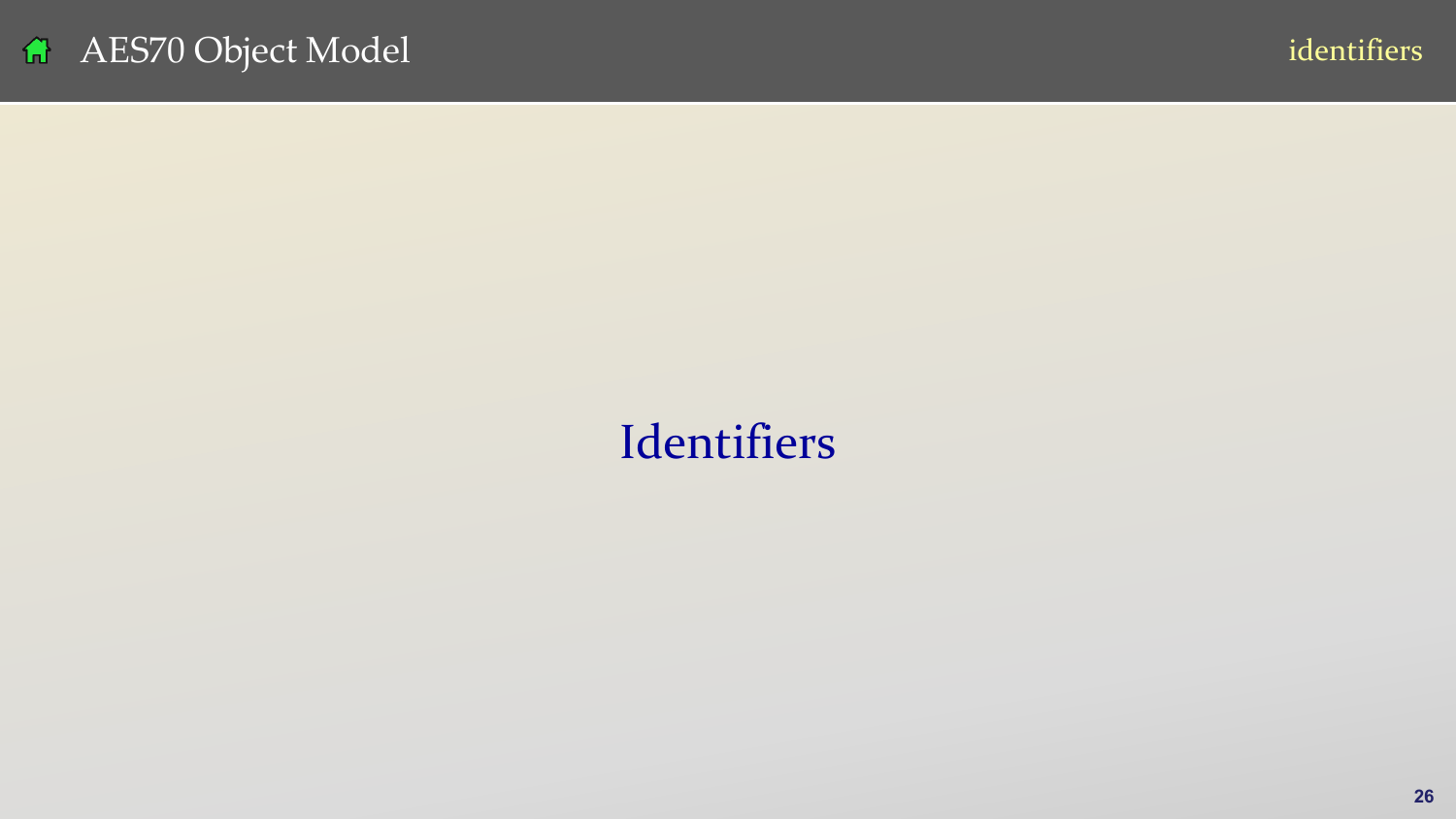### Key AES70 Identifiers

- **Class ID** Every class has a ClassID. ClassID format is in **ClassID details**, here.
- **Class version number** Every class has a version (i.e. revision) number.
- **Element ID** Every element (i.e. property, method, and event) of each class has an elementID**.**
- **Object number** Every object has a 32-bit **Object Number (**ONo**)** that's unique within the device.
- **Role name** An object may have a text **RoleName** that identifies its role within its containing block.

### Rules

- **Class ID** Unique in AES70 standard. Same value for all objects constructed from a given class.
- **Class version number** Defined by AES70 standard.
- **Element ID(s)** Defined by the object's class, must not change.
- **Object number** Values may be freely chosen, but must be unique for each object in the device.
- **Role name Optional**; if used, should have unique value for each object in a block.

### Every control object in an AES70 device contains these identifiers.

27 volume 2008 volume 2008 volume 2008 volume 2008 volume 2008 volume 2008 volume 2008 volume 2008 volume 2008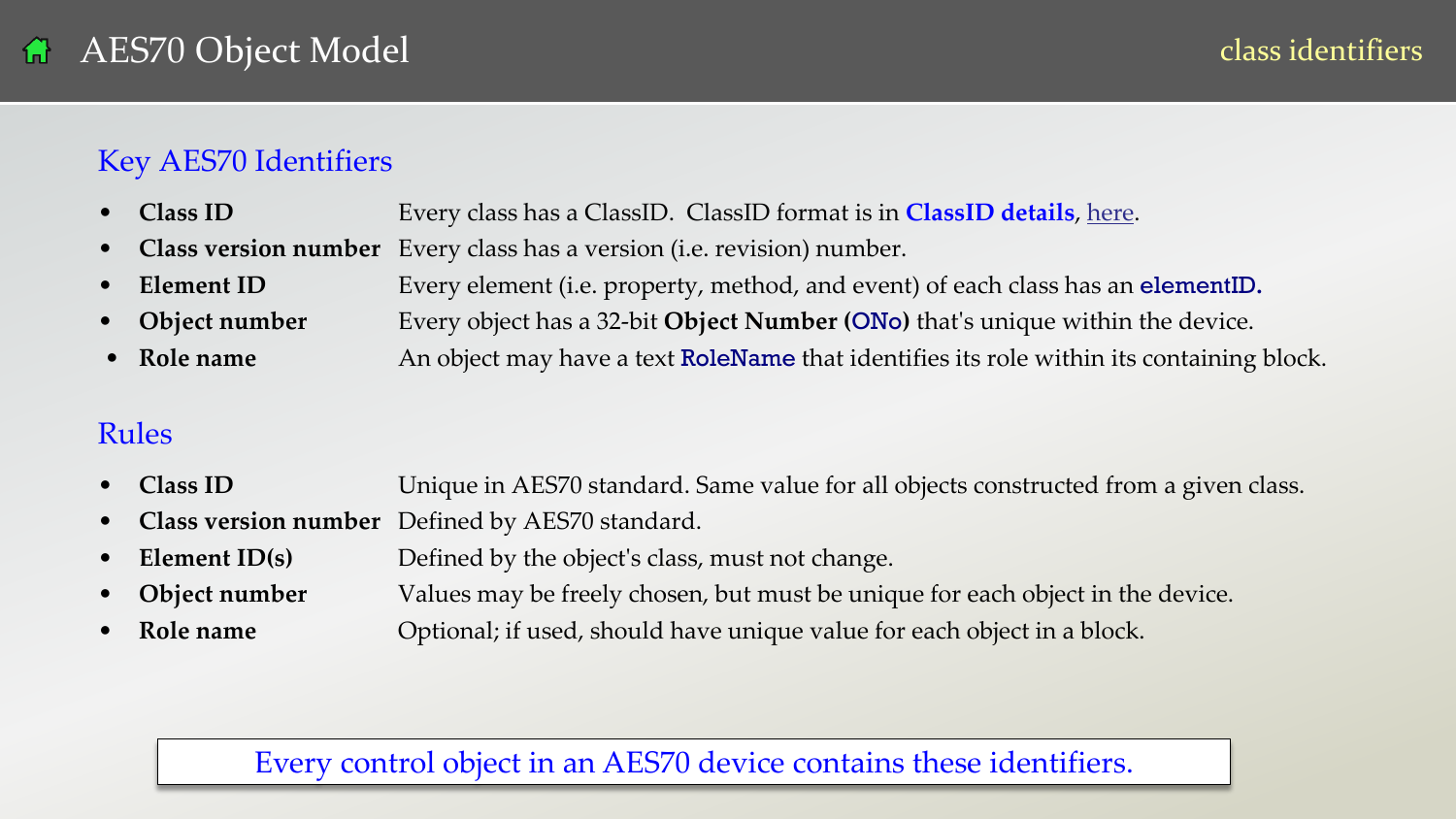# Device model

<span id="page-27-0"></span>*= Object configuration of an AES70 device*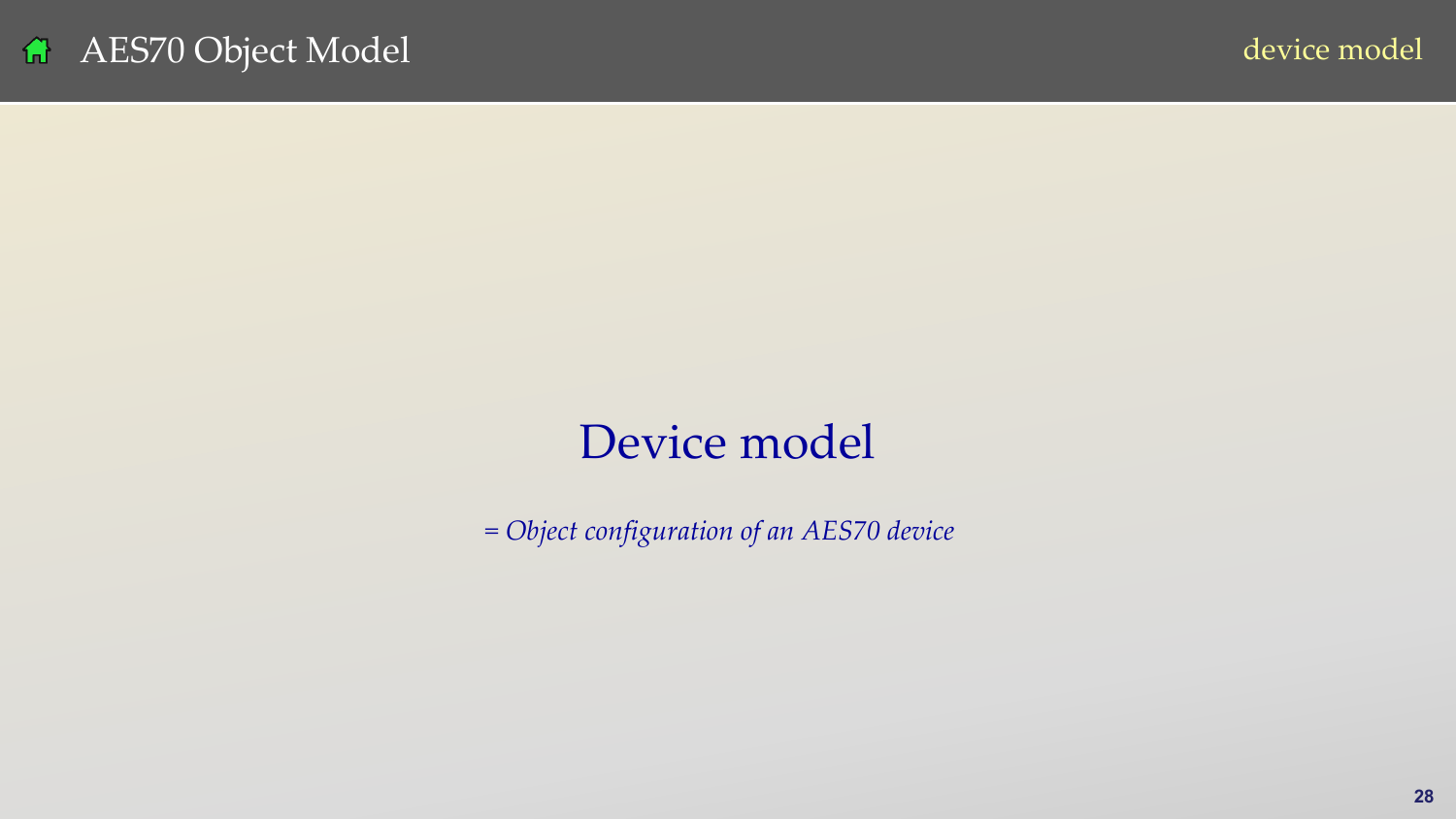### Device Model

### **REQUIRED MANAGERS**

### **Device Manager**

Manages information relevant to the whole device.

### **Security Manager**

Manages security keys. Only required for secure devices.

### **Subscription Manager**

Manages event subscriptions.

### **ENUMERATION**

Controllers can discover what Managers the device implements by retrieving the Device Manager property Managers .

Controllers can discover what Workers, Agents, and Networks the device implements by enumerating the root block.



### **OPTIONAL MANAGERS**

**Power Manager** Manages power supplies and batteries. **Firmware Manager** Manages firmware versions and, optionally, updates. **Network Manager** Manages connection(s) to network(s). **Media Clock Manager** Manages media clocks. **Library Manager** Manages stored parameter settings. **Audio Processing Manager** Holds global signal processing parameters. **Power Manager** Manages power supplies and batteries. **Device Time Manager** Manages time reference objects. **Task Manager** Manages stored processing sequences. **Diagnostic Manager** Offers features to help installation and setup.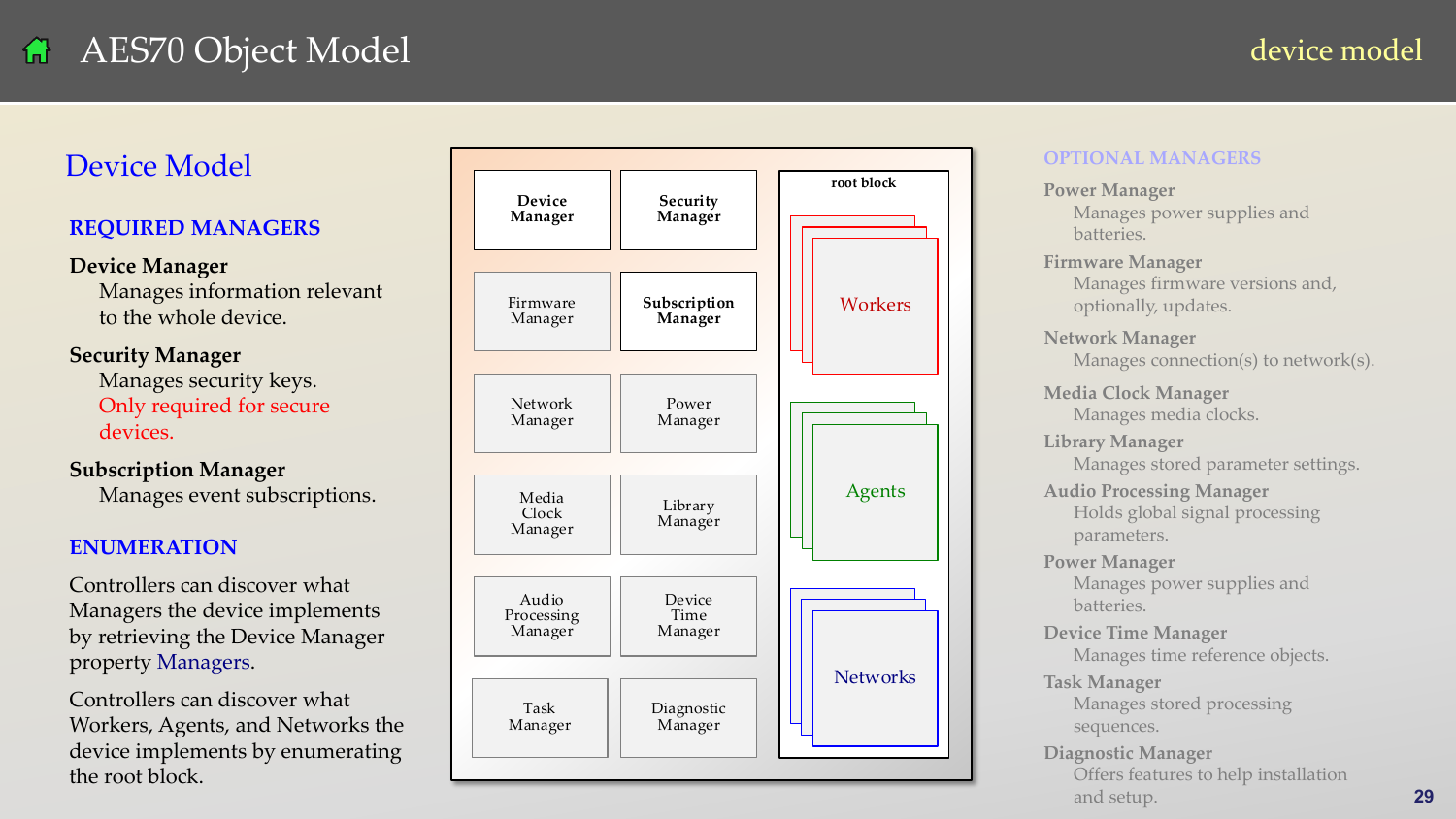# <span id="page-29-0"></span>Design example

*8-channel mic preamp*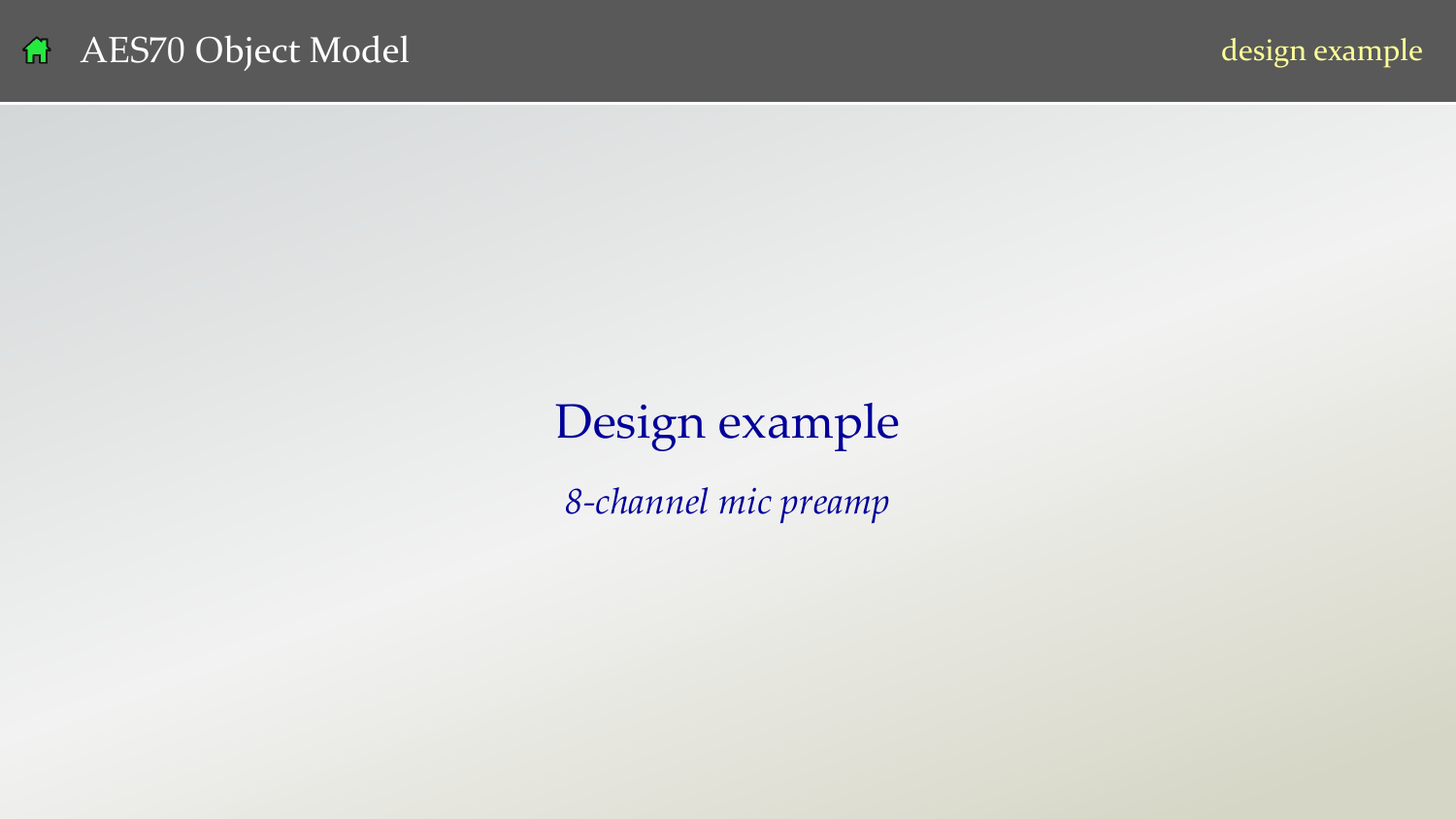### Eight-channel mic preamp

- 8 analogue inputs, switchable line/mic level
- Each input with phantom power, high-pass filter, and polarity switch
- AES67 output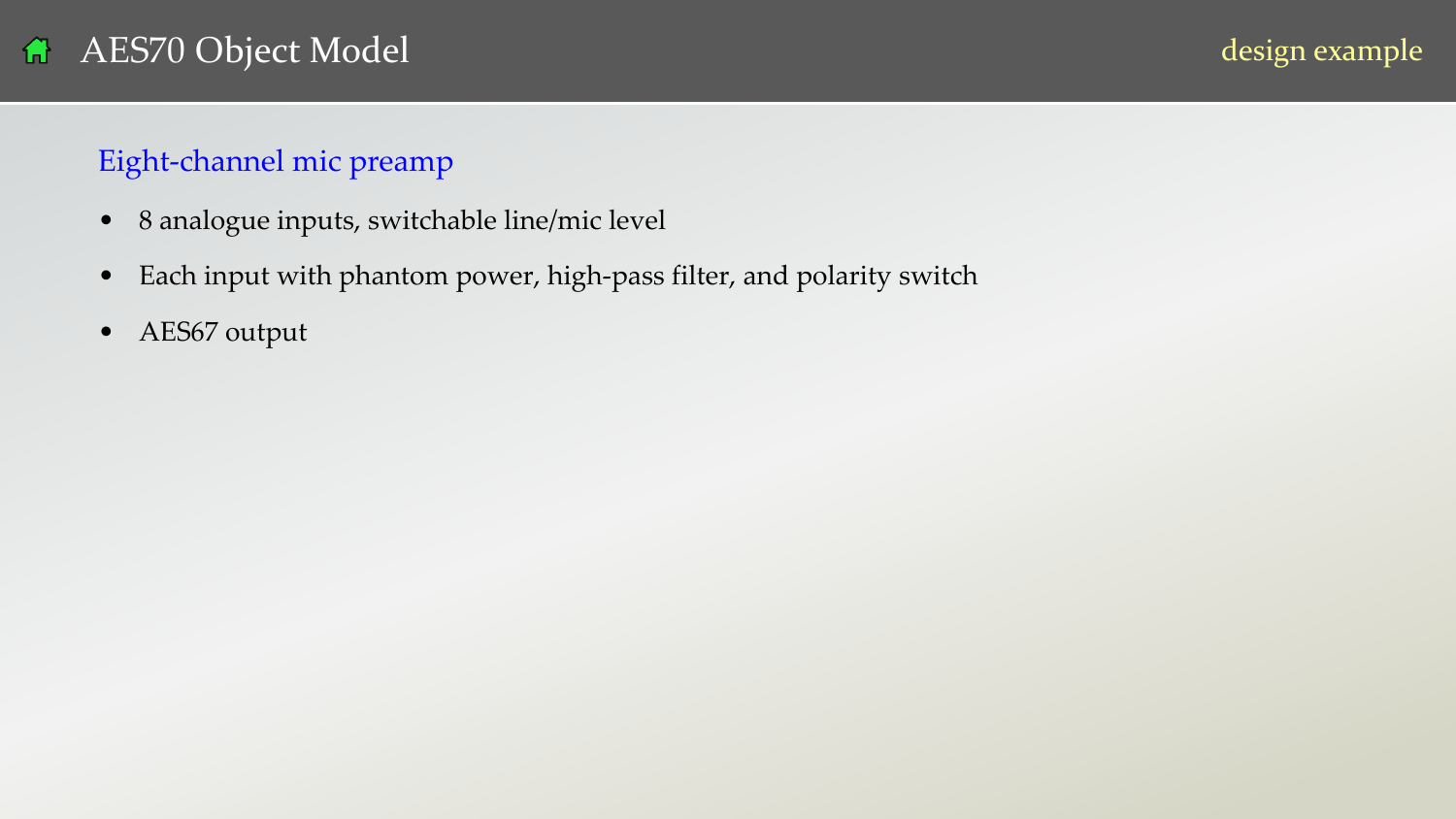# AES70 Object Model<br>Start

- Basic null device
- Compliant with AES70 minimum device specification

|                                                                                                            | Device                               | Legend                                                              |
|------------------------------------------------------------------------------------------------------------|--------------------------------------|---------------------------------------------------------------------|
| Start                                                                                                      | OcaDeviceManager                     | Manager                                                             |
| <b>Basic null device</b><br>$\bullet$<br>Compliant with AES70 minimum device<br>$\bullet$<br>specification | OcaSubscriptionManager<br>Root Block | Root block<br>Inner block<br>Agent<br>Network<br>Actuator<br>Sensor |
|                                                                                                            |                                      |                                                                     |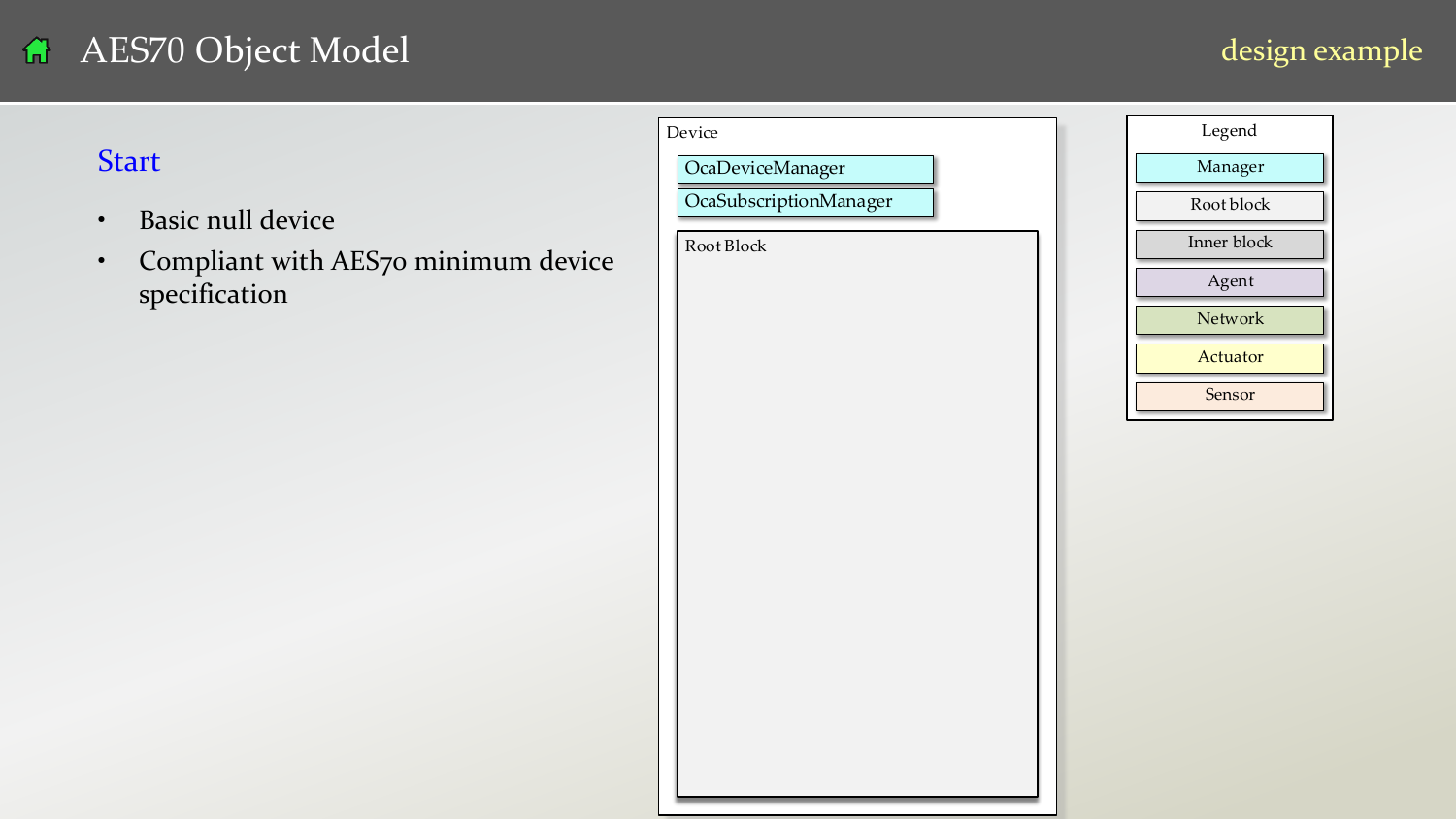### design example

### Add connection management

- Clock and time source objects
- Control network object
- AES67 media transport object

| Device     |                                 |  |
|------------|---------------------------------|--|
|            | <b>OcaDeviceManager</b>         |  |
|            | OcaSubscriptionManager          |  |
| Root Block |                                 |  |
|            | OcaMediaClock3<br>OcaTimeSource |  |
|            | <b>OcaControlNetwork</b>        |  |
|            | OcaMediaTransportNetworkAes67   |  |

**33** v07

| Legend      |
|-------------|
| Manager     |
| Root block  |
| Inner block |
| Agent       |
| Network     |
| Actuator    |
| Sensor      |
|             |

AES70 networking and connection management objects. These will be explained in a future presentation.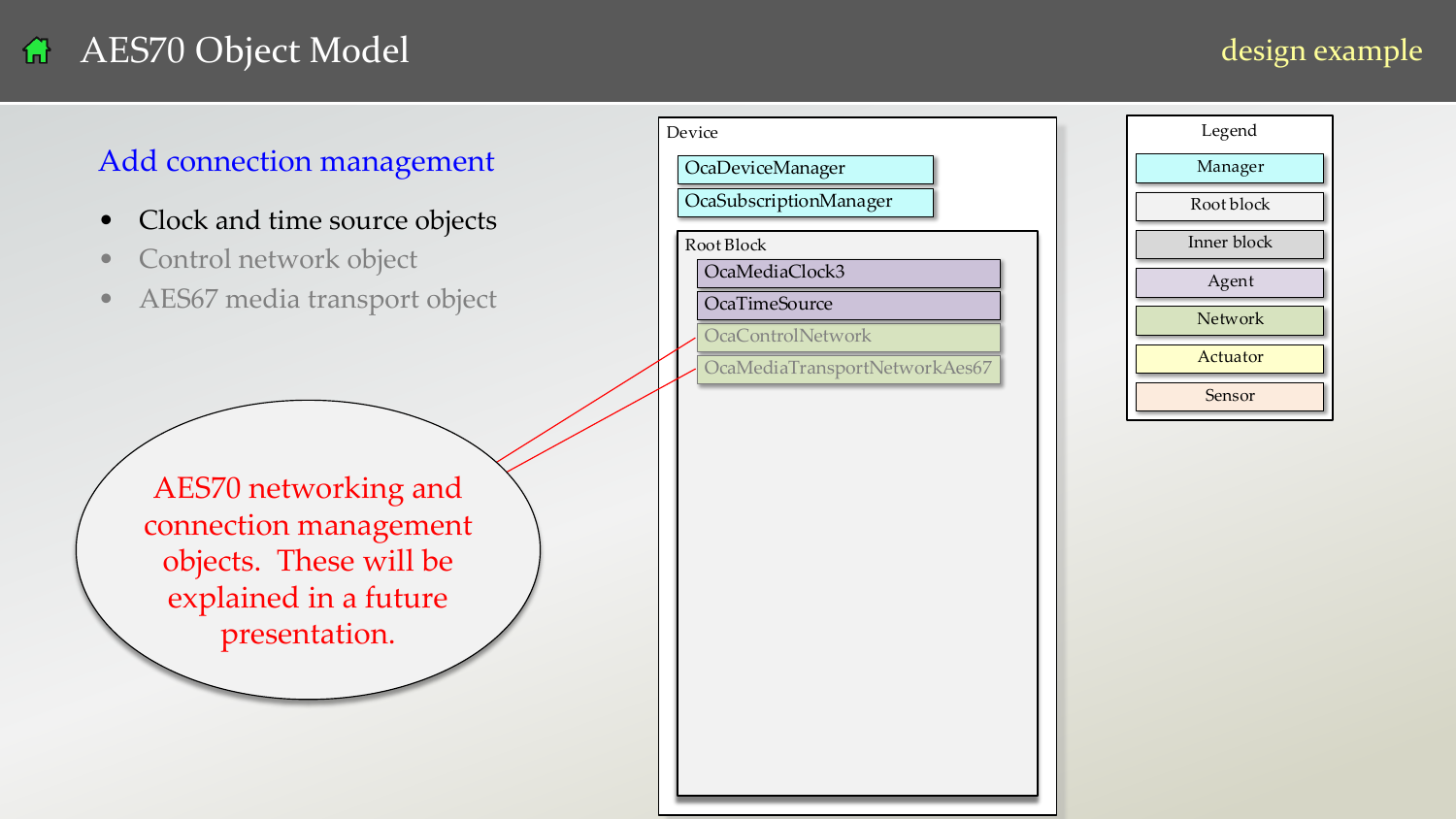### design example

### Add an audio channel block

|                                    | Device                             | Legend      |
|------------------------------------|------------------------------------|-------------|
| Add an audio channel block         | OcaDeviceManager                   | Manager     |
| Inner OcaBlock object<br>$\bullet$ | OcaSubscriptionManager             | Root block  |
|                                    | Root Block                         | Inner block |
|                                    | OcaMediaClock3                     | Agent       |
|                                    | OcaTimeSource<br>OcaControlNetwork | Network     |
|                                    | OcaMediaTransportNetworkAes67      | Actuator    |
|                                    | Charnel(1)                         | Sensor      |
|                                    |                                    |             |
|                                    |                                    |             |
|                                    |                                    |             |
|                                    |                                    |             |
|                                    |                                    |             |
|                                    |                                    |             |
|                                    |                                    |             |
|                                    |                                    |             |
|                                    |                                    |             |
|                                    |                                    |             |
|                                    |                                    |             |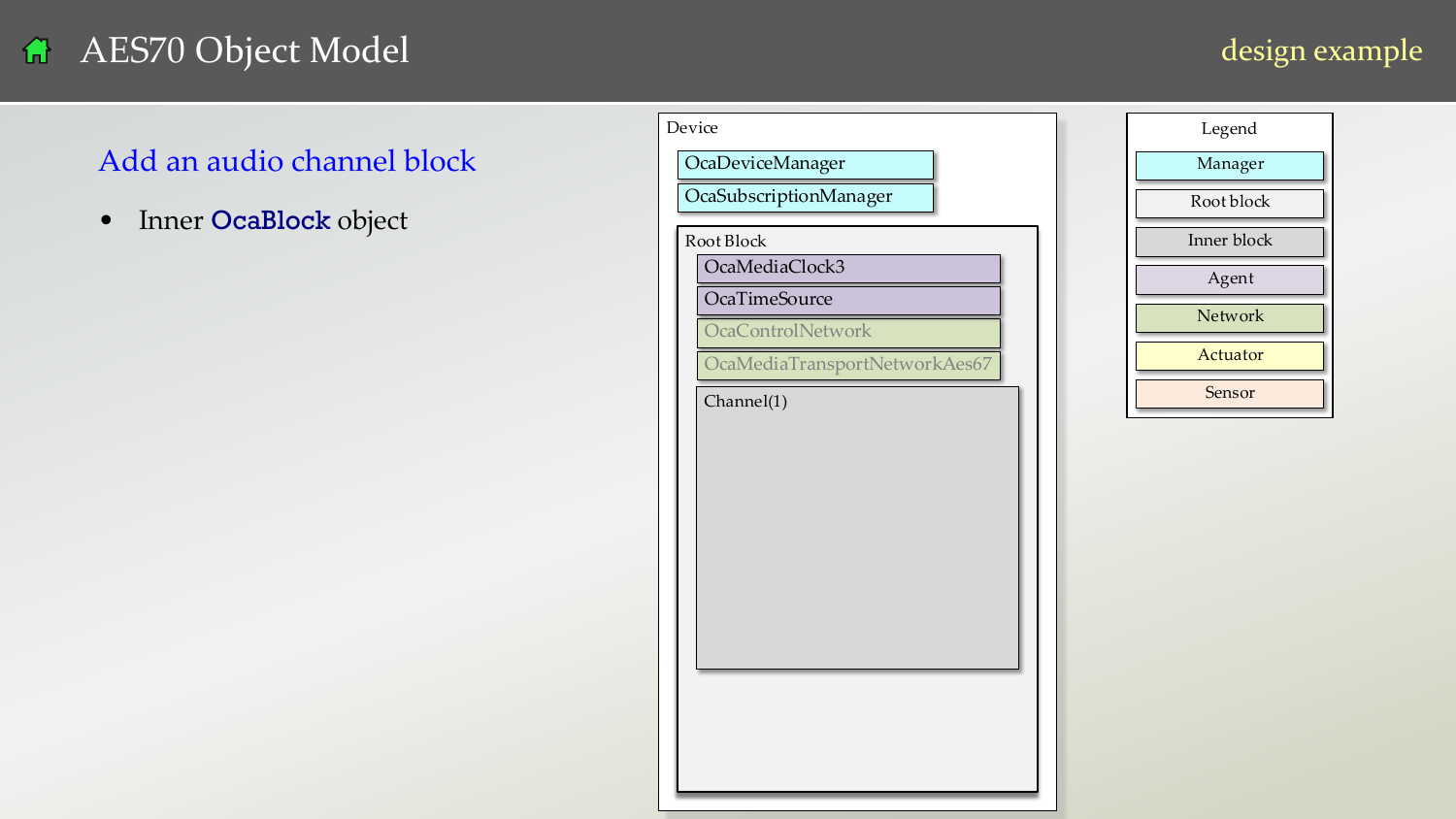### design example

### Populate the audio channel block

- Switch objects
- Gain control object
- Level monitor object

|                                  | Device<br>Legend                     |
|----------------------------------|--------------------------------------|
| Populate the audio channel block | OcaDeviceManager<br>Manager          |
| Switch objects<br>$\bullet$      | OcaSubscriptionManager<br>Root block |
| Gain control object              | Inner block<br>Root Block            |
|                                  | OcaMediaClock3<br>Agent              |
| Level monitor object             | <b>OcaTimeSource</b><br>Network      |
|                                  | OcaControlNetwork<br>Actuator        |
|                                  | OcaMediaTransportNetworkAes67        |
|                                  | Sensor<br>Channel(1)                 |
|                                  | OcaSwitch<br><b>48V</b>              |
|                                  | OcaGain<br>Gain                      |
|                                  | OcaSwitch<br><b>HPF</b>              |
|                                  | OcaSwitch<br>Polarity                |
|                                  | OcaSwitch<br>Impedance               |
|                                  | OcaSwitch<br>LineOrMic               |
|                                  | OcaAudioLevelSensor<br>Level         |
|                                  |                                      |
|                                  |                                      |
|                                  |                                      |
|                                  |                                      |
|                                  |                                      |

| Legend      |
|-------------|
| Manager     |
| Root block  |
| Inner block |
| Agent       |
| Network     |
| Actuator    |
| Sensor      |
|             |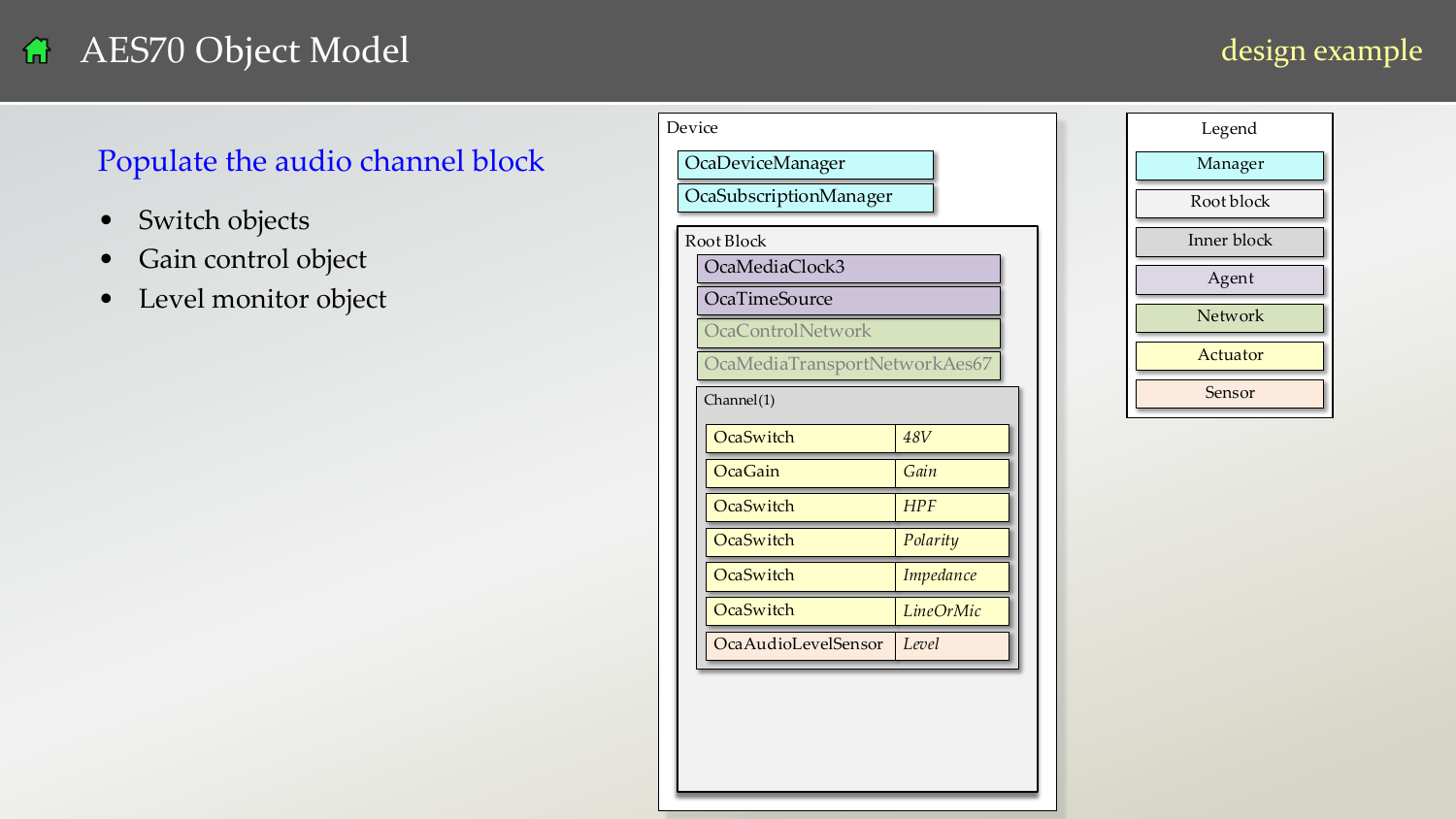### design example

### Replicate the audio channel block

|                                   | Device<br>Legend                          |  |
|-----------------------------------|-------------------------------------------|--|
| Replicate the audio channel block | OcaDeviceManager<br>Manager               |  |
|                                   | OcaSubscriptionManager<br>Root block      |  |
| Clone seven more channels.        | Inner block<br>Root Block                 |  |
|                                   | OcaMediaClock3<br>Agent                   |  |
|                                   | OcaTimeSource<br>Network                  |  |
|                                   | OcaControlNetwork<br>Actuator             |  |
|                                   | OcaMediaTransportNetworkAes67<br>Sensor   |  |
|                                   | Channel(1)                                |  |
|                                   | OcaSwitch<br><b>48V</b>                   |  |
|                                   | Gain<br>OcaGain                           |  |
|                                   | OcaSwitch<br>HPF                          |  |
|                                   | OcaSwitch<br>Polarity<br>OcaSwitch        |  |
|                                   | Impedance<br>OcaSwitch                    |  |
|                                   | LineOrMic<br>OcaAudioLevelSensor<br>Level |  |
|                                   |                                           |  |
|                                   | Channel(2)<br>(same as channel 1)         |  |
|                                   |                                           |  |
|                                   | Channel(8)<br>(same as channel 1)         |  |
|                                   |                                           |  |

| Legend      |
|-------------|
| Manager     |
| Root block  |
| Inner block |
| Agent       |
| Network     |
| Actuator    |
| Sensor      |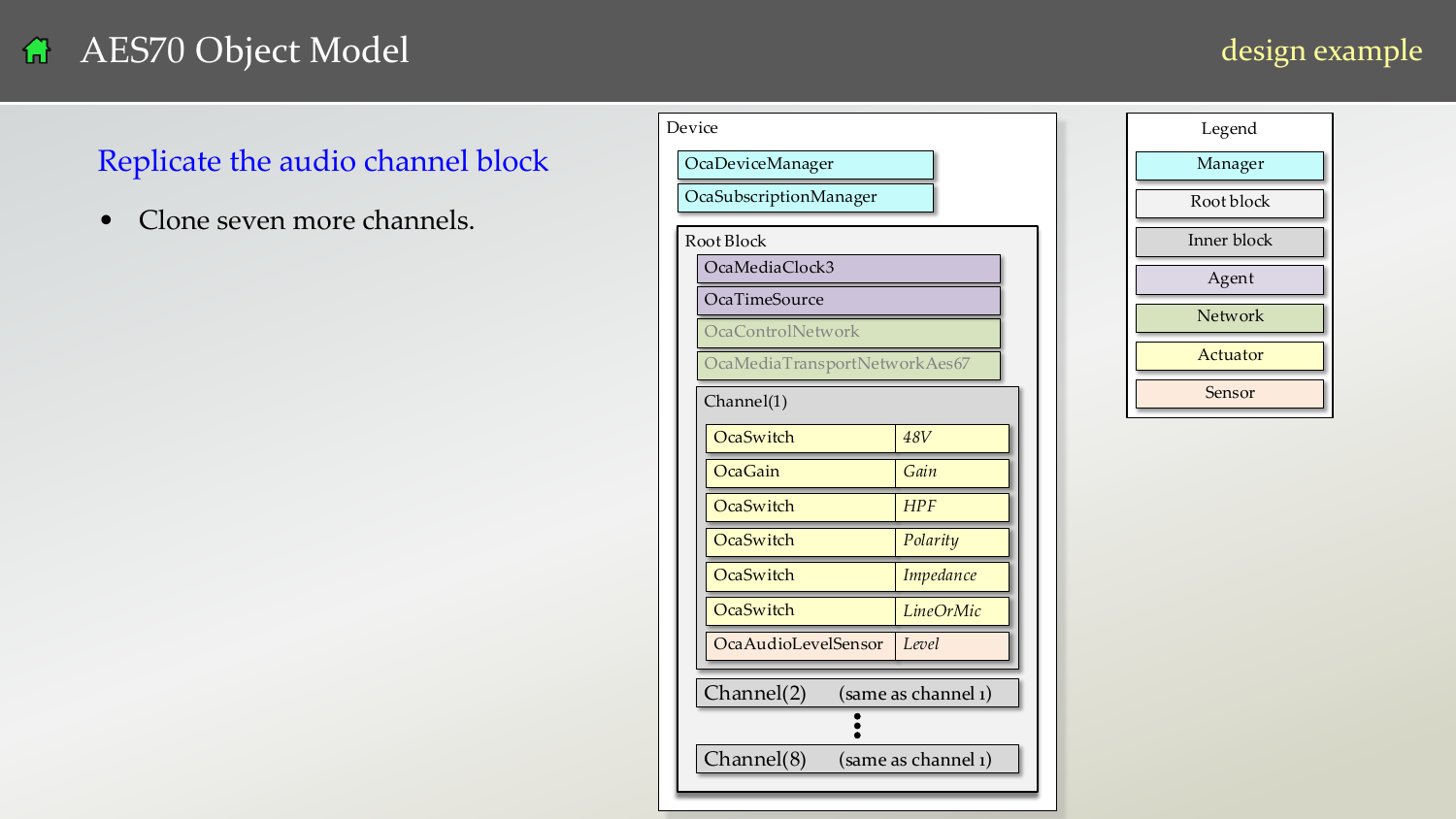### design example



- Each object publishes its own API.
- The device's complete control API is the union of all its objects' APIs.
- Each class's definition automatically implies a specific API definition - no further specification work is required.

<span id="page-36-0"></span>

|                                                                                          | Legend<br>Device                           |
|------------------------------------------------------------------------------------------|--------------------------------------------|
| Done!                                                                                    | Manager<br>OcaDeviceManager                |
|                                                                                          | OcaSubscriptionManager<br>Root block       |
|                                                                                          | Inner block<br>Root Block                  |
|                                                                                          | OcaMediaClock3<br>Agent                    |
|                                                                                          | <b>OcaTimeSource</b><br>Network            |
|                                                                                          | OcaControlNetwork<br>Actuator              |
|                                                                                          | OcaMediaTransportNetworkAes67<br>Sensor    |
|                                                                                          | Channel(1)                                 |
|                                                                                          | OcaSwitch<br><b>48V</b>                    |
|                                                                                          | Gain<br>OcaGain<br>OcaSwitch<br><b>HPF</b> |
| What's the resulting device API?                                                         | OcaSwitch<br>Polarity                      |
| Each object publishes its own API.<br>$\bullet$                                          | OcaSwitch<br>Impedance                     |
|                                                                                          | OcaSwitch<br>LineOrMic                     |
| The device's complete control API is the<br>$\bullet$<br>union of all its objects' APIs. | OcaAudioLevelSensor<br>Level               |
| Each class's definition automatically implies<br>$\bullet$                               | Channel(2)<br>(same as channel 1)          |
| a specific API definition - no further                                                   |                                            |
| specification work is required.                                                          | Channel(8)<br>(same as channel 1)          |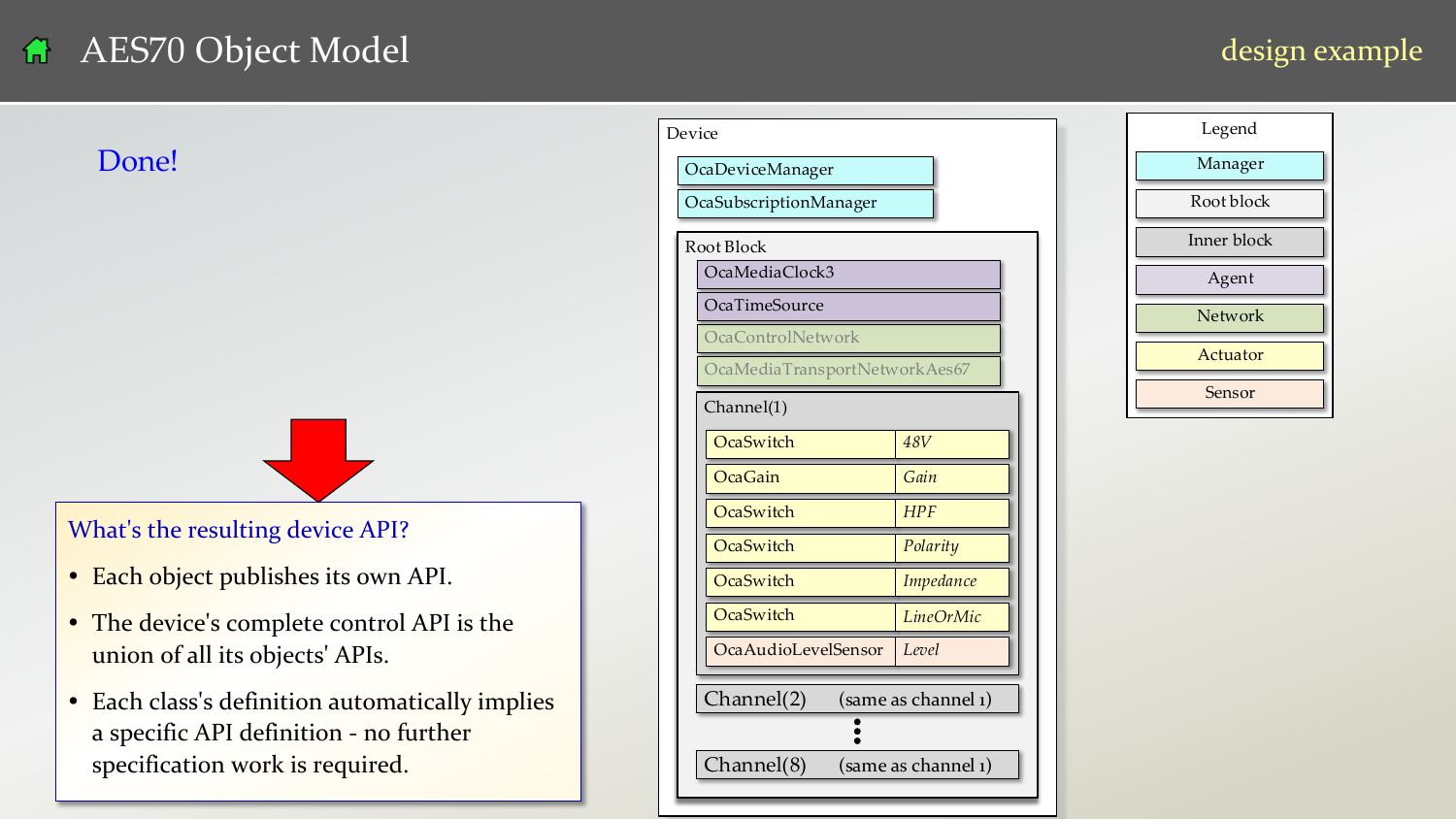

# <span id="page-37-0"></span>The AES70 Standards Family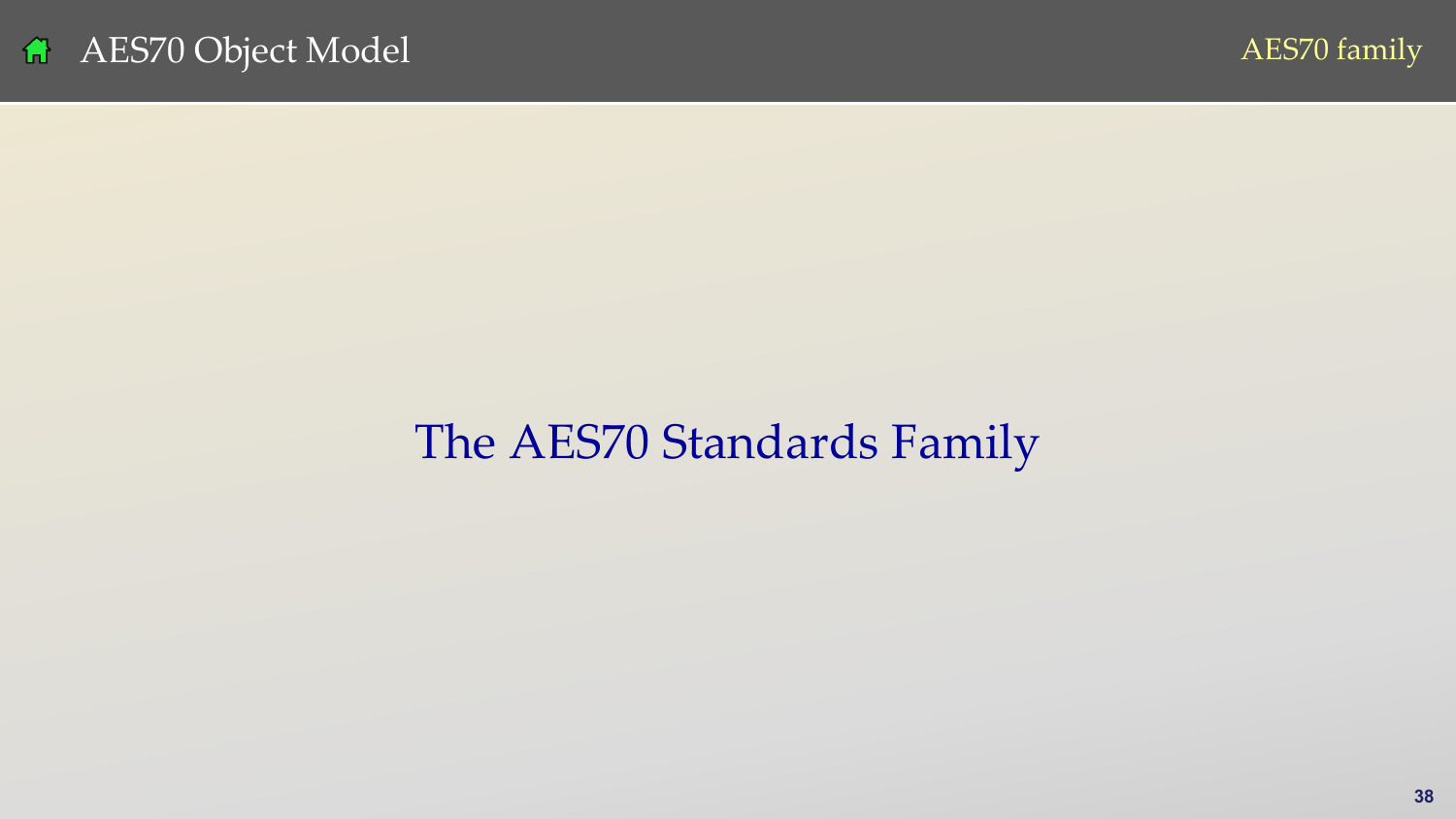**Core**

### The AES70 Standards Family

Current version of AES70-1,2,3 is **2018**. Updates will be published in mid-2022.

AES70-1 **AES70 Framework**. Text document that defines the basic AES70 mechanisms for control and monitoring.

- AES70-2 **AES70 class structure.** AES70 Object Model. Text + UML document that defines AES70's control & monitoring repertoire. UML stands for Universal Modeling Language.
- AES70-3 **AES70 binary protocol.** Text + UML document that defines OCP.1, a binary protocol for using AES70 over IP networks.
- AES70-4 **AES70 JSON protocol**. Text + UML document that defines OCP.2, a JSON protocol for using AES70 over IP networks. Mid-2022.

### **Adaptations**

- AES70-21 **AES67 Adaptation**. SOON. This standard will specify the use of AES70 connection management for AES67 stream transport connections. Mid-2022.
- **39 1991 39 management for MILAN stream transport connections. Mid-2022.** AES70-22 **MILAN Adaptation**. SOON. This standard will specify the use of AES70 connection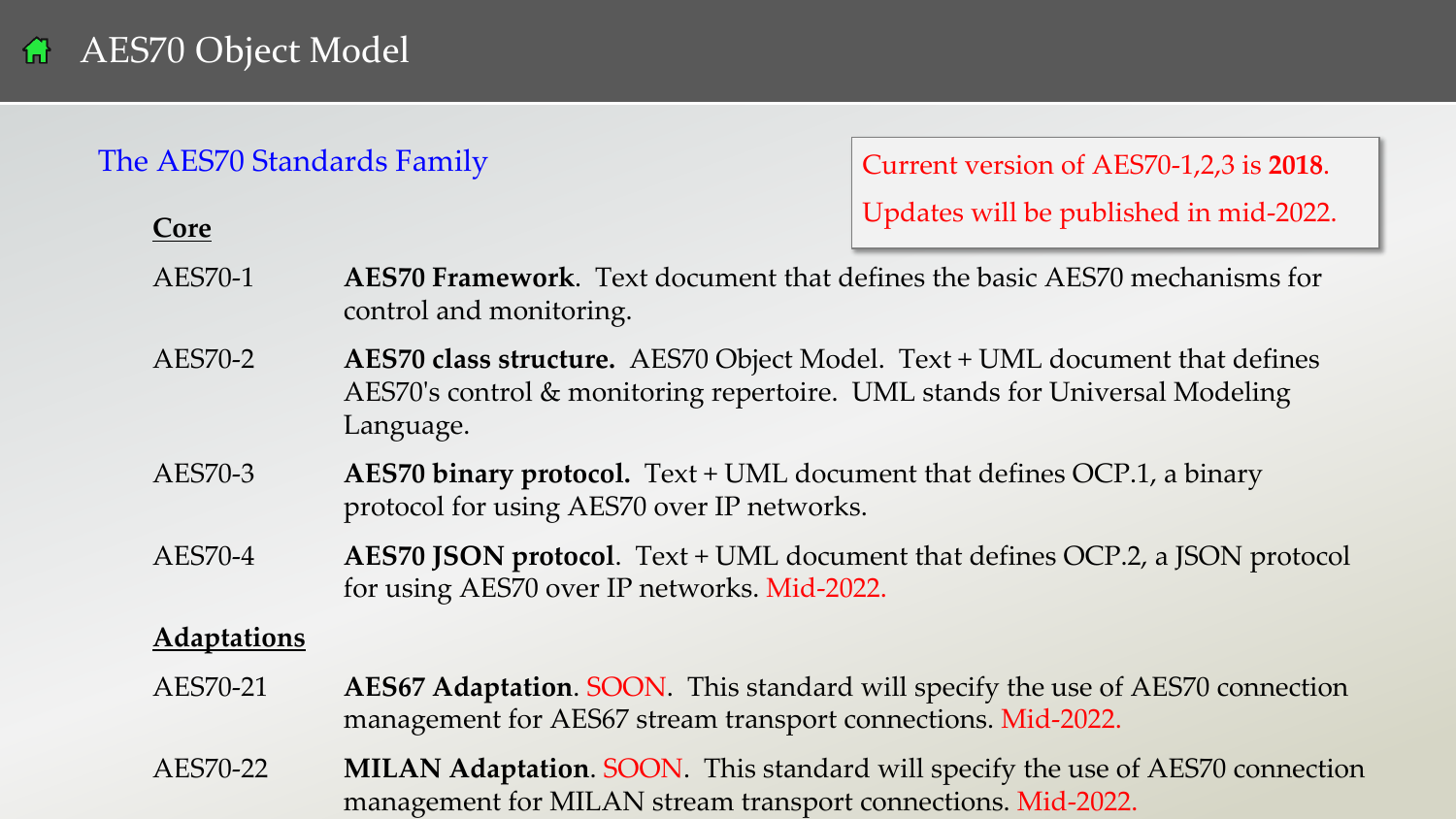# <span id="page-39-0"></span>AES70 Feature Summary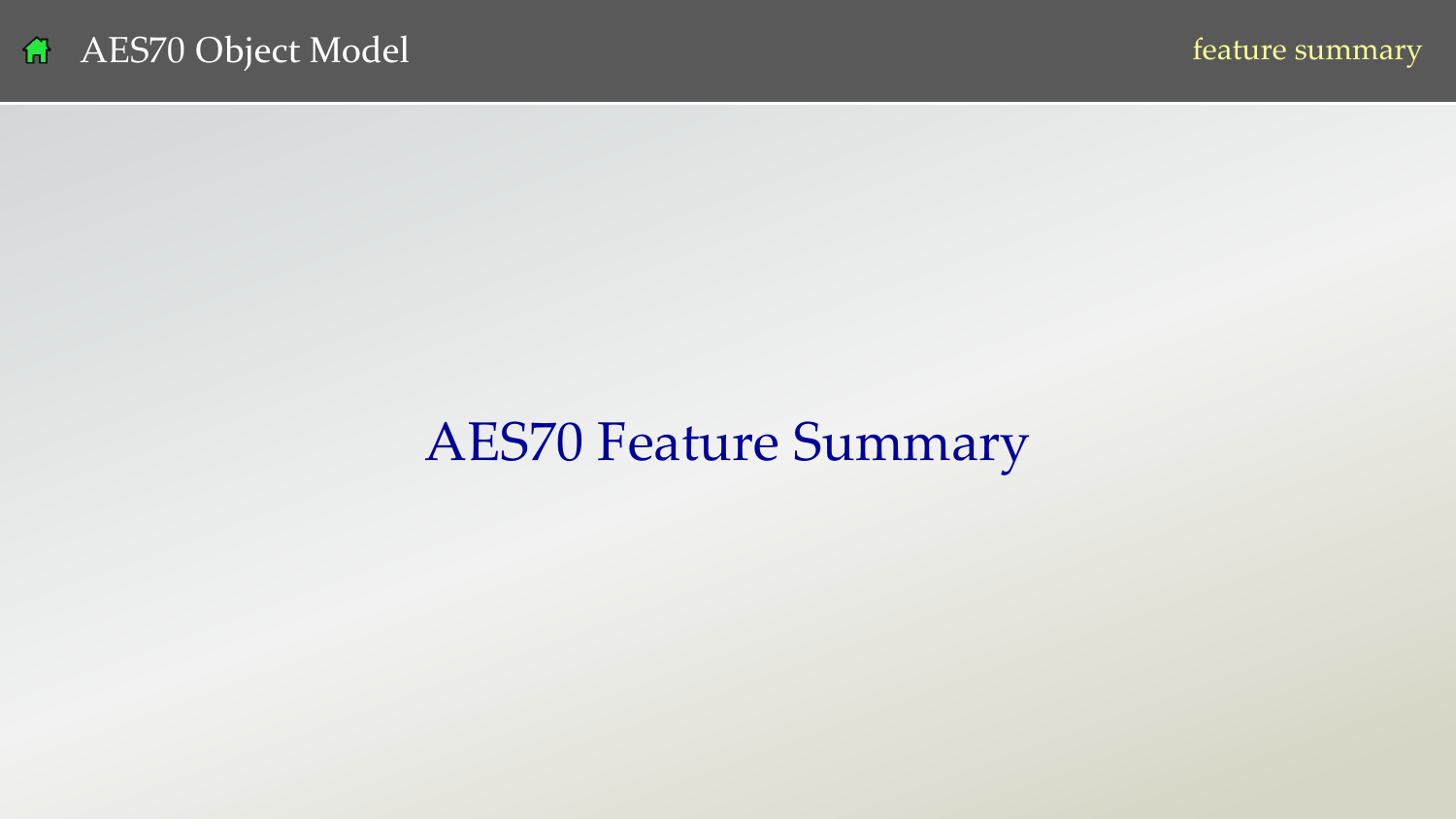### AES70 Features

- **Basic application functionality**
	- Signal processing & routing control
	- Full signal & state monitoring
	- Reconfigurable device support
	- Internal signal path control
- **Security features**
	- Key management
- **Device structuring**
	- Element groups and hierarchies
	- Arrays and matrices of control elements
- **Connection management**
	- Media streams
	- Non-media streams
- **Time and clocking management**
	- Multiple time reference support
	- Multiple media clock support
- **Codec support**
	- Multiple codec support
- **Datasets (data block storage & retrieval)** (*in next release*)
- **Media file storage & playout** (*in next release*)
- **Physical location features**
	- Location awareness
	- Object-based audio support
- **Control management**
	- Control aggregation (grouping, mastering, etc.)
	- Event and subscription mechanisms
	- Device enumeration support
	- Multiple controller support
	- Command batching (*in next release)*
	- Realtime command execution (*in next release*)
	- Prescheduled, prestored control tasks.
- **Prestored configuration store & recall**
	- Entire device
	- Subsets
- **Power supply management**
	- Multiple power sources
	- Batteries
	- Failover features
- **Reusability features**
	- Reusable component support
	- Shareable custom designs
- **Extensibility support**
	- Proprietary extension mechanism with inheritance
	- Ability to evolve gracefully
	- Upward, downward, & lateral compatibility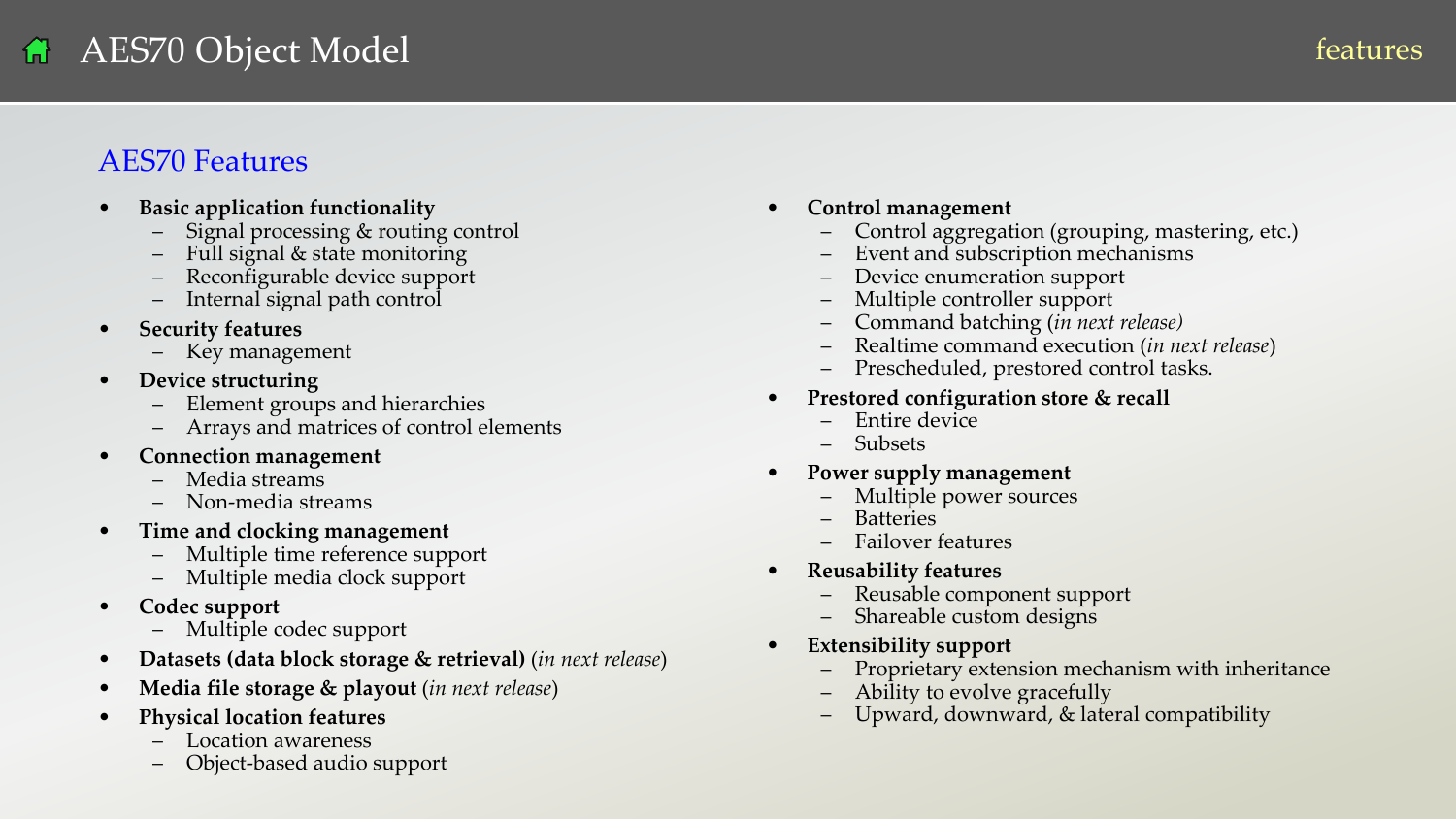# <span id="page-41-0"></span>AES70 Resources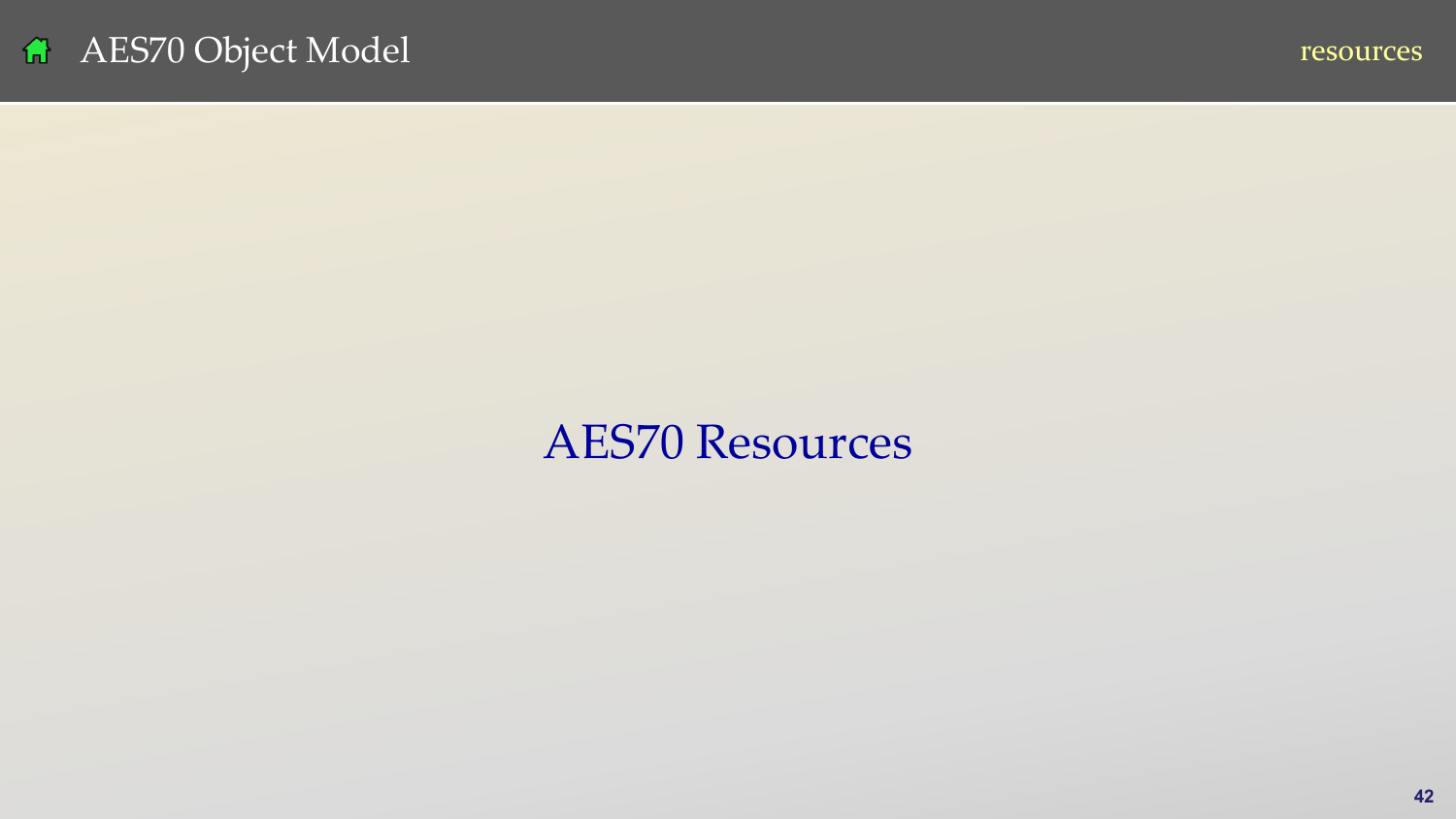### AES70 Object Model 偳

resources

**Sites** 

- <https://ocaalliance.github.io/>aka the **AES70 Techsite** *Free public technical resources for AES70 developers.*
- <http://ocaalliance.com/> *The usual sort of organizational website.\*
- [https://aes70explorer.com](https://aes70explorer.com/) *Control and monitoring application built on a complete OCA Controller implementation.*
- **[This page](https://ocaalliance.github.io/resources.html)** on the AES70 Techsite has a guide to accessing the official AES70 standard.

The OCA Alliance

How to get AES70

standards documents

- The OCA Alliance is responsible for the technical content of AES70.
- Chair of the OCA Alliance Technical Committee is the author of this presentation: Jeff Berryman Senior Scientist, Bosch Communications Systems ja.Berryman@us.bosch.com +1 952 457 5445 [US East Coast]
- The Alliance business contact is:

**43** v07 +1 425 870 6574 [US West Coast] Ms. Tina Lipscomb [Tina.Lipscomb@oca-alliance.com](mailto:Tina.Lipscomb@oca-alliance.com)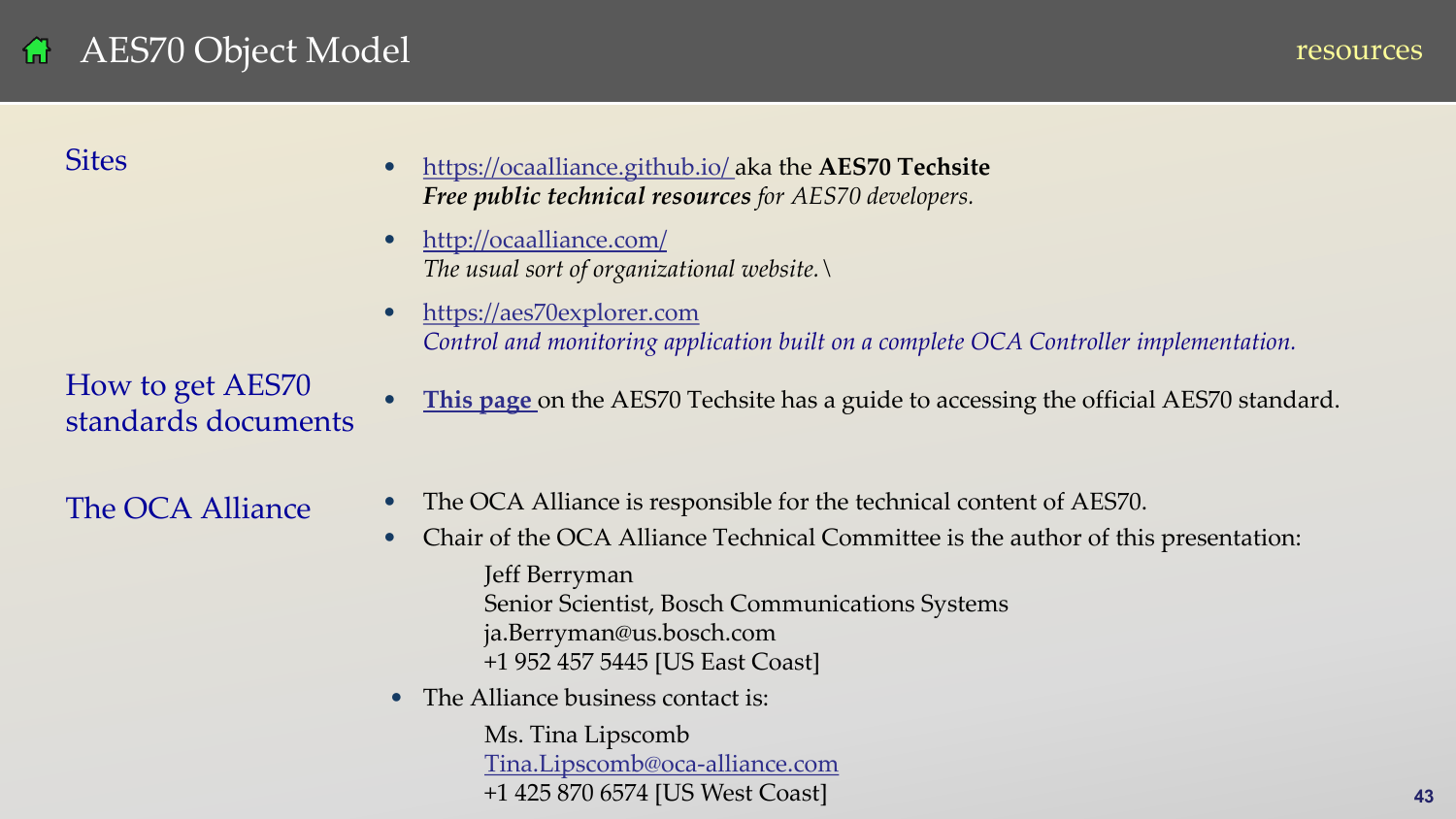<span id="page-43-0"></span>Other topics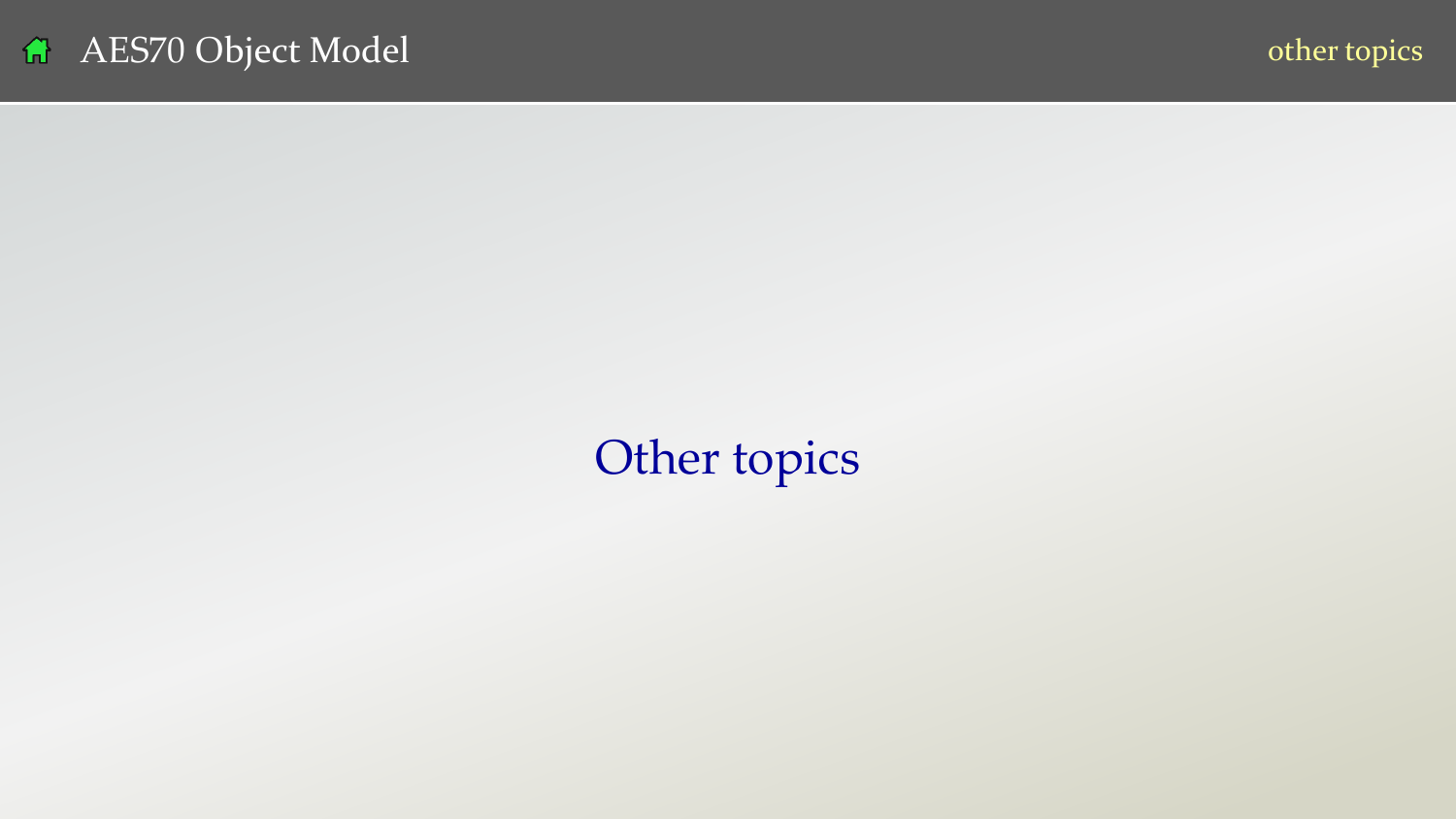### <span id="page-44-0"></span>AES70 Object Model

### Time and clocking

- The **OcaTimeSource** object manages an external or internal time reference. Multiple OcaTimeSource objects may be configured into devices that deal with multiple time references.
- The OcaMediaClock3 object manages a device media clock source. Multiple OcaMediaClock3 objects may be configured into devices that deal with multiple clock rates, phases, references, etcetera. When an OcaMediaClock3 object is synced to an external reference, it links to the OcaTimeSource object that describes that reference.
- In AES70 connection management, each stream connection is linked to an OcaMediaClock3 object. If all streams have common clocks, the connections will all link to the same **OcaMediaClock3** object. If not, various streams will link to various OcaMediaClock3 objects as required.
- The device's time of day value is held by the **OcaDeviceTimeManager** object. If the object's time-ofday value is synced to an external reference, the OcaDeviceTimeManager object is linked to an OcaTimeSource object that describes the reference source.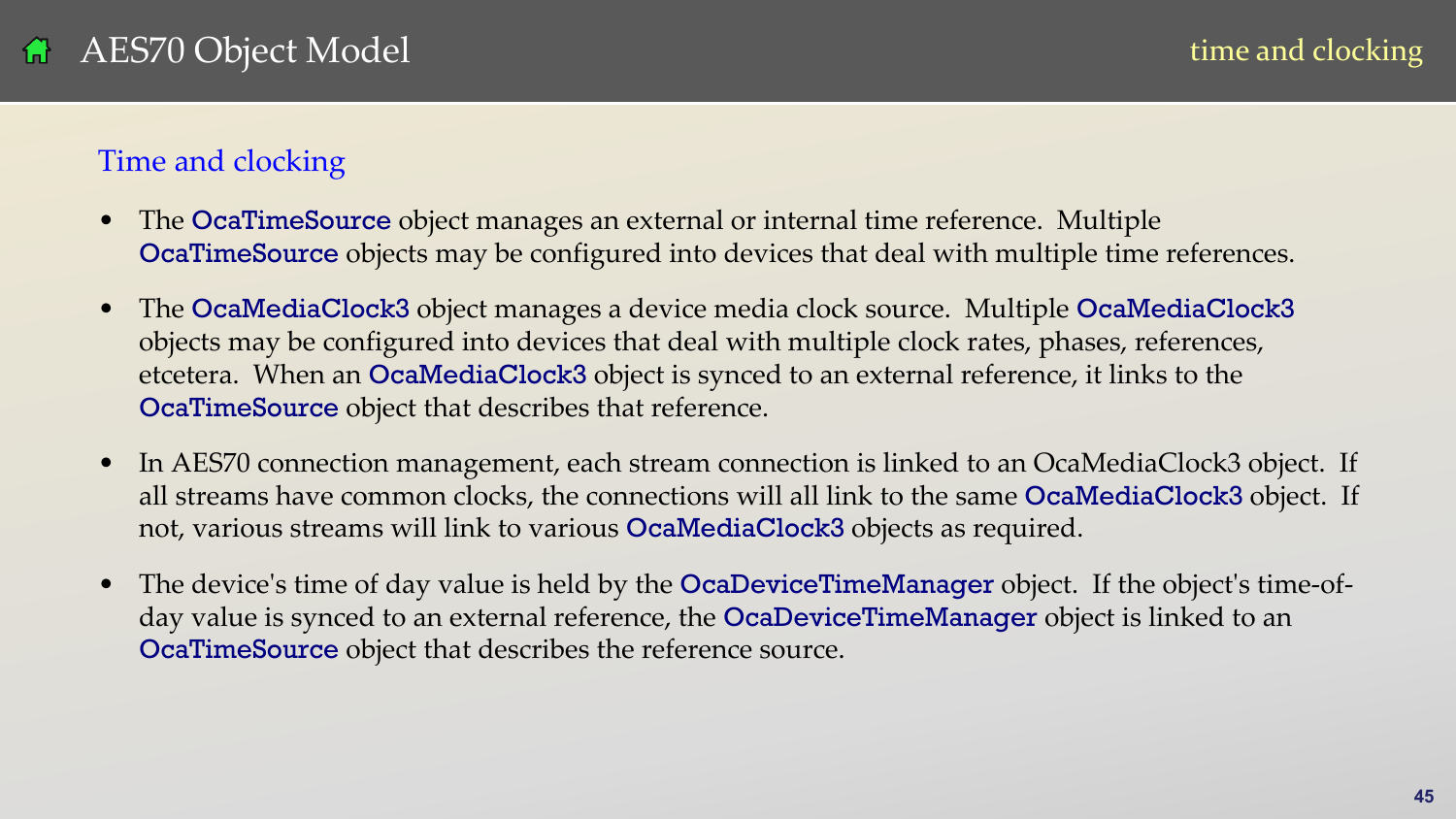### <span id="page-45-0"></span>Physical position

- The **OcaPhysicalPosition** class provides a way to control and/or monitor the physical position of the device and/or physical or virtual elements within the device. For example:
	- An OcaPhysicalPosition object could monitor the physical location of a GPS-equipped device; or
	- An OcaPhysicalPosition object could control the virtual location of a sound object in an objectoriented mixing system.
- **OcaPhysicalPosition** supports up to six position coordinates in any of the following coordinate systems:
	- 1. Six-axis robotic coordinates  $(x, y, z)$  and three rotational angles;
	- 2. Four object-based audio systems as specified by ITU object based audio per ITU-R BS.2076-1, section 8;
	- 3. Three-axis terrestrial navigation coordinates as used by GPS and other satellite systems.
	- 4. Proprietary systems as may be specified by manufacturers.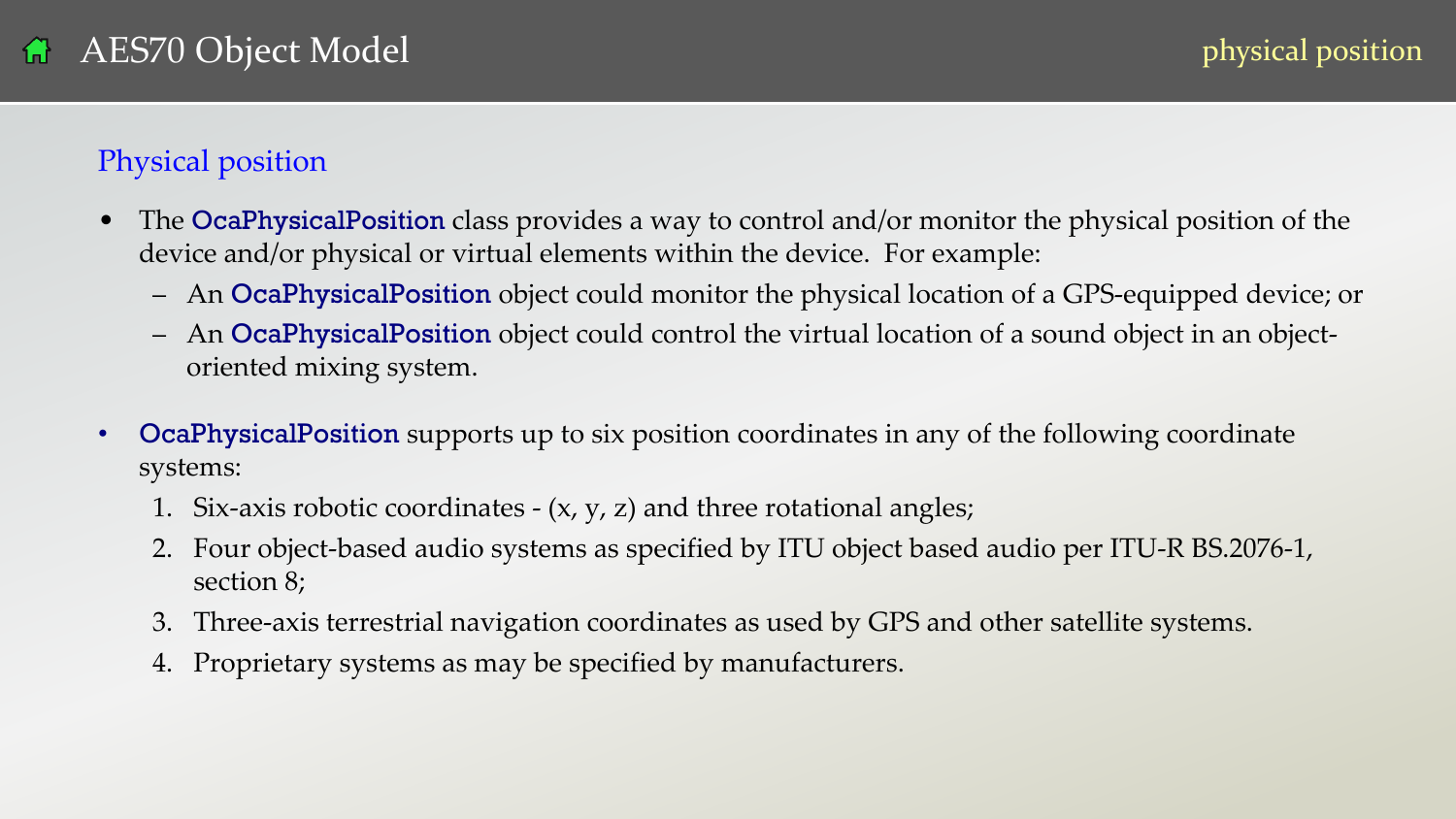### <span id="page-46-0"></span>ClassID format

- A ClassID is a multifield data structure that uniquely identifies a class.
- Each **ClassID** has an associated version number.
- The **ClassID** design allows graceful extension for:
	- future evolution of AES70
	- inclusion of proprietary classes
- **Format**
	- **ClassID** ::=  $\{i_1, i_2, i_3, \ldots\}$  where  $i_n$  is a nonzero positive integer called a **class index**.
	- A class index uniquely identifies a class within its siblings at a particular level of the class tree.
	- A class's ClassID is an ordered set of class indices that identify the entire lineage of the class, beginning with the root class OcaRoot, whose class index is always 1.
	- For example, a ClassID value of **1.2.12.7** is interpreted as follows:
		- 1 designates the root class.
		- 1.2 designates the second child of the root class.
		- 1.2.12 designates the twelfth child of the class whose parent is 1.2.
		- 1.2.12.7 designates the seventh child of the class whose parent is 1.2.12.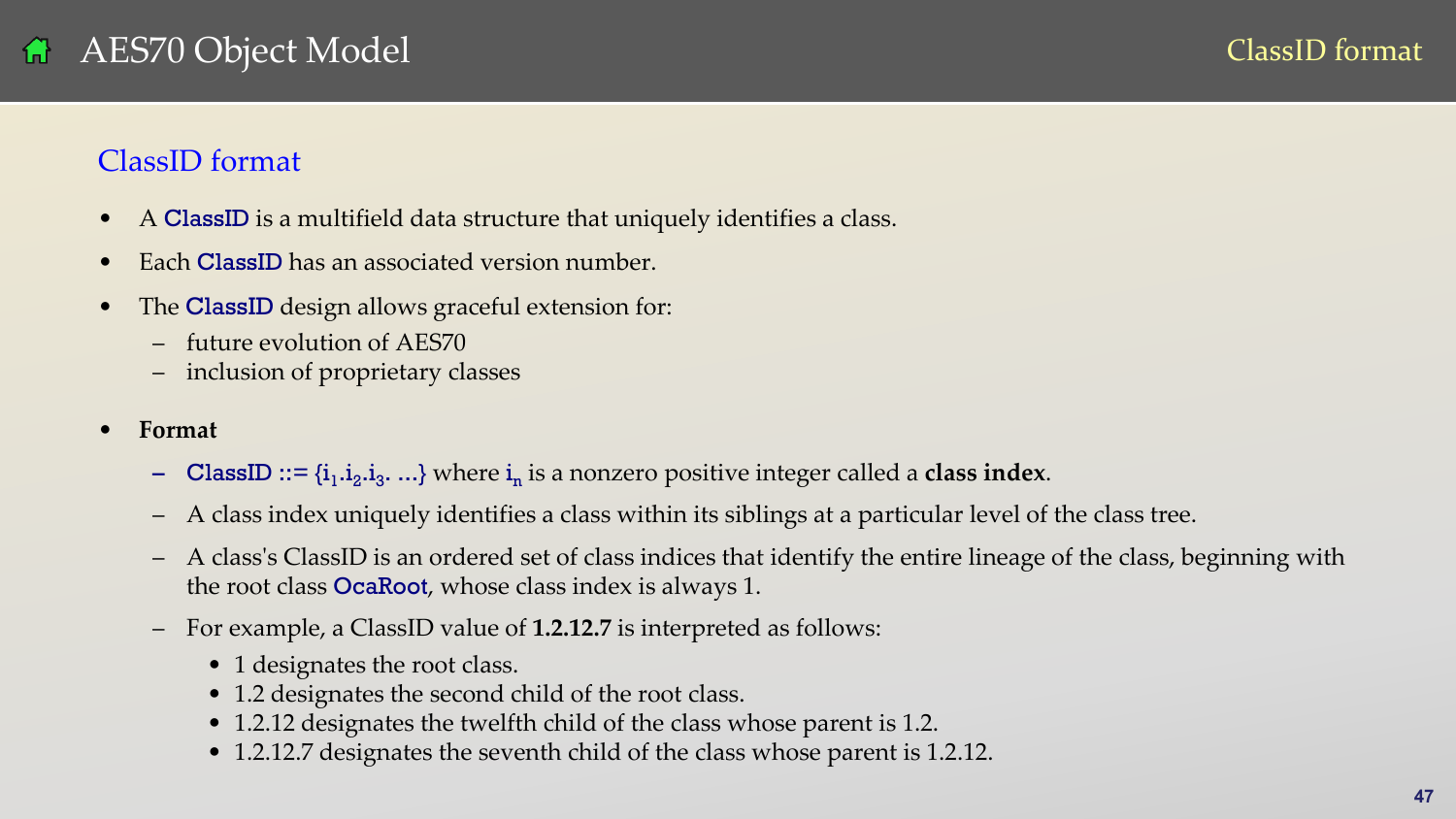### Class ID format, continued

- **Nonstandard** ClassIDs
	- A **nonstandard class** is either a proprietary class or a public class defined by someone other than the AES.
	- Nonstandard classes are treated as custom extensions of the standard AES70 class hierarchy.
	- The organization responsible for the definition of a nonstandard class is called the class's **authority.**
	- A nonstandard class must be defined either as a child of standard class or a child of a nonstandard class from the same authority.
	- In Class IDs of nonstandard classes, an **authority key** is interposed at the point of inheritance to identify the defining authority.
		- In such Class IDs, every class index to the right of the authority key is considered to be nonstandard.
	- Authority keys are IEEE 24-bit public CID (Company ID) or OUI (Organizationally Unique Identifier) values.
		- OUIs are used by companies who define MAC addresses
		- CIDs are used by companies who don't define MAC addresses
		- The address spaces of the two do not overlap.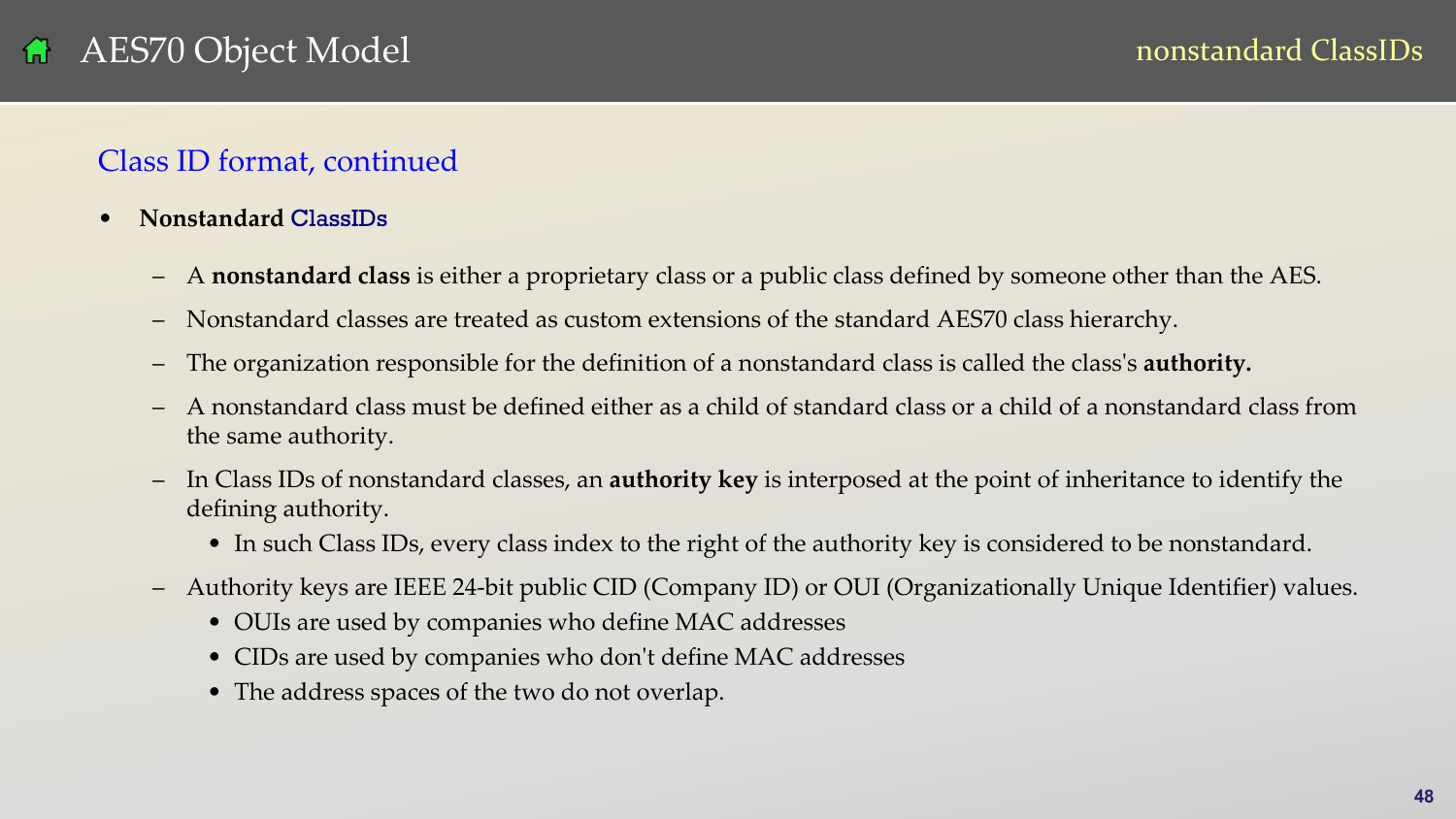### AES70 Object Model 备

ClassID example

### Class ID Example



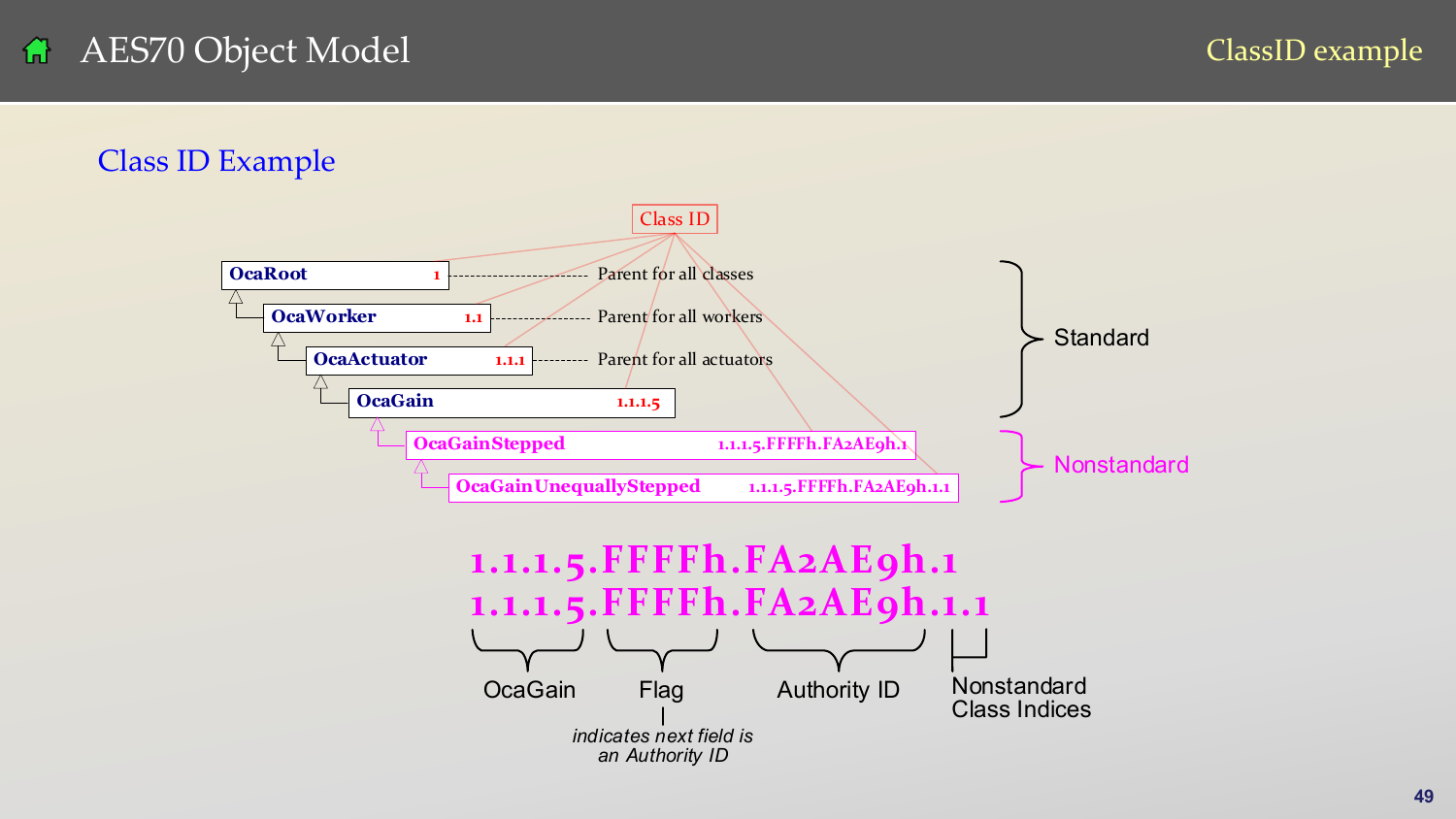### <span id="page-49-0"></span>RolePaths

- Manufacturers should choose RoleName values that are unique within the objects' containing blocks.
- If this is done, then an an object may be identified by a **RolePath** that consists of the concatenation of the object's name with the names of its containing block(s).
	- The AES70 model does not assume any specific pathname syntax it represents paths simply as lists of RoleNames, starting with the RoleName of the root block.
	- By convention, the root block has a null RoleName.
	- If we render a RolePath value as a delimited concatenation of names using "/" as a delimiter, then it can be used to construct a URI.
- Examples of pathnames using "/" as a delimiter (these correspond to the mixer example [here\)](#page-36-0):

| /Gain                   | Master gain                            |
|-------------------------|----------------------------------------|
| $/$ Channel $(2)/$ Mute | Channel 2 mute                         |
| /Channel(4)/EQ/Peq(3)   | Channel 4's third parametric equalizer |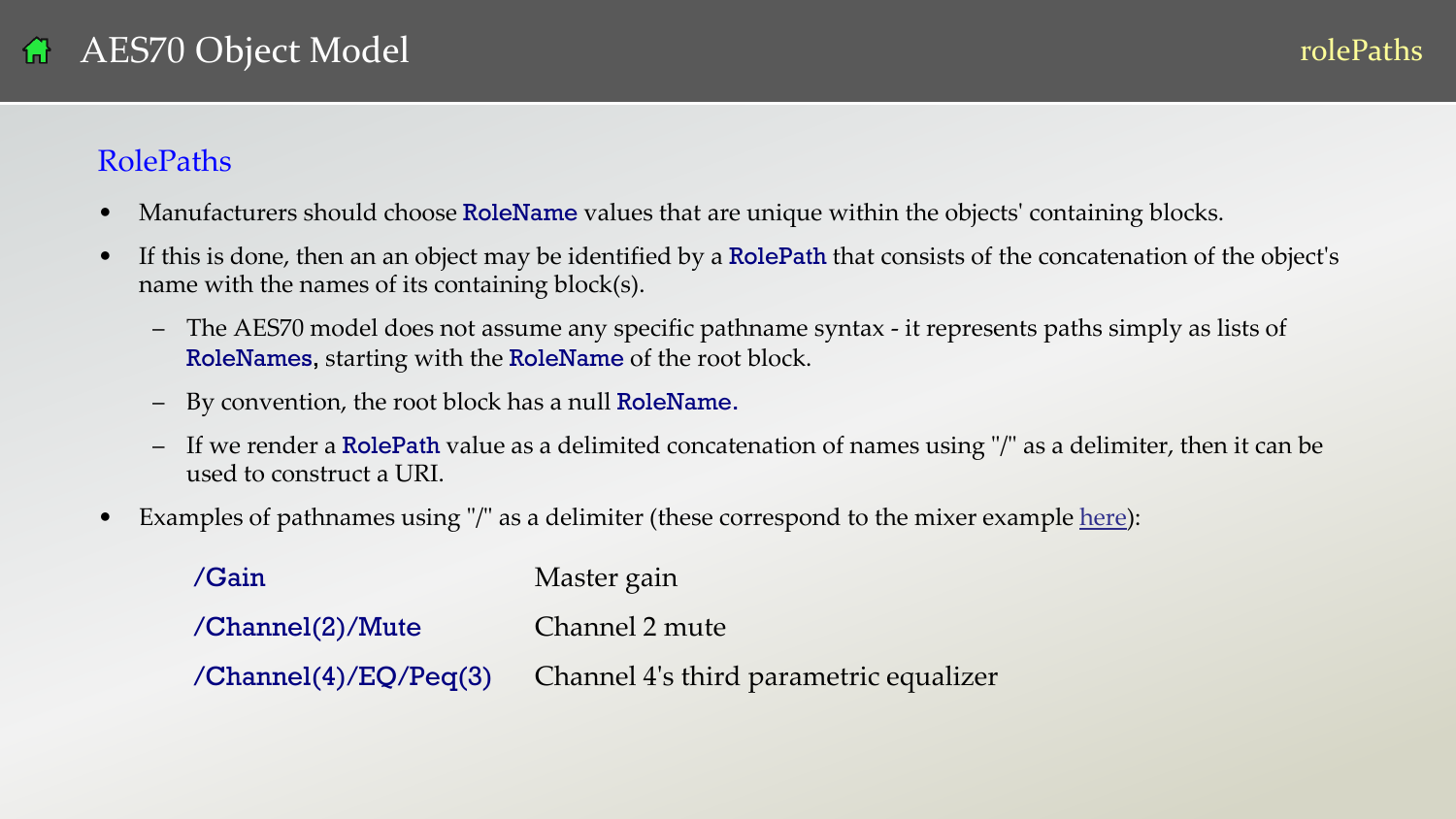### <span id="page-50-0"></span>Block enumeration

*"Block enumeration" features allow a controller discovers what's inside a block, or a nest of blocks.*

- **1. Objects**. To discover the **objects** inside a block, a controller calls one of two OcaBlock methods:
	-
	- GetMembers(BlockONo) Returns list of all objects in the given block.
	-

**GetMembersRecursive(BlockONo)** Returns list of all objects in the given block and in all contained blocks.

- **2. Signal flow.** To discover the **signal flow** inside a block, a controller calls one of two OcaBlock methods:
	- GetSignalPaths(BlockONo) Returns all signal paths with at least one endpoint in given block.
	- GetSignalPathsRecursive(BlockONo) Returns all signal paths with at least one endpoint in given block or in any contained block.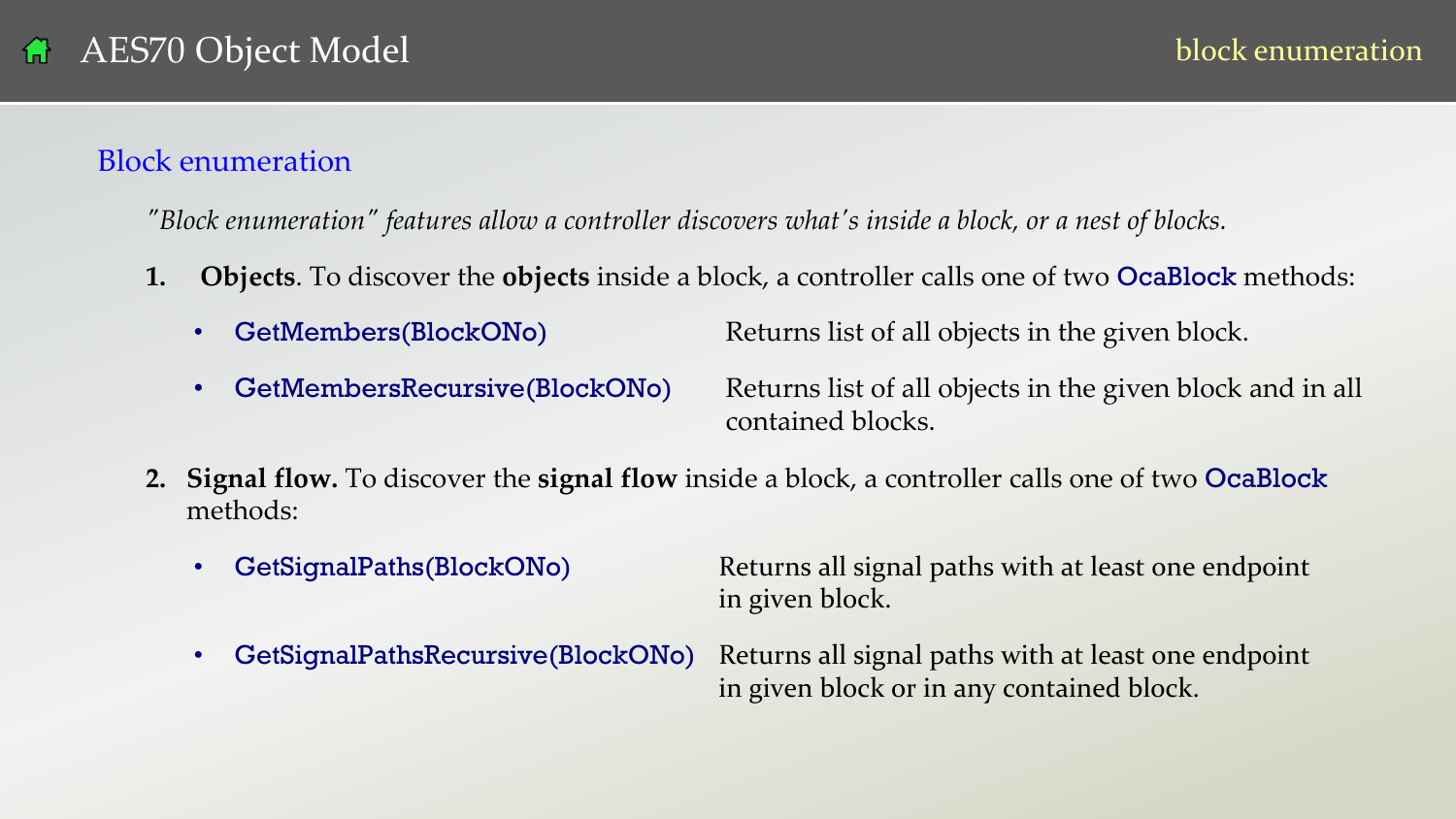### <span id="page-51-0"></span>Dynamic configuration

- The OcaBlock class contains optional mechanisms that allow controllers to create blocks (OcaBlock instances), to add and delete objects from them, and to modify the signal paths among them.
- This feature will be the subject of a future presentation.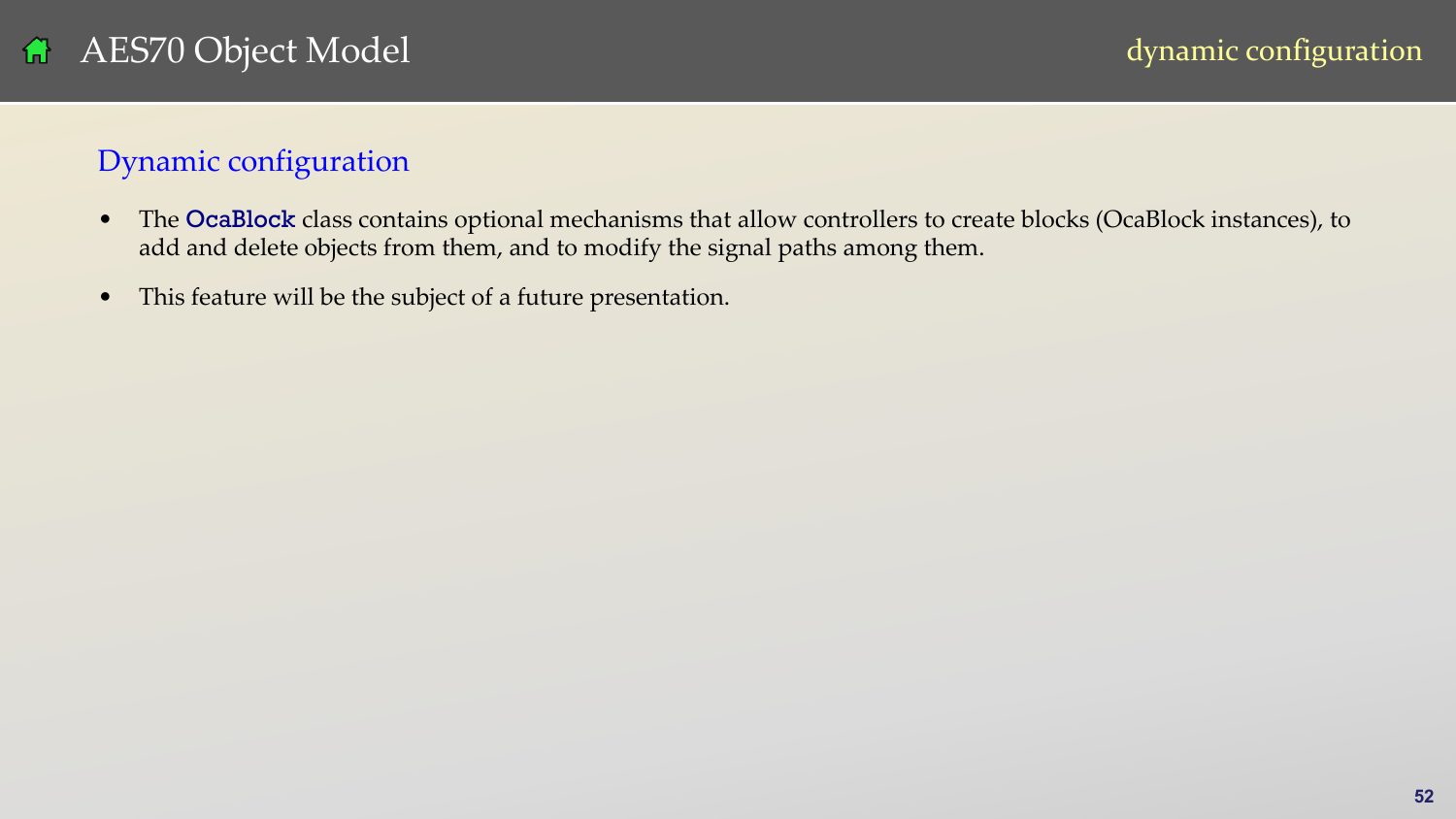### <span id="page-52-0"></span>Connection management

- AES70 contains a powerful feature set for managing media stream connections.
- In the current version of AES70 (AES70-2018), the connection management mechanism is named "CM3". For the upcoming AES70-2022 release, CM3 has been replaced by (surprise!) CM4.
- CM4 is a significant revision that will be more flexible, more powerful, and easier to program than CM3.
- At present, CM4 adaptations are being developed for:
	- AES67
	- SMPTE ST 2110-30
	- AVB Milan
- AES70-2022 will still support CM3, but CM4 will be recommended for new designs. Devices will be able to run CM3 and CM4 in parallel, if needed.
- CM4 and its adaptations will be described in a future AES webinar that will be offered after AES70-2022 is released.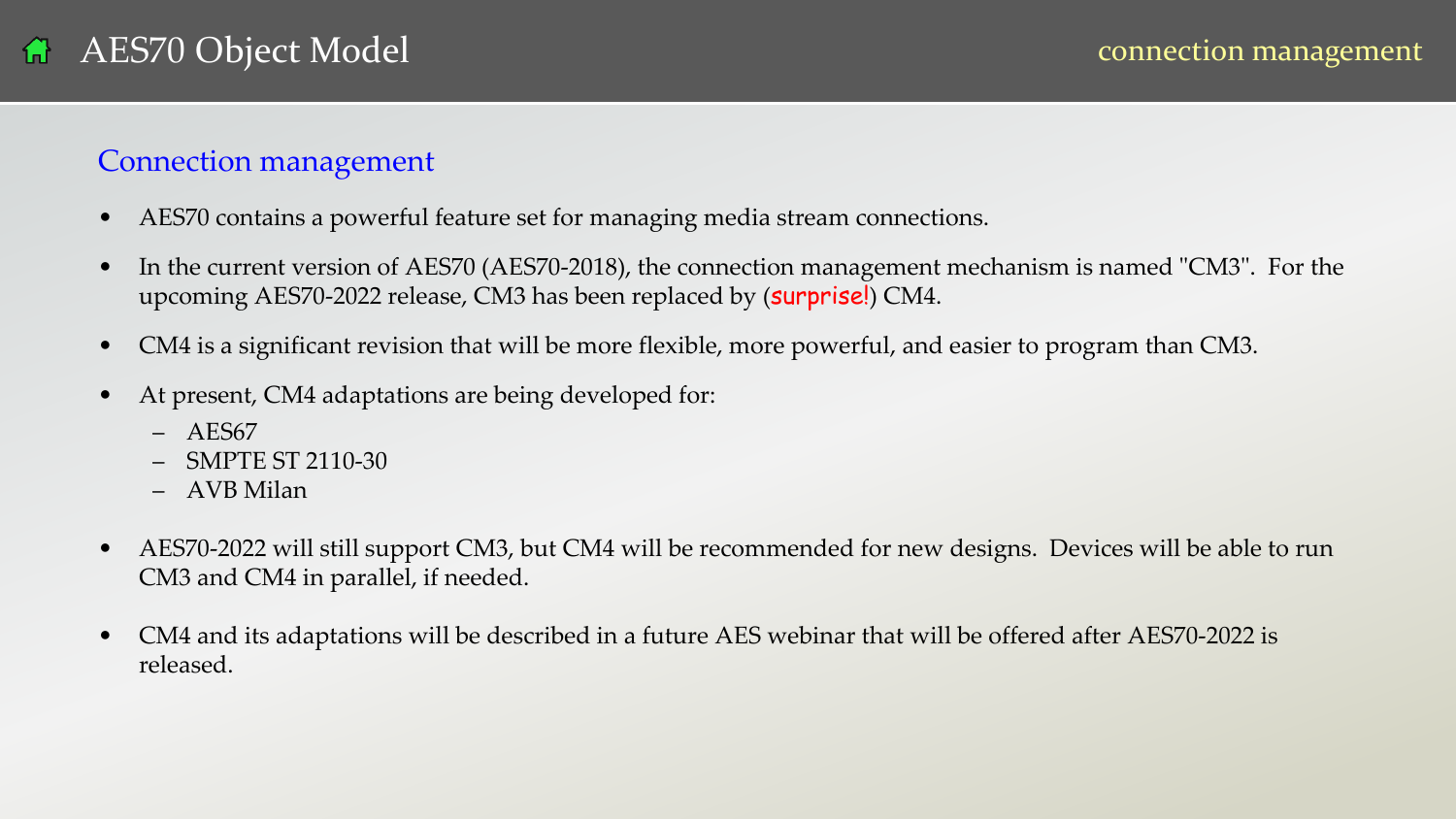### <span id="page-53-0"></span>**Scripting**

- AES70 provides a *Scripting* mechanism for running predefined scripts and script-like processes.
- For the upcoming release of AES70 (AES70-2022), the scripting mechanism has been revised and expanded.
- AES70-2022 will still support the old mechanism, but the new mechanism will be recommended for new designs. Devices will be able to run both old and new versions in parallel, if needed.
- The new mechanism will be described in a future AES webinar that will be offered after AES70-2022 is released.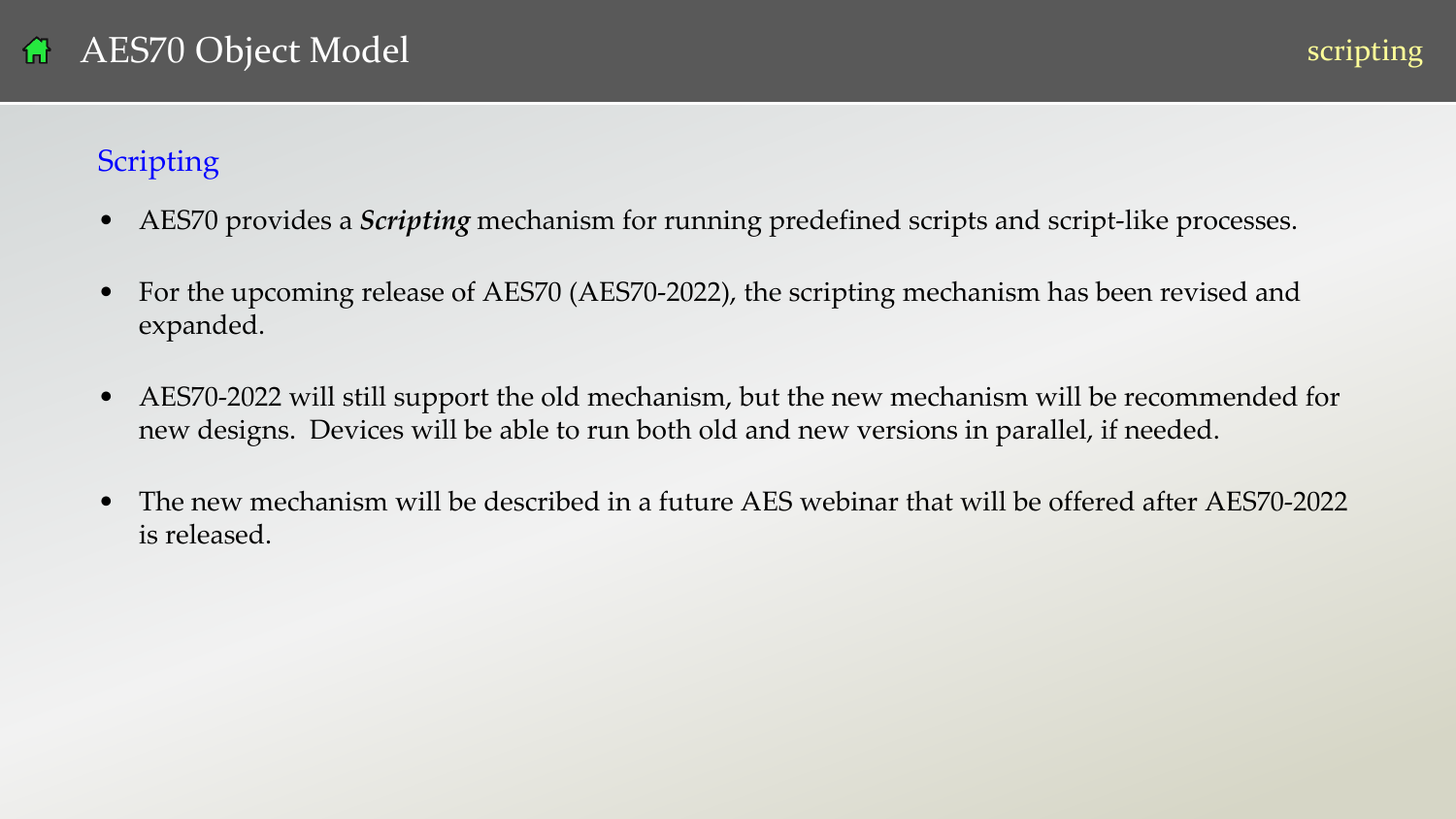### <span id="page-54-0"></span>**Libraries**

- The current version of AES70 (AES70-2018) defines a *Library* mechanism for storing and recalling predefined device configurations and other kinds of data.
- The upcoming AES70-2022 defines a new mechanism called *Datasets* that replaces the Library mechanism.
- The Datasets mechanism will be more powerful and easier to program than the Library feature.
- AES70-2022 will still support the Library mechanism, but the Dataset mechanism will be recommended for new designs. Devices will be able to run both mechanisms in parallel, if needed.
- The Dataset mechanism will be described in a future AES webinar that will be offered after AES70-2022 is released.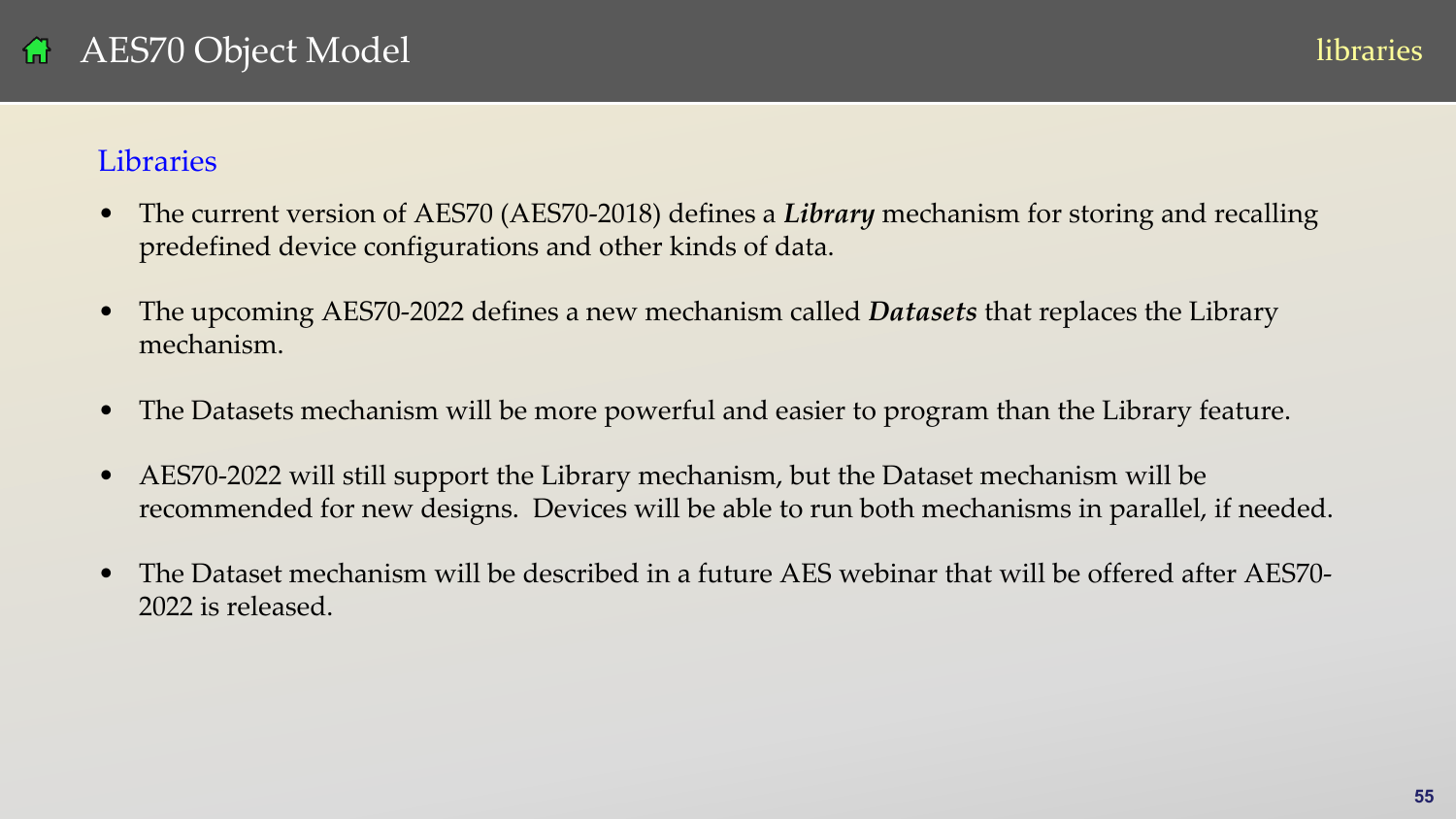### <span id="page-55-0"></span>**Matrices**

- A Matrix is an instance of the **OcaMatrix** class.
- Matrices collect sets of identical Worker objects ("crosspoints") into 2-dimensional arrays.
	- A crosspoint may be any kind of AES70 object, including an entire OcaGroup with multiple objects inside.
	- All crosspoints of a given Matrix must reside in the same device.
- Crosspoints may be accessed:
	- one at a time
	- one row at a time,
	- one column at a time, or
	- one whole matrix at a time
- Matrix objects are controlled via an auxiliary object called the **matrix proxy**.
	- The matrix proxy is identical to a crosspoint object.
	- Calls to the proxy affect one or more crosspoints at once.
	- Which crosspoints are affected is determined by OcaMatrix methods called SetXY(...) and SetXYLock(...).
- Matrices support multichannel operation, with each crosspoint accepting (n) input signals and delivering (m) output signals.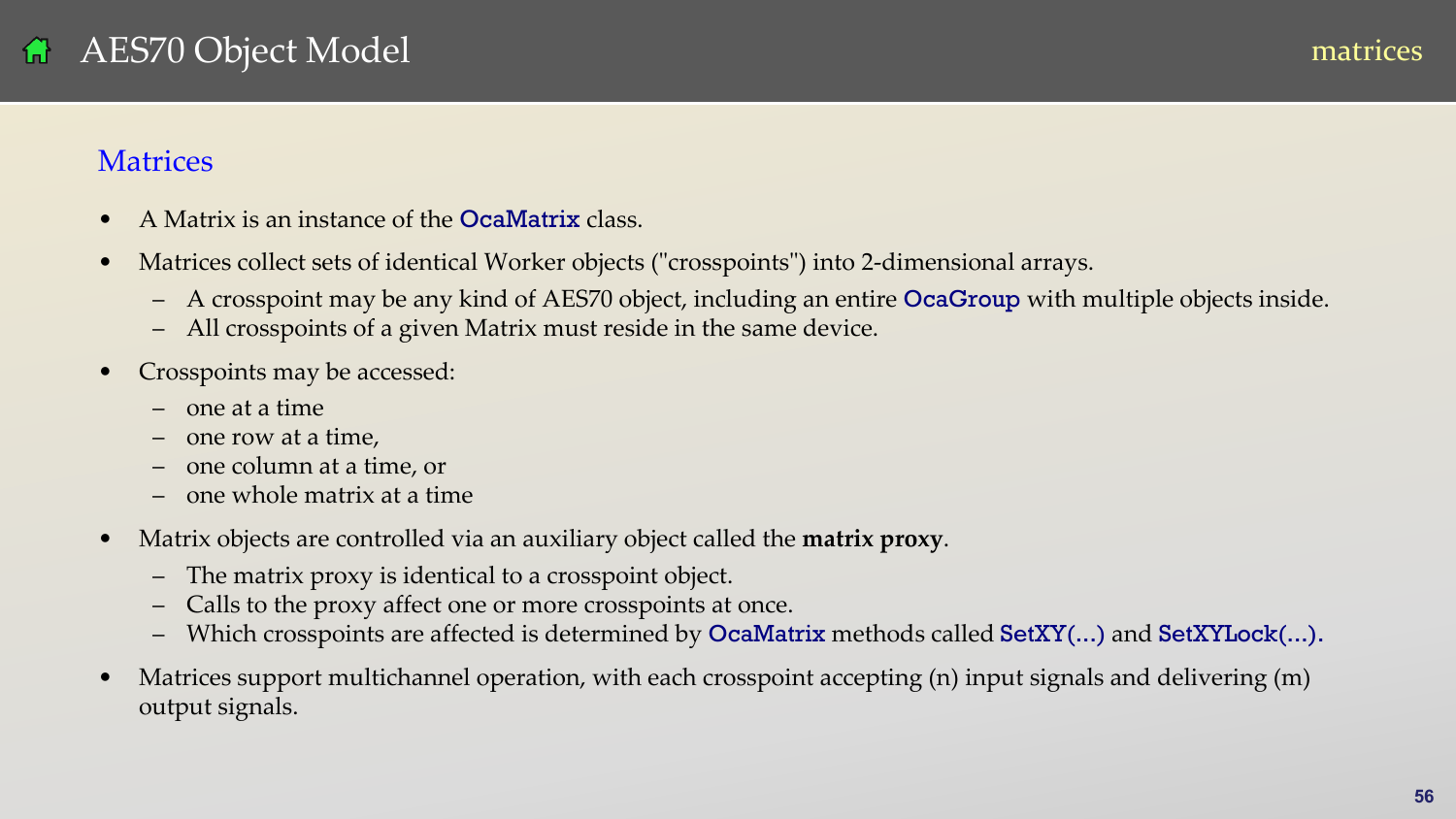### <span id="page-56-0"></span>Matrix examples

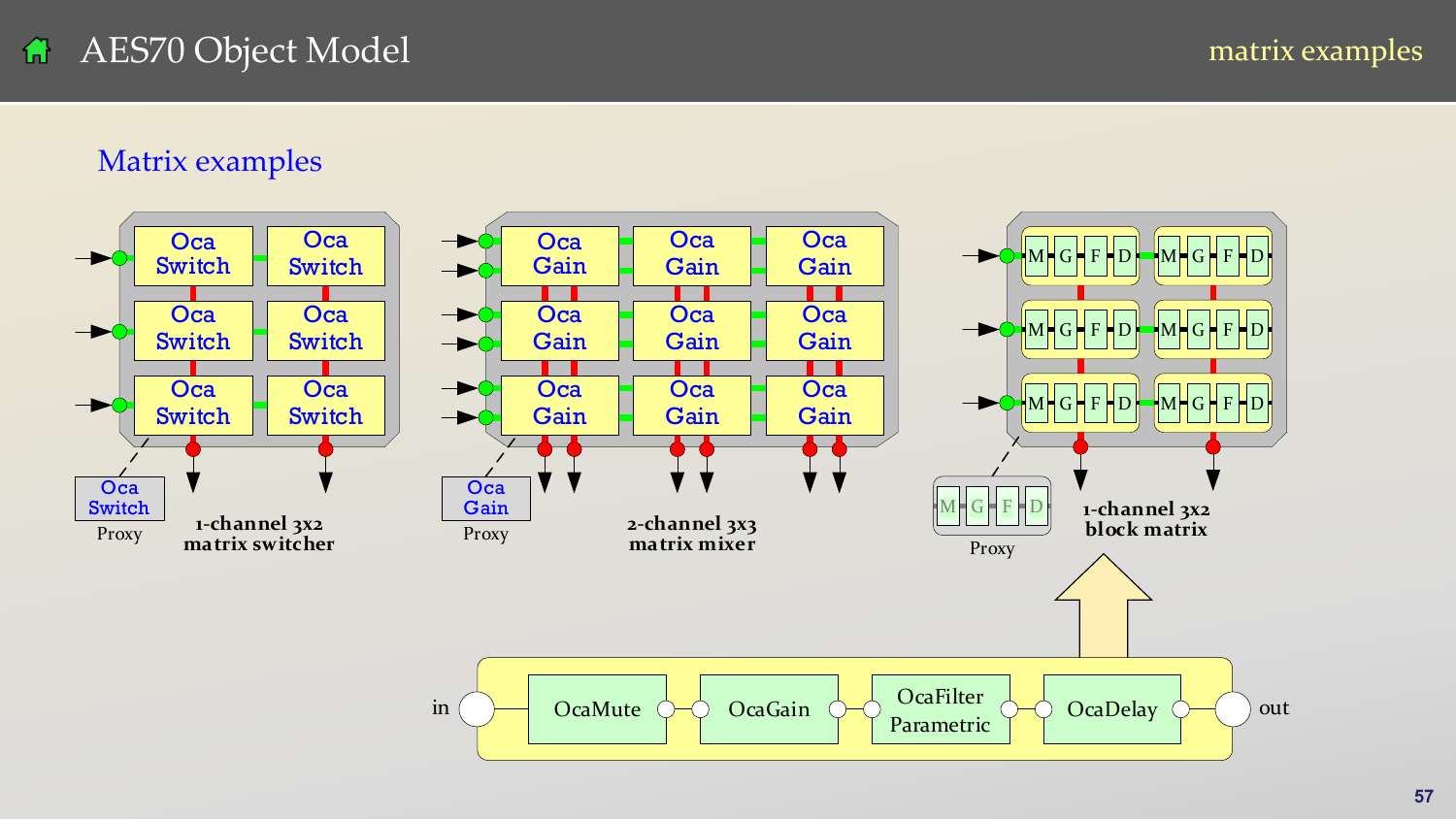### <span id="page-57-0"></span>Control aggregation (grouping, mastering, submastering, and so on)

- Control aggregation is performed by objects of the **OcaGrouper** class.
- Each aggregated set of objects is called a "group".
- Any kind of object may be grouped, but all members of any given group must be of the same class.
- Group membership is independent of block structure.
- An object may belong to more than one group.
- A single grouper object can support multiple groups.
- Grouped objects may be in the same device as a grouper or in external devices.
- Groups are controlled by special objects called "group proxies", whose properties mirror the group's settings.